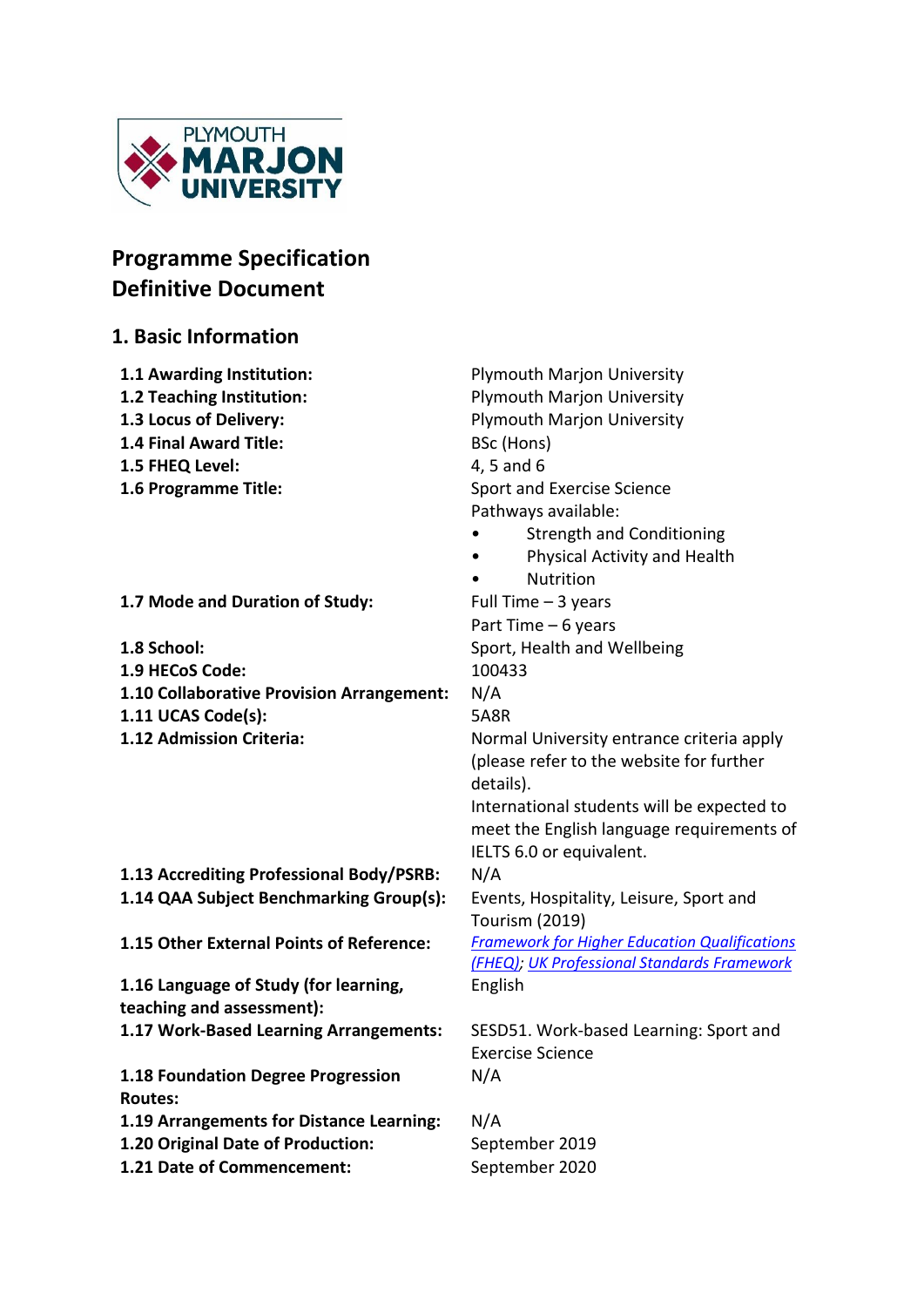**1.22 Review Date:** September 2026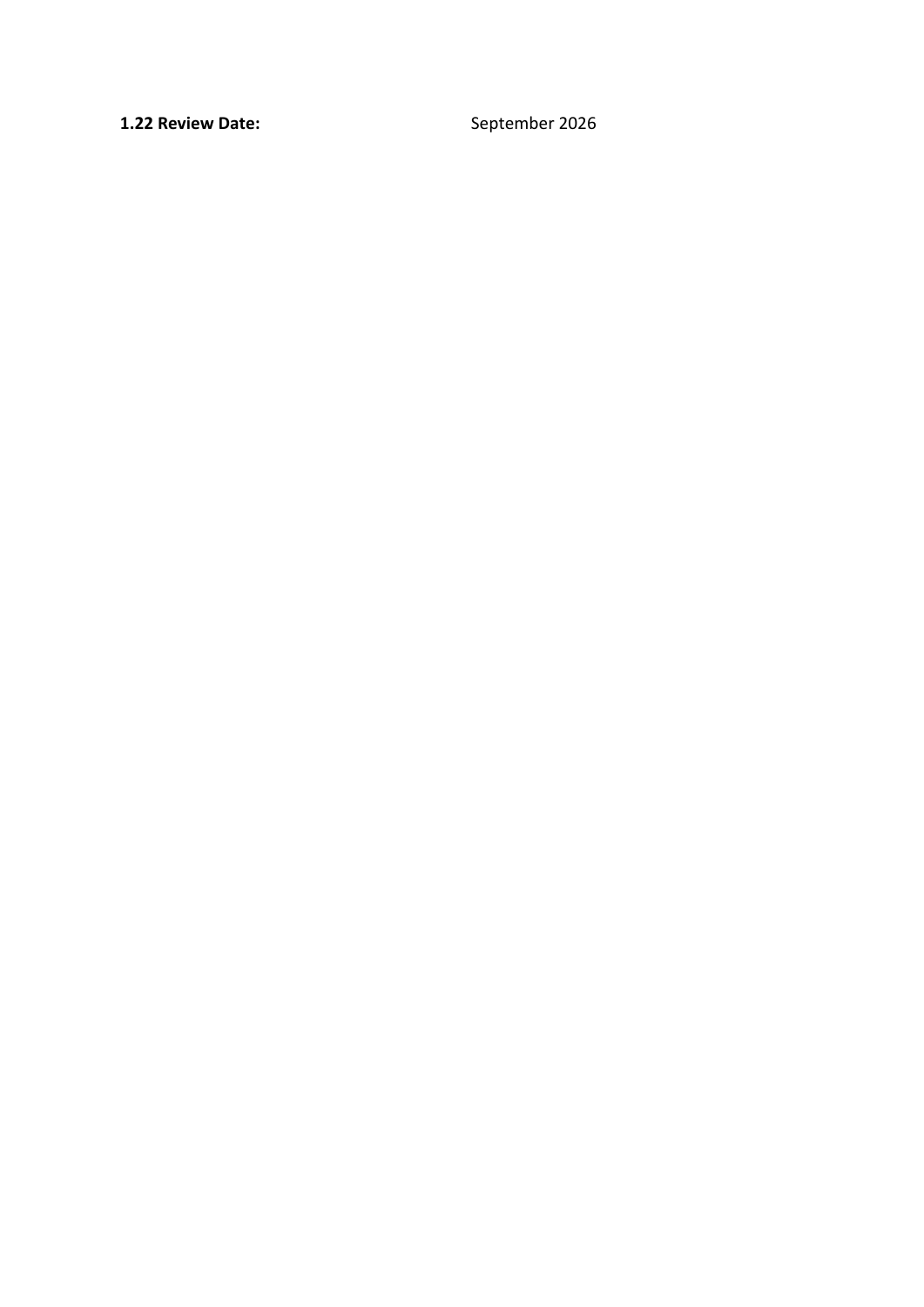# **2. Programme Outline**

The BSc (Hons) Sport and Exercise Science programme explores the application of science (medicine, physical sciences and psychology) to sport performance and exercise participation. The programme identifies key strategies and techniques for optimising sports performance, maximising the benefits of exercise and is endorsed by the British Association of Sport and Exercise Sciences (BASES).

The BSc (Hons) Sport and Exercise Science is a multi-disciplinary programme, and the core curriculum draws from the academic sub-discipline's physiology, psychology and biomechanics that underpin sport and exercise science academically and in applied practice. The programme is underpinned by current research, discussion of theory and professional practice specific to sport performance and exercise participation. Most importantly, the programme is designed for students to become practically competent when working in the sport and exercise science sector.

The University's partner links with professional sports clubs, as well as elite and community sports programmes and athletes in Plymouth and beyond, provides numerous opportunities to develop students' sport and exercise science knowledge in an applied setting. The BSc (Hons) Sport and Exercise Science degree prepares students to work not only as a sport and exercise scientist but also in a range of roles related to the degree including the exercise and fitness industry, health provision, supporting the coach and coaching process, teaching, research and rehabilitation.

The sport and exercise science lab features world class facilities that will enable students to develop and apply their knowledge. Learning is supported by academic staff who hold both academic and professional practice qualifications and who continue to work in the sector as practitioners.

# **2.1 Integrating Sustainability into the Curriculum**

The programme team are responsible for embedding sustainability into the curriculum. The overarching aim is to empower students to become global citizens while also increasing their employability. We implement this through adherence to the broad term of sustainability which outlines respect for human rights, equality, social and economic justice, intergenerational responsibilities and cultural diversity. The programme team work alongside other university-wide agendas such as employability and student engagement to embed these concepts wider.

Higher Education is recognised as an important ground for application of these essential skills. The 'instructor-learner' relationship is a unique one where learners apply, and instructors observe, "sustainability-in-action" in the context of a variety of sport and exercise science disciplines. The curriculum has been thoughtfully aligned and made relevant to ensure these principles are being implemented.

The University has a commitment to the environment and sustainability agenda and embedding these considerations is a priority of the programme team. The team will aim to reduce impact on the environment through engagement with e-learning, submission and resources.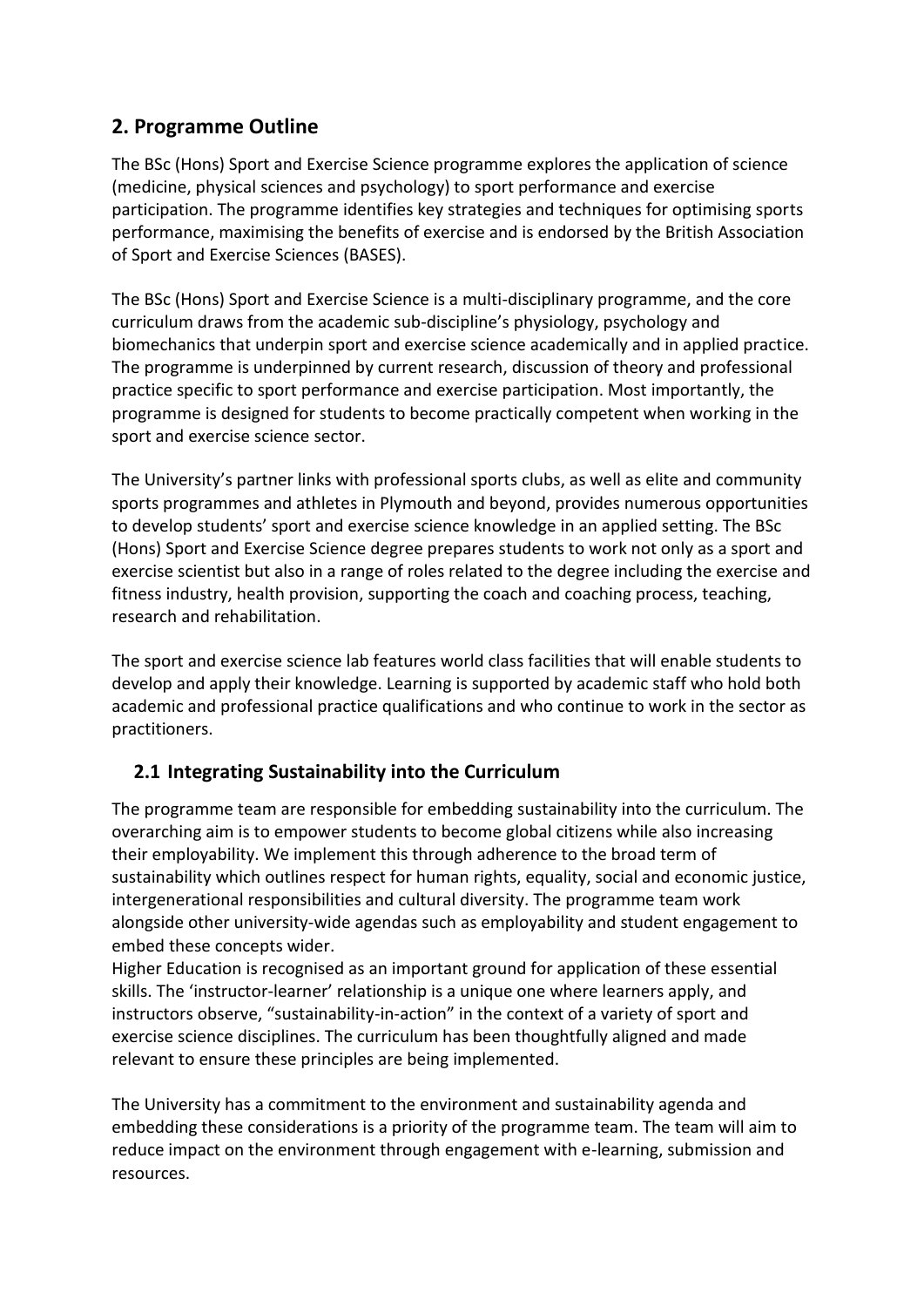# **3. Distinctive Features**

The BSc (Hons) Sport and Exercise Science degree programme with pathways is a distinctive and aspirational model of undergraduate provision in this area. The programme will provide an exceptional student experience in a unique way that will differentiate the University from the rest of the sector. The programme retains the core disciplines of sport and exercise science, however the inclusion of specialist pathways (strength and conditioning, physical activity and health and nutrition) reflects the recognition to ensure the provision captures both the 'sport' aspect of programme (for example athlete performance, officiating and coaching and the impact of sport on the nation) and the 'exercise' component (positive and preventative impact of exercise on a wide ranging array of physical and mental health conditions).

The special features of the programme include:

- National recognition of the programme through the British Association of Sport and Exercise Sciences endorsement scheme (BUES);
- The option to complete specialist pathways in strength and conditioning, physical activity and health; and nutrition in line with key divisions of BASES;
- The ability to attain the level 2 Gym Instructor and level 3 Personal Training qualifications by the end of level 4;
- The opportunity to graduate and gain credit to undertake the BASES supervised experience;
- The practical application of the subject knowledge at every level and module of the degree programme
- The use of exceptional sport and exercises facilities (BASES accredited lab) to demonstrate the practical and applied nature of the discipline
- The embedding of transferable employability skills in practical sport and exercise science modules at all levels of the programme;
- The opportunity to work with athletes and clients, within a module structure, and as part of the sport science support team to gain additional professional and employability skills;
- The opportunity to be mentored by accredited staff with a wealth of applied professional consultancy experience
- The delivery of aspects of the level 6 curriculum in a High-Performance Setting
- The opportunity to complete a semester of study abroad in collaboration with our partner institutions.

# **4. Programme Aims**

The Programme aims to:

- Develop a critical understanding of the concepts, theories and principles of sport and exercise science.
- Develop a critical understanding of human response and adaptations to sport and exercise science intervention in sports performance and exercise participation.
- Allow students to design, implement and evaluate safe and effective sport and exercise science assessment, intervention and monitoring programmes that are transferable and encompass both the sport performance and exercise environments.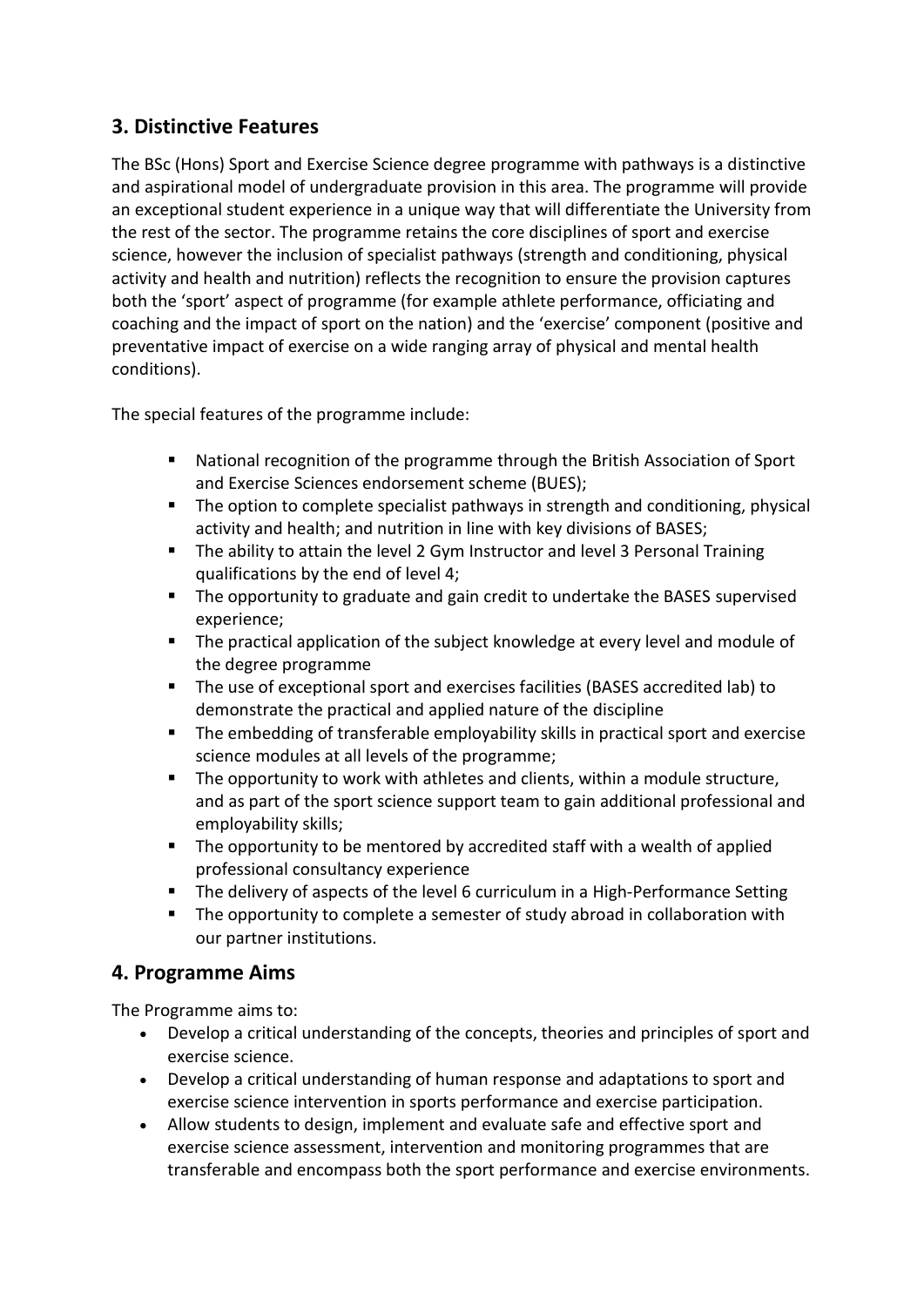- Allow students to develop and apply their research skills within sport and exercise science, with an appreciation of moral, ethical, education and legal issues.
- Allow students to become technically proficient in an array of practical sport science and exercise assessment, intervention and monitoring techniques.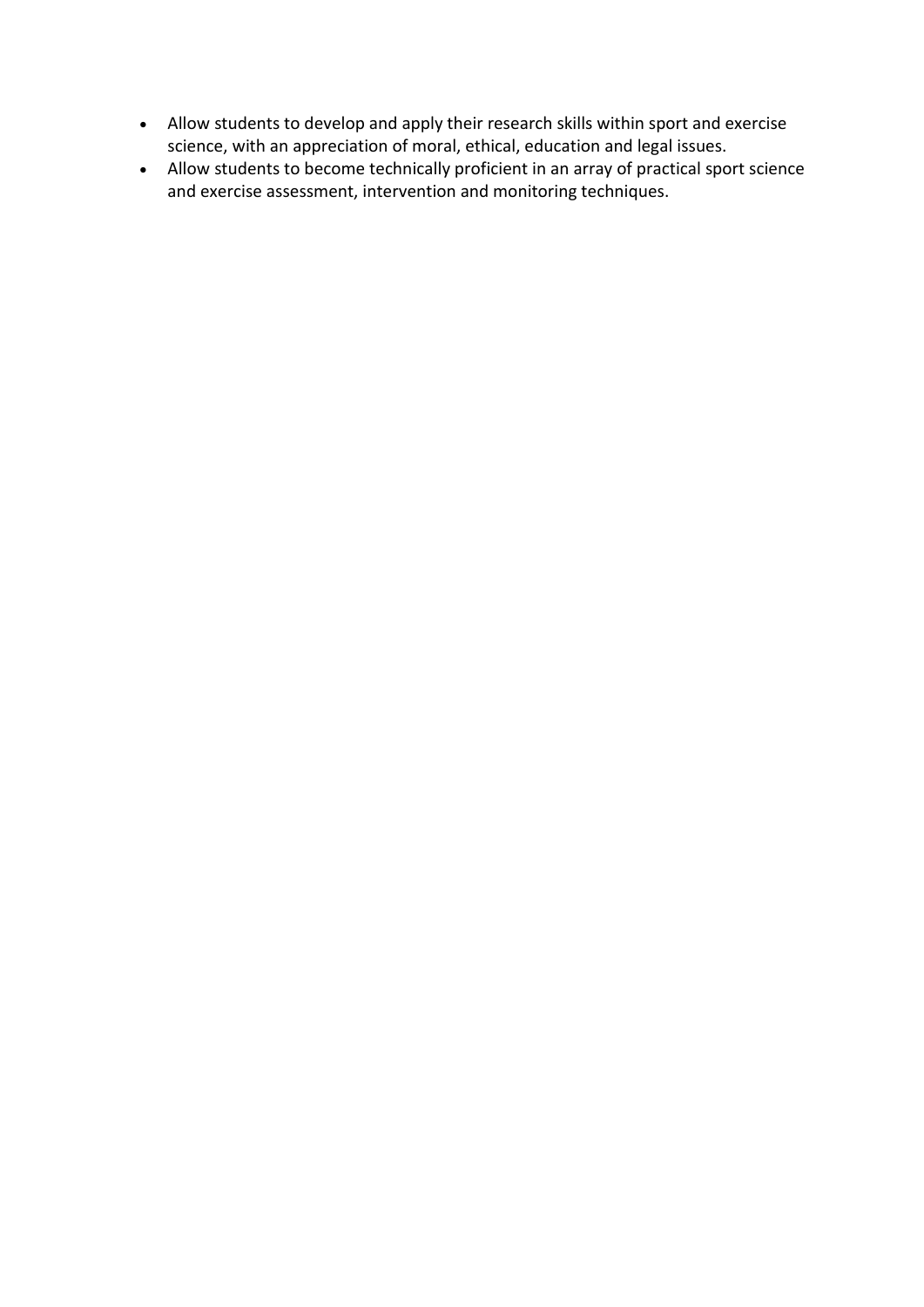# **5. Programme Learning Outcomes**

## **Knowledge & understanding:**

By the end of this programme students should be able to demonstrate:

- 1. A comprehensive and critical understanding of the sport and exercise science disciplines underpinning human structure, function, movement and performance;
- 2. Planning, application and critical evaluation of the theories and concepts of sport and exercise science through interventions and personal reflective practice;
- 3. An understanding of the moral, ethical, educational and legal issues which underpin professional practice in sport and exercise science;
- 4. Comprehensive knowledge of sport and exercise science techniques that are transferable and not limited to the performance environment.

## **Intellectual skills:**

By the end of this programme students should be able to demonstrate:

- 5. Critical assessment and evaluation of evidence, within sport and exercise science, to develop reasoned and informed argument;
- 6. Analysis, description and interpretation of data using a variety of appropriate sport and exercise science techniques;
- 7. The interpretation of knowledge and information to solve problems in theoretical and practical sport and exercise science contexts;
- 8. Critical evaluation of theories, principles and concepts in sport and exercise science with minimal supervision;
- 9. The application of existing theories, concepts and techniques in sport and exercise science to solve new problems;
- 10. Responsibility for their learning and continuing professional development within a sport and exercise science context.

## **Practical skills:**

By the end of this programme students should be able to demonstrate:

- 11. Safe and effective sport and exercise science laboratory and field-based practice; to include risk assessment and the identification of emergency procedures;
- 12. The application of appropriate needs analysis to inform sport and exercise science interventions in different populations;
- 13. The selection, design, prescription and implementation of appropriate sport and exercise science interventions for different populations;
- 14. Competence in the monitoring of procedures to evaluate sport and exercise science effectiveness;
- 15. Effective communication with athletes, coaching population and other members of the athlete support team where appropriate.

# **Transferable / key skills:**

By the end of this programme students should be able to demonstrate:

16. Effective communication in a variety of forms reflective of a sport and exercise environment;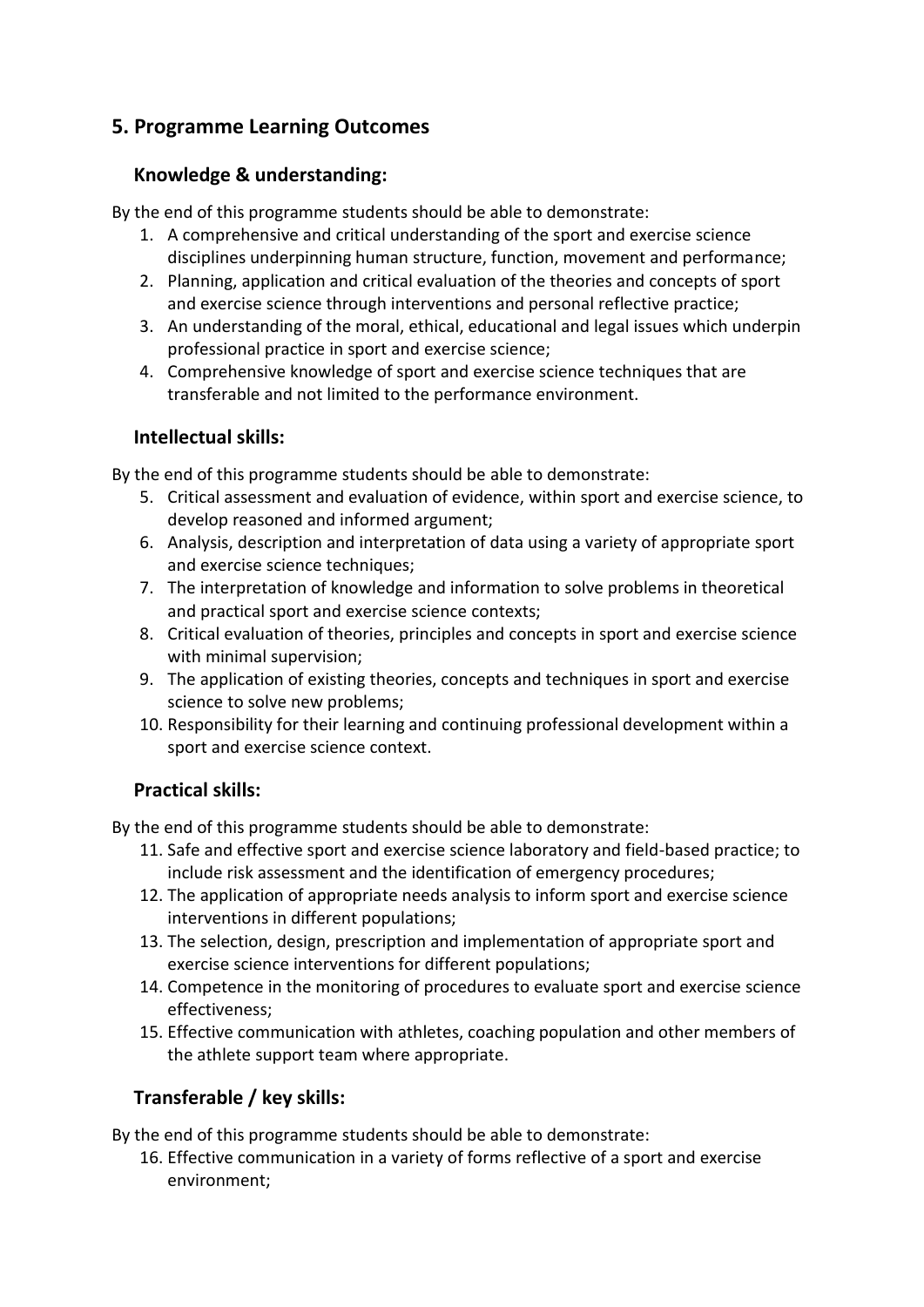- 17. Critical reflection and evaluation of personal strengths and weaknesses within a sport and exercise science;
- 18. Effective teamwork, and team membership, and take responsibility for leadership where appropriate;
- 19. The selection and management of information using appropriate ICT, reflective of sport and exercise science, including the internet, word processing, spreadsheets and statistical software packages;
- 20. The selection and use of appropriate quantitative and qualitative sport and exercise science techniques for data collection, presentation, analysis and problem solving;
- 21. Confidence to challenge received opinion and debate, within sport and exercise science, in a professional manner.

## **6. Learning and Teaching Methods**

| <b>Method</b>                                  | <b>Description</b>                                                                                                                                                                                                                                                                                                                                                                                                                                                                                                                      |
|------------------------------------------------|-----------------------------------------------------------------------------------------------------------------------------------------------------------------------------------------------------------------------------------------------------------------------------------------------------------------------------------------------------------------------------------------------------------------------------------------------------------------------------------------------------------------------------------------|
| <b>Blended Learning</b>                        | The delivery of learning opportunities using a range of<br>methods such as attendance at lectures in University,<br>flexible and distributed learning including VLEs, self-<br>directed study etc.                                                                                                                                                                                                                                                                                                                                      |
| <b>Case Studies</b>                            | A case study is a research method involving an up-close,<br>in-depth and detailed examination of a subject of study<br>(the case), as well as its related contextual conditions. In<br>doing case study research, the 'case' being studied may be<br>an individual, organisation, event or action, existing in a<br>specific time and place.                                                                                                                                                                                            |
| <b>Computer based</b><br>learning / E-learning | Computer and network enabled transfer of skills and<br>knowledge, using electronic applications and processes to<br>learn.                                                                                                                                                                                                                                                                                                                                                                                                              |
| <b>Critical Reflection</b>                     | Critical reflection, or reflective practice, is the ability to<br>reflect on one's actions so as to engage in a process of<br>continuous learning. It often involves paying critical<br>attention to the practical values and theories which inform<br>everyday actions, by examining practice reflectively and<br>reflexively. This leads to developmental insight. A key<br>rationale for reflective practice is that experience alone<br>does not necessarily lead to learning; deliberate reflection<br>on experience is essential. |
| <b>Directed Study and</b><br>reading           | Specific reading task set by the lecturer for students.                                                                                                                                                                                                                                                                                                                                                                                                                                                                                 |
| <b>Field work</b>                              | Learning undertaken in an alternative context, location or<br>environment from the regular learning environment that<br>may be for an extended period and may require transport<br>and accommodation.                                                                                                                                                                                                                                                                                                                                   |
| <b>Group Work</b>                              | Group work is a form of voluntary association of students<br>benefiting from cooperative learning, which enhances the<br>total output of the activity than when done individually. It<br>aims to cater for individual differences, develop skills (e.g.                                                                                                                                                                                                                                                                                 |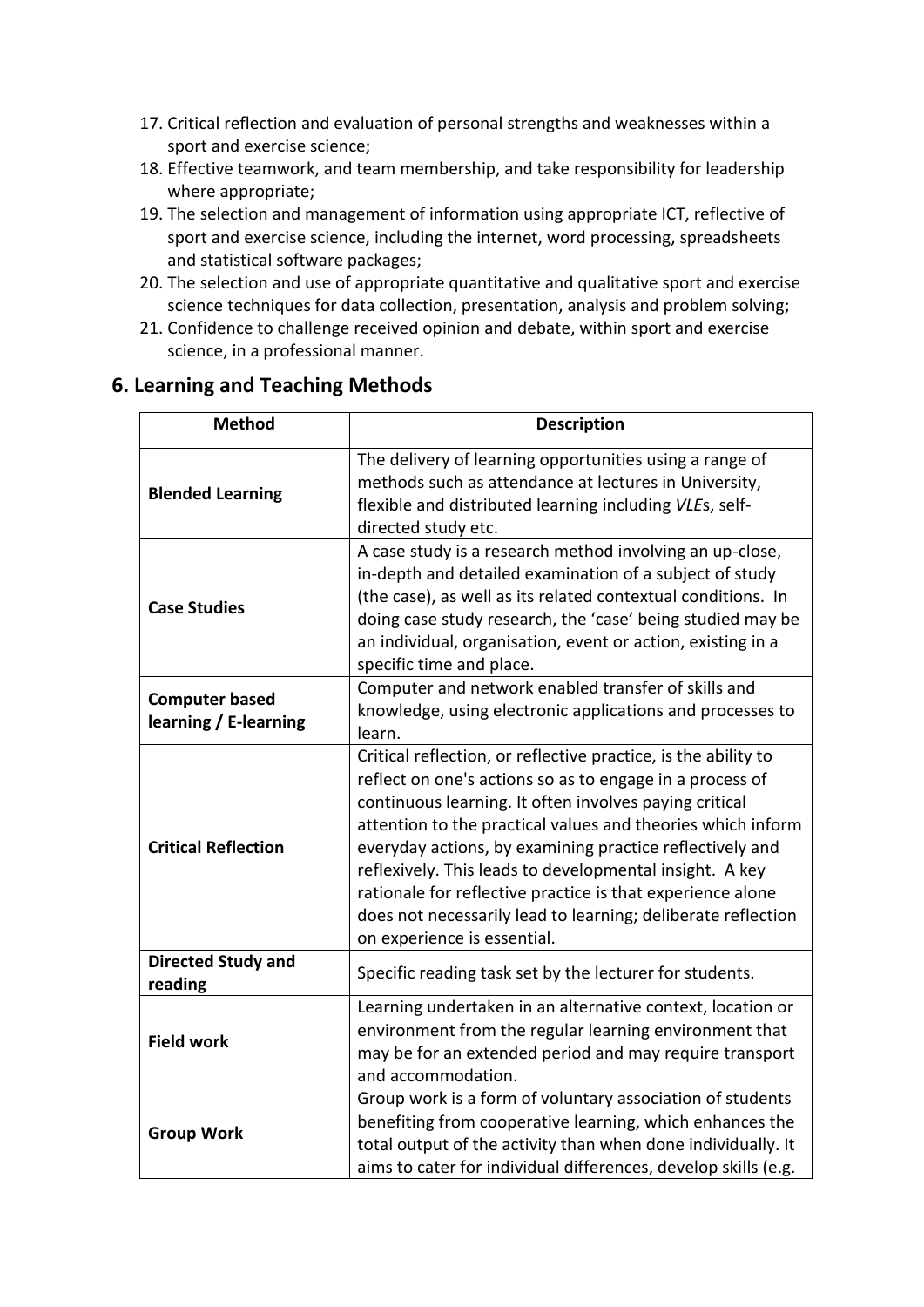|                             | communication skills, collaborative skills, and critical       |
|-----------------------------|----------------------------------------------------------------|
|                             | thinking skills), generic knowledge and socially acceptable    |
|                             | attitudes or to generate conforming standards of               |
|                             | behaviour and judgement.                                       |
| Independent                 | Activities where an individual learner conducts research,      |
|                             | or carries out a learning activity, on their own. This will    |
| Learning/Study/Directed     | often include internet resources, sound and video files on     |
| Self-Study                  | LS, book and handout-based exercises.                          |
|                             | A lecture is an oral presentation intended to present          |
|                             | information or teach students about a particular subject.      |
|                             | Lectures are used to convey critical information, history,     |
| Lectures/Lead lectures      | background, theories and equations. Usually, the lecturer      |
|                             | will stand at the front of the room and recite information     |
|                             | relevant to the lecture's content.                             |
|                             | Learners observe selected practices related to their area of   |
| <b>Observation</b>          | study and reflect and review them in relation to other         |
|                             | models and processes as a means of learning.                   |
|                             | A learning event in which one learner, or a small group of     |
| <b>Peer Group Study</b>     | learners, helps other learners with a particular subject       |
| <b>Personal and</b>         | Students take part in activities that contribute towards the   |
| Professional                | creation of a personal and professional action plan to         |
| <b>Development Planning</b> | achieve stated personal and career related objectives.         |
|                             | Student activity, e.g. learning a skill or group work. This    |
|                             | can also include laboratory sessions, coaching sessions in     |
| <b>Practicals</b>           | the sports hall and conditioning sessions in the fitness       |
|                             | suite.                                                         |
|                             | A seminar is a form of academic instruction which has the      |
|                             | function of bringing together small groups for recurring       |
|                             | meetings, focusing each time on some particular subject,       |
|                             | in which everyone present is requested to participate. This    |
| Seminars                    | is often accomplished through an ongoing Socratic              |
|                             | dialogue with a seminar leader or instructor, or through a     |
|                             | more formal presentation of research. It is essentially a      |
|                             | place where assigned readings are discussed, questions         |
|                             | can be raised, and debates can be conducted.                   |
|                             | A tutorial is a small class of one, or only a few students, in |
|                             | which the tutor, a lecturer, or other academic staff           |
|                             | member, gives individual attention to the students. More       |
| <b>Tutorials</b>            | interactive and specific than a book or a lecture, a tutorial  |
|                             | seeks to teach by example and supply the information to        |
|                             | complete a certain task.                                       |
| <b>Video Viewing and</b>    | Students view instructional/educational videos for             |
| <b>Analysis</b>             | academic content.                                              |
|                             | A training workshop is a type of interactive training where    |
|                             | participants carry out a number of training activities rather  |
| <b>Workshops</b>            | than passively listen to a lecture or presentation. Broadly,   |
|                             | two types of workshops exist: a general workshop is put        |
|                             |                                                                |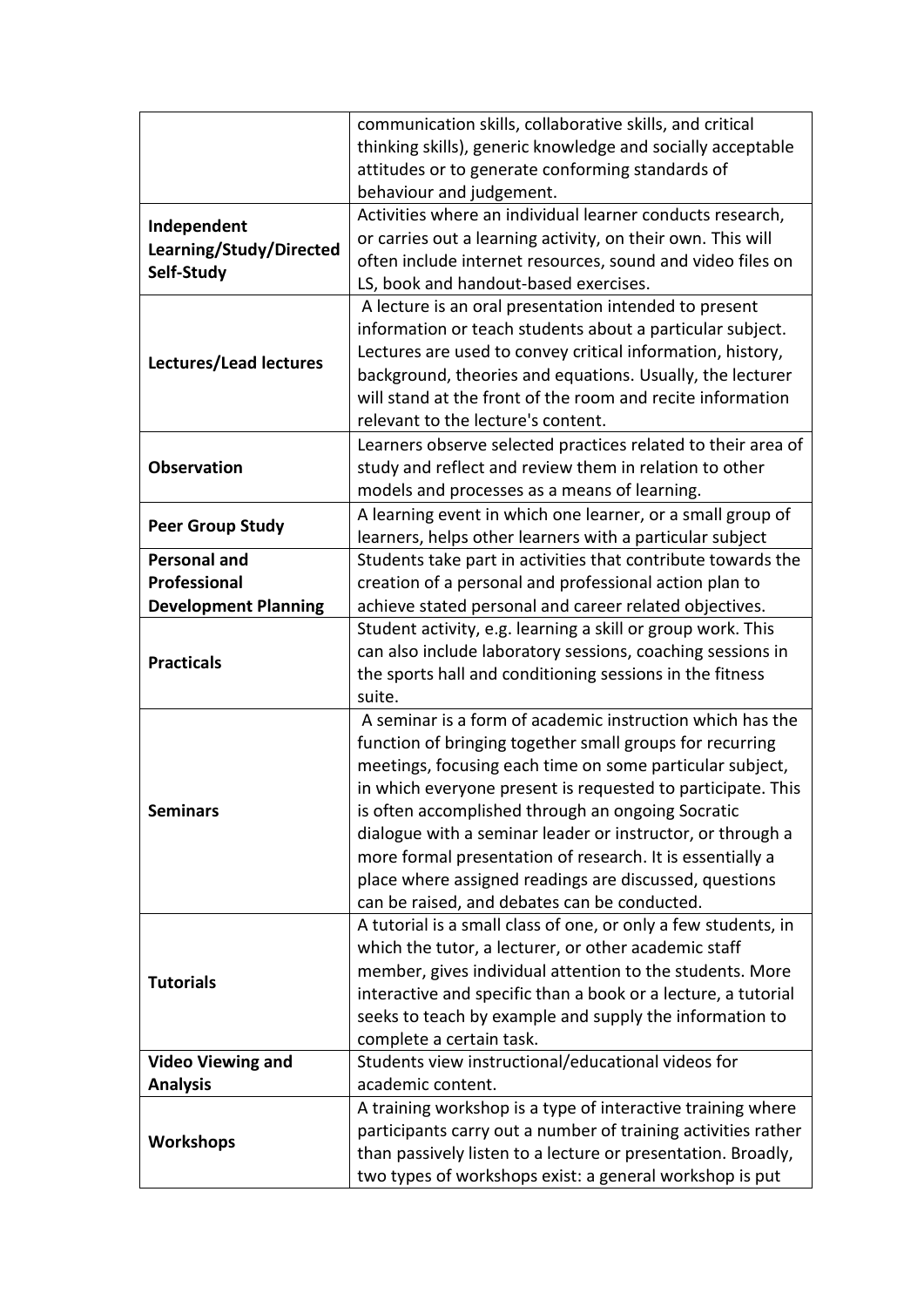| on for a mixed audience, and a closed workshop is tailored |
|------------------------------------------------------------|
| I towards meeting the training needs of a specific group.  |

## **6.1 Learning Enhancement**

The central teaching and learning methods are identified on individual module descriptors. Where applicable module delivery is enhanced via the application of any of the teaching methods identified in Section 6.0: Teaching Environment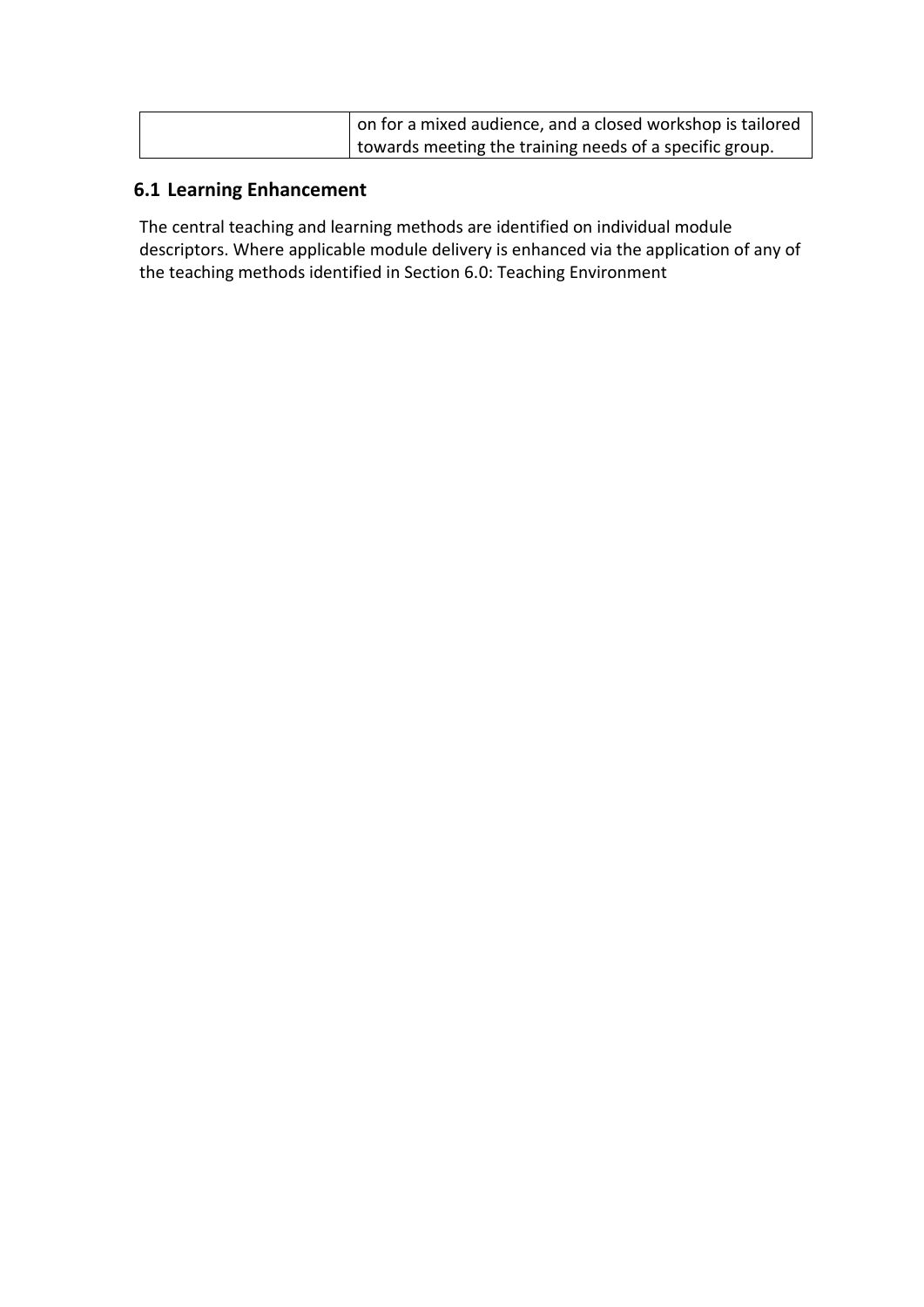## **6.2 e-Learning**

The Sport and Exercise Science programme team recognise the increasing contribution that digital resources make to the learning experiences of students. The team utilises the virtual learning environment to provide access to resources, discussion groups and other learning materials, such as audio files, learning objects, lecture capture, and performance analysis technology. Teaching examples include the use of Edublogs to review placement experiences, online assessments and the provision of podcast and webinars. Students within the SES programme are encouraged to produce, share and utilise a range of e-learning resources as part of their learning experience. The programme also has a twitter feed that encourages dissemination of practical sport and exercise science information from professional organisations and the development of professional networks.

# **7. Modes of Assessment**

Achievement of Learning Outcomes is formative through responses to practice tasks and directed tasks, and the accumulation of portfolio evidence from work-based learning. The student is required to draw on these experiences to inform summative assessments, thus providing the opportunity for cumulative learning and reflection and to demonstrate the whole of their learning. Module learning outcomes are explicitly stated on the VLE. Students are provided with assessment guidance and marking frameworks are made available during assessment workshops at the module level.

A broad range of assessment strategies are used in the programme to support the development of knowledge and understanding and professional and practical skills as well as providing opportunities to foster key and transferable skills. Throughout the taught modules formative assessment is employed to support students in their learning and development. Students are encouraged to reflect on their own performance within assessments in line with the values of the University to empower students to become successful graduates.

The University uses Turnitin electronic assessment submission, which allows students to submit assignments electronically without the need to be physically present on campus. Turnitin deters plagiarism and supports staff identifying poor practice and malpractice. The assessment strategy develops across the three years to shift from the focus of instilling theoretical subject knowledge at level 4 (through the prescribed curriculum) to practical proficiency of applied skills at level 5 and mastery of those at level 6. This is reflected in 'real-life' assessments where students are assessed practically in the specialist field.

| <b>Method</b>          | <b>Description</b>                                           |
|------------------------|--------------------------------------------------------------|
| Case Study             | An analysis of a real-life example within the field of sport |
|                        | and exercise science.                                        |
| <b>Critical Review</b> | An analysis and evaluation of a topic (often a chapter from  |
|                        | a book or an article from a journal), which requires the     |
|                        | student to understand the material, while analysing and      |
|                        | evaluating it using appropriate criteria.                    |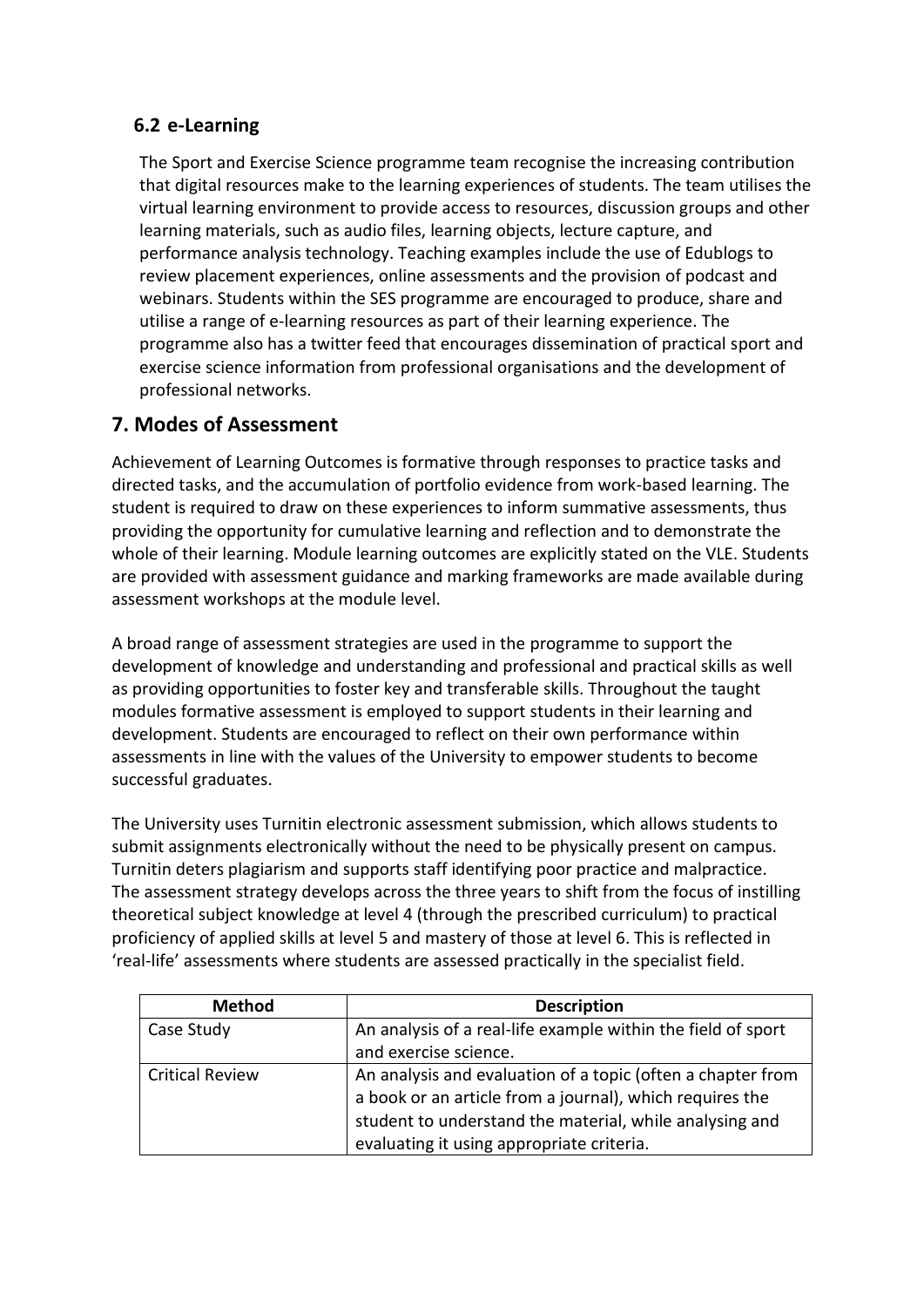| Essay                                            | An assessed piece of writing used to provide feedback to<br>the trainee to improve their learning and target areas that<br>require further work. The grade does not contribute to<br>the final module mark.                                                                                                                                                                                                                                                                                                                                                                                                                                                                                  |
|--------------------------------------------------|----------------------------------------------------------------------------------------------------------------------------------------------------------------------------------------------------------------------------------------------------------------------------------------------------------------------------------------------------------------------------------------------------------------------------------------------------------------------------------------------------------------------------------------------------------------------------------------------------------------------------------------------------------------------------------------------|
| Formal Examination/<br><b>Online Examination</b> | An examination is an assessment intended to measure a<br>test-taker's knowledge, skill, aptitude, physical fitness or<br>classification in many other topics (e.g., beliefs). An exam<br>may be administered verbally, on paper, on a computer, or<br>in a predetermined area that requires the exam-taker to<br>demonstrate or perform a set of skills. Exams vary in style,<br>rigour and requirements. For example, in a closed book<br>test, an exam taker is usually required to rely upon<br>memory to respond to specific items whereas in an open<br>book test, the exam taker may use one or more<br>supplementary tools such as a reference book or calculator<br>when responding. |
| <b>Honours Project</b>                           | An in-depth independent study of up to 10,000 words. This<br>study may be the result of carrying out a primary research<br>project.                                                                                                                                                                                                                                                                                                                                                                                                                                                                                                                                                          |
| Infographic                                      | Infographic are used to present information using charts,<br>graphs or other images, with minimal text, with the<br>intention of creating an easily understood overview of<br>relevant subject areas.                                                                                                                                                                                                                                                                                                                                                                                                                                                                                        |
| Literature Review                                | An essay style assignment critically evaluating literature<br>pertinent to a topic. A critique of a selected text (usually a<br>chapter from a book or an article from a journal), activity<br>or organisation.                                                                                                                                                                                                                                                                                                                                                                                                                                                                              |
| <b>Oral Presentation</b>                         | Clearly structured individual or group verbal delivery<br>within timed conditions, delivered using appropriate<br>methods and which demonstrates detailed knowledge and<br>analysis of the subject.                                                                                                                                                                                                                                                                                                                                                                                                                                                                                          |
| Portfolio/Online<br>Reflective Diary             | A collection of documents and/or artefacts created by a<br>person to demonstrate the achievements, learning and<br>skills they have developed. A portfolio may be created for<br>a number of reasons, for example as part of the personal<br>development planning/profiling process, as part of the<br>assessment of a course or to support a claim for APL.                                                                                                                                                                                                                                                                                                                                 |
| <b>Poster Presentation</b>                       | Students are given the opportunity to present knowledge<br>and findings in visual format as an equivalent to a written<br>assessment.                                                                                                                                                                                                                                                                                                                                                                                                                                                                                                                                                        |
| Practical<br>Examination/Assessment              | An assessment of the ability to apply knowledge,<br>understanding and skills practically (e.g., collecting data,<br>interviewing skills).                                                                                                                                                                                                                                                                                                                                                                                                                                                                                                                                                    |
| Reflective Portfolio                             | Reflective portfolios will enable students to reflect upon<br>and evaluate their learning in relation to specific practical<br>activities such as undertaking consultancy work with<br>employers or a placement.                                                                                                                                                                                                                                                                                                                                                                                                                                                                             |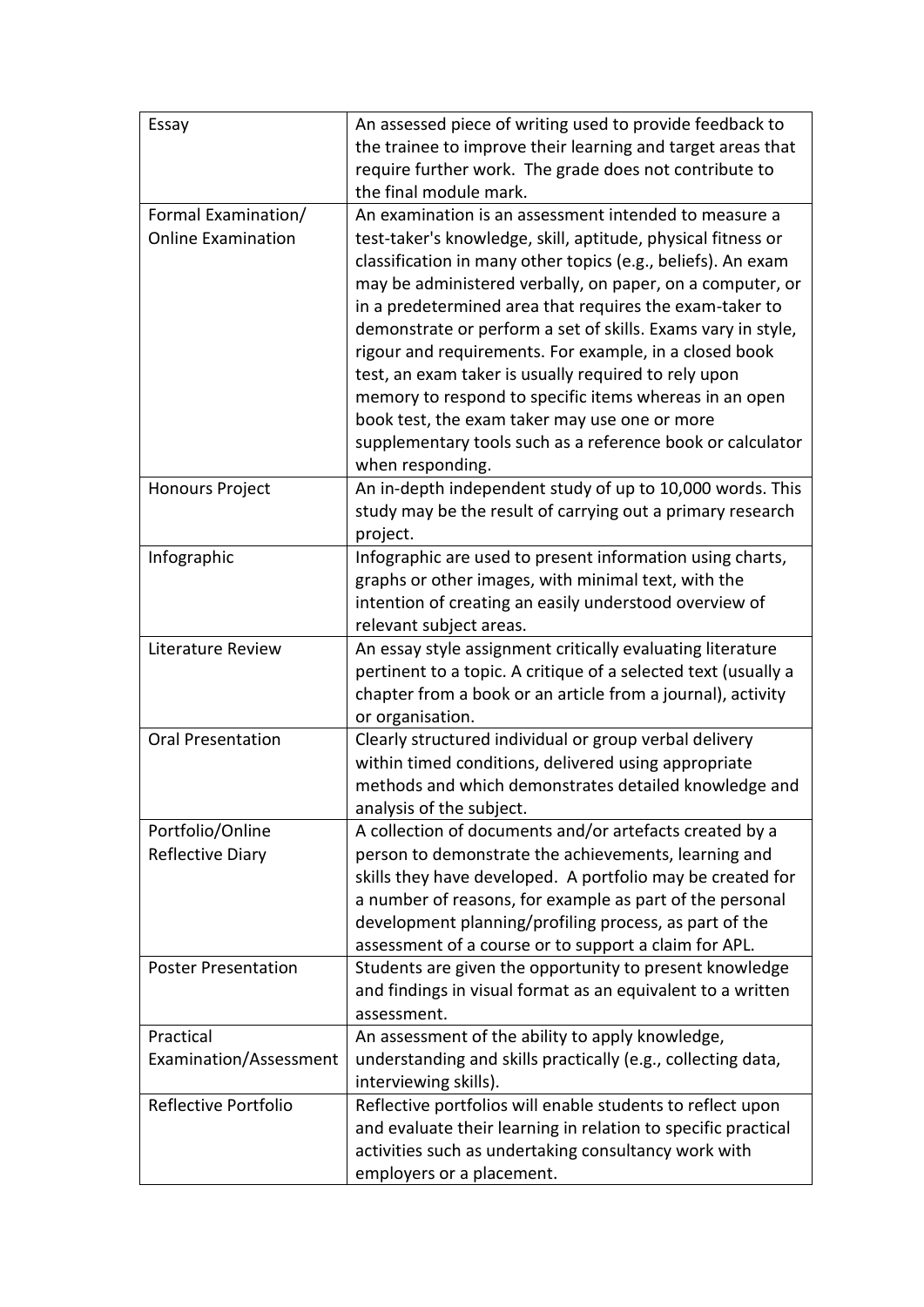| Report / Laboratory | A report is an analytical piece of work using research to     |
|---------------------|---------------------------------------------------------------|
| Report              | critically review the subject area. A report can also use the |
|                     | support of diagrams, pictures and captions to analyse         |
|                     | research.                                                     |
| Research            | A precise and coherent summary of a proposed research         |
| Proposal/Honours    | project setting out the central issues to be addressed and    |
| Project Proposal    | the ethical procedures to be followed.                        |
| Website/Pitch       | A sales presentation or pitch is a line of talk that attempts |
|                     | to persuade someone of something, with a planned sales        |
|                     | presentation strategy of a product designed to initiate and   |
|                     | close a sale of that product.                                 |

# **8. Exemptions to University Regulations**

N/A

# **9. Work-Based Learning/Placement Learning**

The Sport and Exercise Science degree provides opportunities for students to apply their knowledge and understanding in vocationally relevant workplaces and gain additional skills and experiences that will enhance their future employability. Students will have structured work experience opportunities (SESD51) and will have the opportunity to select workplace settings to tailor the programme towards their particular area of interest.

All students that engage in work-based modules are allocated a University Placement Advisor who confirms the appropriateness of the student's placement and agrees the focus of the placement. Students negotiate their placement aims with the host organisation and their university placement advisor. All placements adhere to the University Policy on Placement Learning. The specific work-based module runs for the whole of the second academic year. Students are guided to work within an organisation that reflects and aligns to their future career aspirations.

Work-based learning opportunities are embedded throughout the modules and students can engage with industry through formalised partnerships the University and programme team have made, high performance field trips and collaborations with guest speakers. Students are also provided ample opportunity to be involved with the sport and exercise science support team to further build their real-life experiences.

The programme is vocationally orientated, and students review their career aspirations through engagement with the PDT system to ensure they maximise opportunities to enhance their future employability. Understanding the sports industry, and specifically the role of a sport and exercise scientist, is integral to the programme and the breadth of the sporting landscape and employment opportunities becomes apparent to students.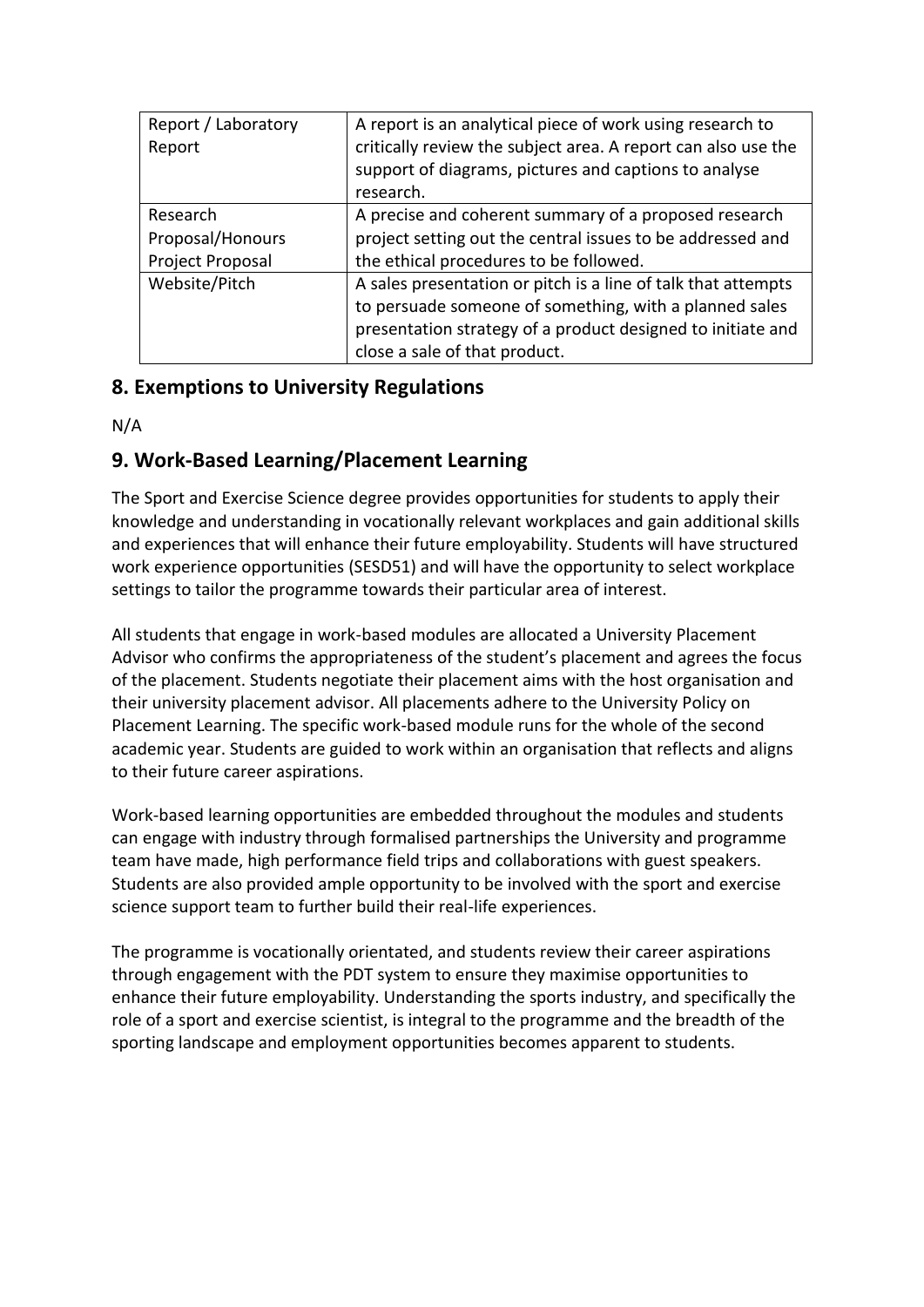# **10. Programme Structure**

# **Full Time**

# **BSc Sport and Exercise Science**

## **Level 4**

| <b>Module</b><br>Code | <b>Module Title</b>                                                 | Credits | <b>Assessment</b>                 | Semester/<br><b>Term</b> | Compulsory/<br><b>Optional</b> | Condonable/<br>Non-<br>Condonable |
|-----------------------|---------------------------------------------------------------------|---------|-----------------------------------|--------------------------|--------------------------------|-----------------------------------|
| <b>SESC51</b>         | The Sport and<br><b>Exercise Scientist</b><br>(Immersive<br>module) | 20      | 10% Coursework<br>90% Practical   | Semester A               | Compulsory                     | Non-<br>Condonable                |
| SESC52                | Introduction to<br>human<br>movement and<br>biomechanics            | 20      | 60% Coursework<br>40% Practical   | Semester B               | Compulsory                     | Condonable                        |
| SESC53                | Anatomy and<br>physiology for<br>sport and<br>exercise              | 20      | 50% Coursework<br><b>50% Exam</b> | Semester A               | Compulsory                     | Condonable                        |
| SESC54                | Introduction to<br>sport, health and<br>exercise<br>psychology      | 20      | 50% Coursework<br><b>50% Exam</b> | Semester A               | Compulsory                     | Condonable                        |
| SESC55                | Introduction to<br>sport and<br>exercise nutrition                  | 20      | 100% Coursework                   | Semester B               | Compulsory                     | Condonable                        |
| <b>SESC56</b>         | Conditioning<br>principles for<br>sport, exercise<br>and health     | 20      | 40% Exam<br>60% Practical         | Semester B               | Compulsory                     | Condonable                        |

| <b>Module</b><br>Code | <b>Module Title</b>                                      | Credits | Assessment      | Semester/<br>Term | Compulsory/<br><b>Optional</b> | Condonable/<br>Non-<br>Condonable |
|-----------------------|----------------------------------------------------------|---------|-----------------|-------------------|--------------------------------|-----------------------------------|
| SESD51                | Work-based<br>Learning: Sport<br>and Exercise<br>Science | 20      | 100% Coursework | Semester X        | Compulsory                     | Non-<br>Condonable                |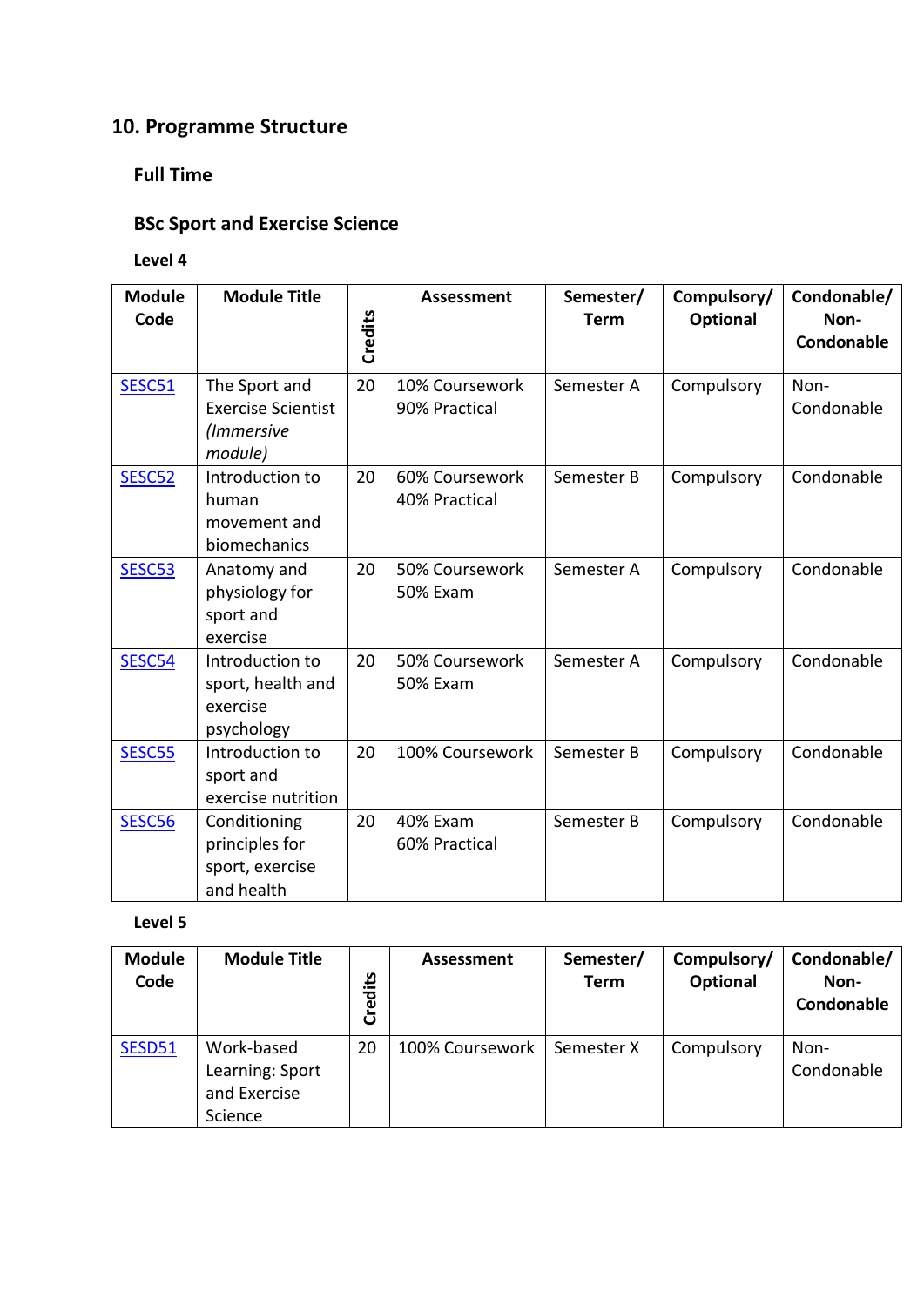| <b>SESD52</b> | Performance and          | 20 | 100% Coursework | Semester A | Compulsory | Condonable |
|---------------|--------------------------|----|-----------------|------------|------------|------------|
|               | technique                |    |                 |            |            |            |
|               | analysis for sport       |    |                 |            |            |            |
| <b>SESD53</b> | Sport and                | 20 | 60% Coursework  | Semester B | Compulsory | Condonable |
|               | exercise                 |    | 40% Practical   |            |            |            |
|               | physiology               |    |                 |            |            |            |
| <b>SESD54</b> | Sport and                | 20 | 100% Coursework | Semester B | Compulsory | Condonable |
|               | exercise                 |    |                 |            |            |            |
|               | psychology               |    |                 |            |            |            |
| <b>SESD55</b> | Research                 | 20 | 100% Coursework | Semester X | Compulsory | Condonable |
|               | methods and              |    |                 |            |            |            |
|               | analysis in sport        |    |                 |            |            |            |
|               | and health               |    |                 |            |            |            |
|               | sciences                 |    |                 |            |            |            |
| <b>SESD56</b> | Applied strength         | 20 | 30% Coursework  | Semester A | Optional   | Condonable |
|               | and conditioning         |    | 20% Exam        |            |            |            |
|               | for sport and            |    | 50% Practical   |            |            |            |
|               | exercise $\triangleleft$ |    |                 |            |            |            |
| <b>SESD57</b> | Nutrition for            | 20 | 60% Coursework  | Semester A | Optional   | Condonable |
|               | health and               |    | 40% Exam        |            |            |            |
|               | performance *            |    |                 |            |            |            |
| HWBD01        | Exercise                 | 20 | 50% Coursework  | Semester A | Optional   | Condonable |
|               | prescription and         |    | 50% Practical   |            |            |            |
|               | the fitness              |    |                 |            |            |            |
|               | professional ❖           |    |                 |            |            |            |

✦ Compulsory for Strength and Conditioning pathway

❋ Compulsory for the Nutrition pathway

❖ Compulsory for the Physical Activity and Health pathway

| <b>Module</b><br>Code | <b>Module Title</b>                   | Credits | Assessment                      | Semester/<br><b>Term</b> | Compulsory/<br>Optional | Condonable/<br>Non-<br>Condonable |
|-----------------------|---------------------------------------|---------|---------------------------------|--------------------------|-------------------------|-----------------------------------|
| SESHP1                | <b>Honours Project</b>                | 40      | 100% Coursework                 | Semester X               | Compulsory              | Non-<br>Condonable                |
| SESH52                | Performance<br>biomechanics           | 20      | 100% Practical                  | Semester A               | Optional                | Condonable                        |
| SESH53                | Injury<br>biomechanics                | 20      | 60% Coursework<br>40% Practical | Semester B               | Optional                | Condonable                        |
| SESH54                | Performance<br>physiology $\triangle$ | 20      | 35% Coursework<br>65% Practical | Semester A               | Optional                | Condonable                        |
| SESH55                | Environmental<br>physiology           | 20      | 70% Coursework<br>30% Practical | Semester B               | Optional                | Condonable                        |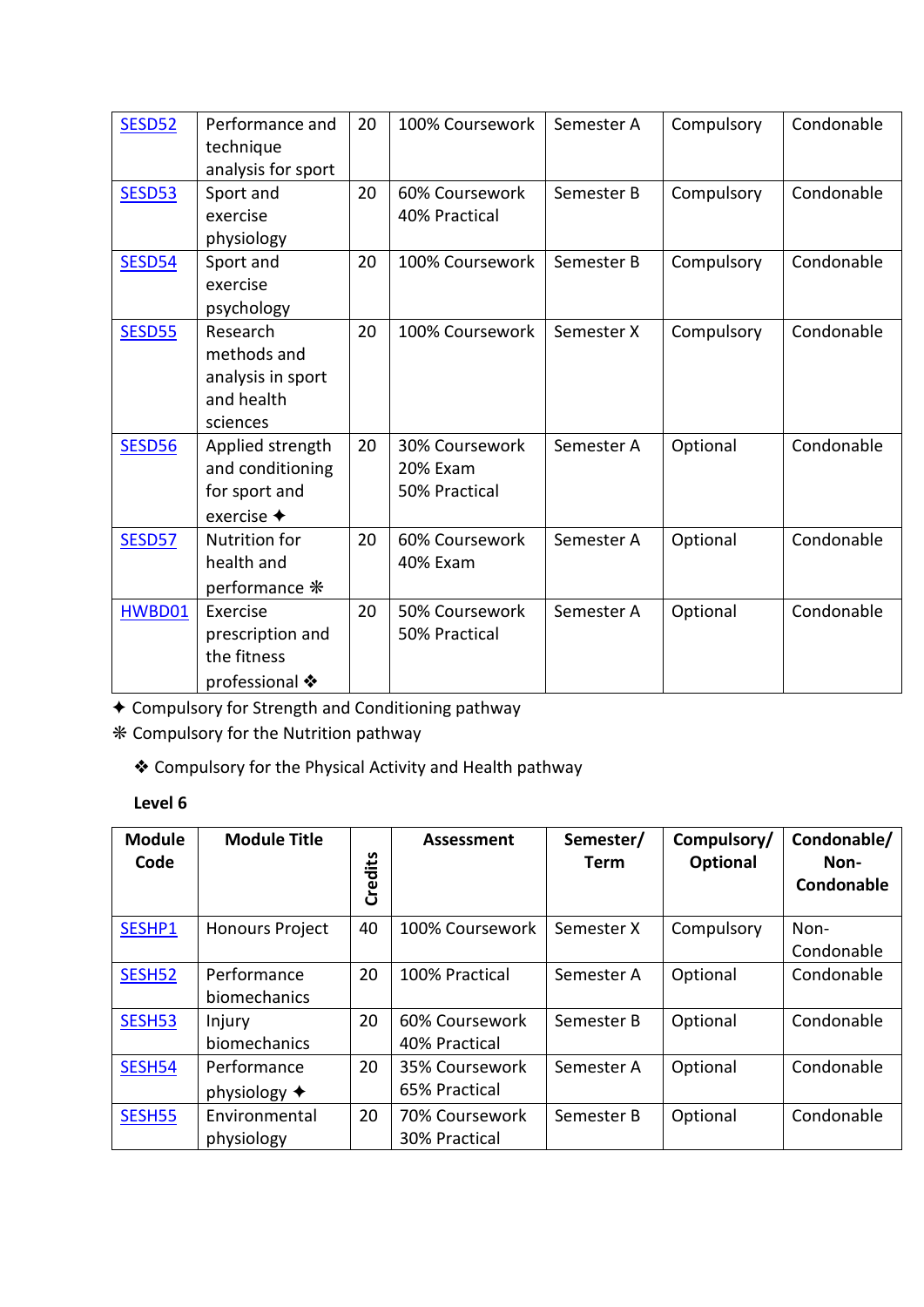| SEPH01             | Contemporary                            | 20 | 100% Coursework | Semester A | Optional   | Condonable |
|--------------------|-----------------------------------------|----|-----------------|------------|------------|------------|
|                    | sport and                               |    |                 |            |            |            |
|                    | exercise                                |    |                 |            |            |            |
|                    | psychology                              |    |                 |            |            |            |
| SEPH <sub>02</sub> | Applied sport                           | 20 | 50% Coursework  | Semester B | Optional   | Condonable |
|                    | psychology                              |    | 50% Practical   |            |            |            |
| <b>SESH56</b>      | Applied                                 | 20 | 100% Coursework | Semester B | Compulsory | Condonable |
|                    | interdisciplinary                       |    |                 |            |            |            |
|                    | sport and                               |    |                 |            |            |            |
|                    | exercise science                        |    |                 |            |            |            |
| <b>SESH57</b>      | Advances in                             | 20 | 70% Coursework  | Semester B | Optional   | Condonable |
|                    | strength and                            |    | 30% Practical   |            |            |            |
|                    | conditioning $\blacklozenge$            |    |                 |            |            |            |
| <b>SESH58</b>      | Advanced                                | 20 | 70% Coursework  | Semester A | Optional   | Condonable |
|                    | nutrition for                           |    | 30% Practical   |            |            |            |
|                    | sport and                               |    |                 |            |            |            |
|                    | exercise *                              |    |                 |            |            |            |
| HWBH01             | Advanced                                | 20 | 60% Coursework  | Semester A | Optional   | Condonable |
|                    | Lifestyle                               |    | 40% Practical   |            |            |            |
|                    | Practitioner ❖                          |    |                 |            |            |            |
| HWBH03             | <b>Nutrition across</b>                 | 20 | 100% Coursework | Semester B | Optional   | Condonable |
|                    | the lifespan $\mathbf{\ast}\mathbf{\&}$ |    |                 |            |            |            |

Key: Semester  $X = A \& B$ 

- ✦ Compulsory for Strength and Conditioning pathway
- ❋ Compulsory for the Nutrition pathway
- ❖ Compulsory for the Physical Activity and Health pathway
	- A definitive module descriptor is required for each module

#### **Part Time**

**Level 4 – Year 1**

| <b>Module</b><br>Code | <b>Module Title</b>                                                 | Credits | <b>Assessment</b>               | Semester/<br>Term | Compulsory/<br>Optional | Condonable/<br>Non-<br>Condonable |
|-----------------------|---------------------------------------------------------------------|---------|---------------------------------|-------------------|-------------------------|-----------------------------------|
| SESC51                | The Sport and<br><b>Exercise Scientist</b><br>(Immersive<br>module) | 20      | 10% Coursework<br>90% Practical | Semester A        | Compulsory              | Non-<br>Condonable                |
| SESC52                | Introduction to<br>human<br>movement and<br>biomechanics            | 20      | 60% Coursework<br>40% Practical | Semester B        | Compulsory              | Condonable                        |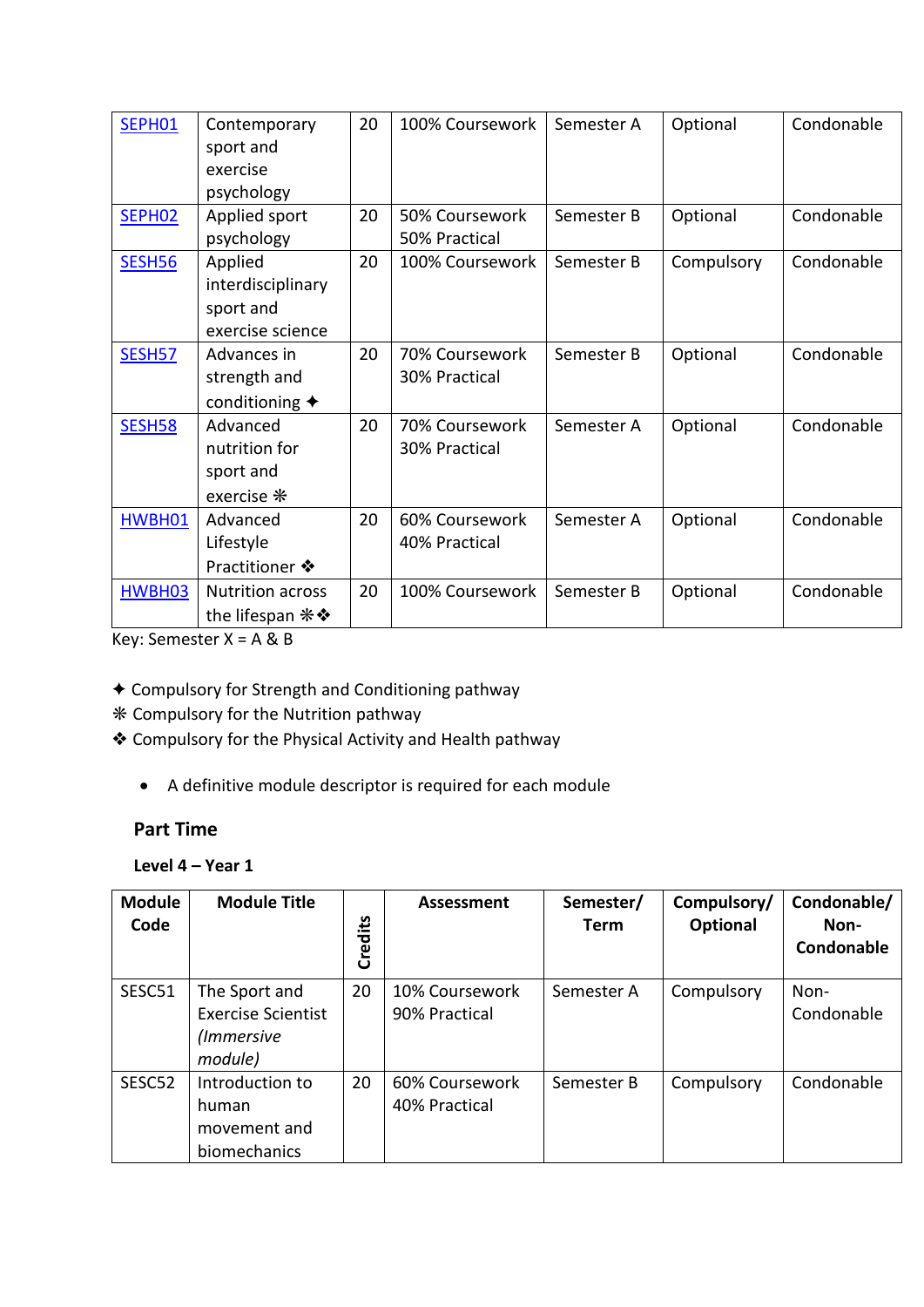| SESC53 | Anatomy and    | 20 | 50% Coursework | Semester A | Compulsory | Condonable |
|--------|----------------|----|----------------|------------|------------|------------|
|        | physiology for |    | 50% Exam       |            |            |            |
|        | sport and      |    |                |            |            |            |
|        | exercise       |    |                |            |            |            |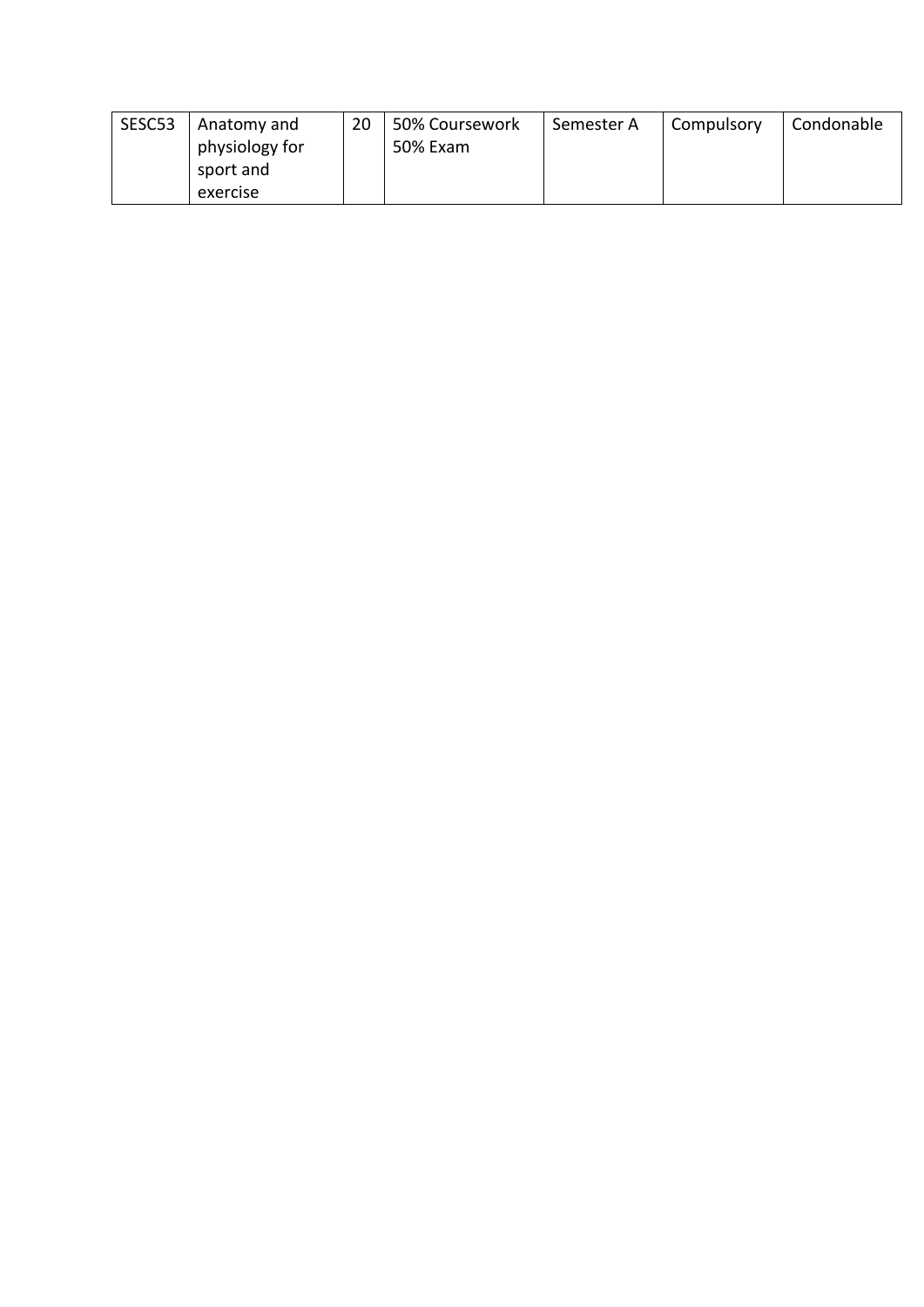#### **Level 4 – Year 2**

| <b>Module</b><br>Code | <b>Module Title</b>                                             | Credits | <b>Assessment</b>          | Semester/<br><b>Term</b> | Compulsory/<br>Optional | Condonable/<br>Non-<br>Condonable |
|-----------------------|-----------------------------------------------------------------|---------|----------------------------|--------------------------|-------------------------|-----------------------------------|
| SESC54                | Introduction to<br>sport, health and<br>exercise<br>psychology  | 20      | 50% Coursework<br>50% Exam | Semester A               | Compulsory              | Condonable                        |
| SESC55                | Introduction to<br>sport and<br>exercise nutrition              | 20      | 100% Coursework            | Semester B               | Compulsory              | Condonable                        |
| SESC56                | Conditioning<br>principles for<br>sport, exercise<br>and health | 20      | 40% Exam<br>60% Practical  | Semester B               | Compulsory              | Condonable                        |

#### **Level 5 – Year 3**

| <b>Module</b><br>Code | <b>Module Title</b>                                | Credits | Assessment                      | Semester/<br>Term | Compulsory/<br><b>Optional</b> | Condonable/<br>Non-<br>Condonable |
|-----------------------|----------------------------------------------------|---------|---------------------------------|-------------------|--------------------------------|-----------------------------------|
| SESD <sub>52</sub>    | Performance and<br>technique<br>analysis for sport | 20      | 100% Coursework                 | Semester A        | Compulsory                     | Condonable                        |
| SESD53                | Sport and<br>exercise<br>physiology                | 20      | 60% Coursework<br>40% Practical | Semester B        | Compulsory                     | Condonable                        |
| SESD54                | Sport and<br>exercise<br>psychology                | 20      | 100% Coursework                 | Semester B        | Compulsory                     | Condonable                        |

#### **Level 5 – Year 4**

| <b>Module</b><br>Code | <b>Module Title</b>                                                    | Credits | Assessment      | Semester/<br><b>Term</b> | Compulsory/<br>Optional | Condonable/<br>Non-<br>Condonable |
|-----------------------|------------------------------------------------------------------------|---------|-----------------|--------------------------|-------------------------|-----------------------------------|
| SESD55                | Research<br>methods and<br>analysis in sport<br>and health<br>sciences | 20      | 100% Coursework | Semester X               | Compulsory              | Condonable                        |
| SESD51                | Work-based<br>learning: sport<br>and exercise<br>science               | 20      | 100% Coursework | Semester X               | Compulsory              | Non-<br>Condonable                |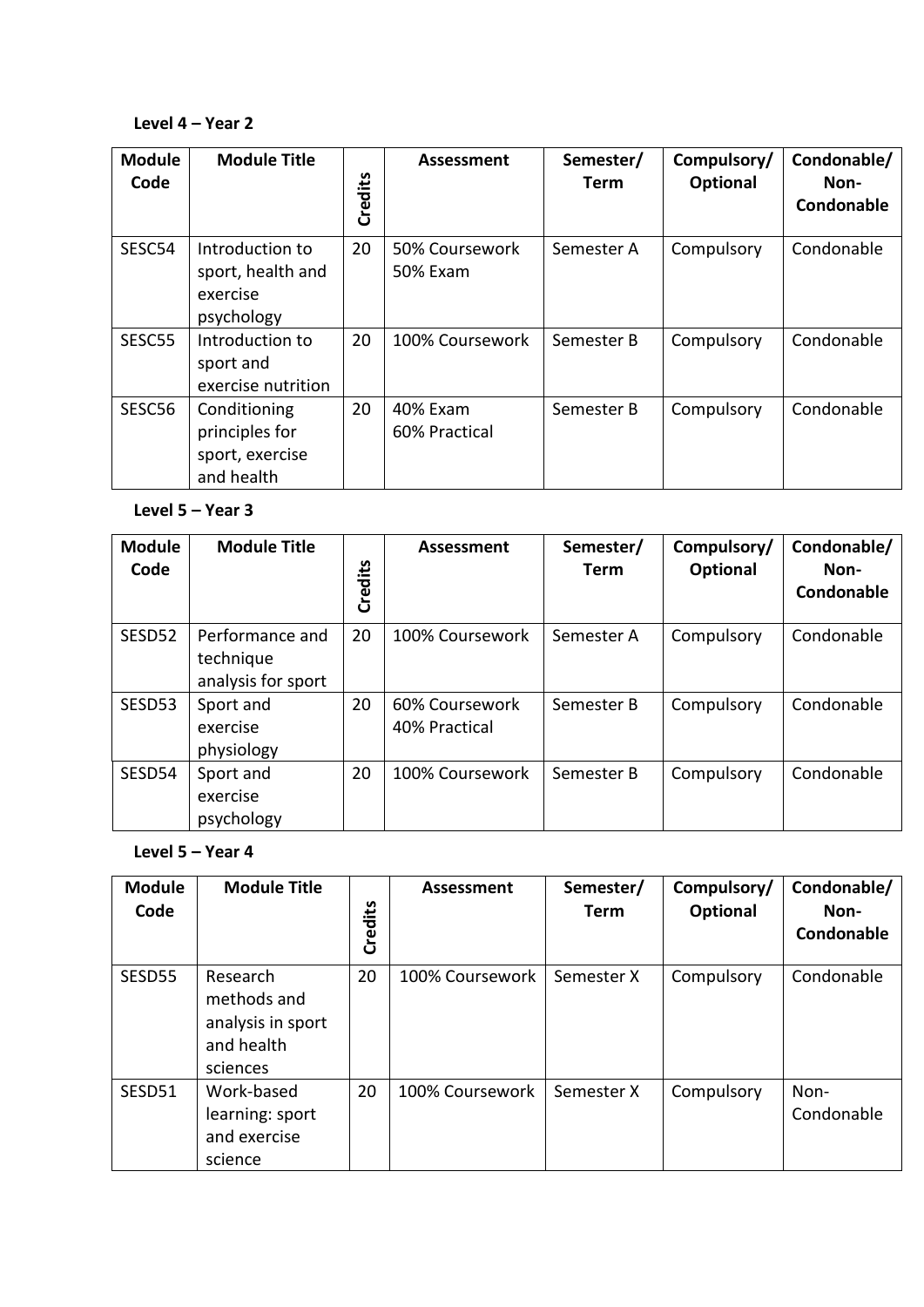| SESD56 | Applied strength<br>and conditioning<br>for sport and | 20 | 30% Coursework<br>20% Exam<br>50% Practical | Semester A | Optional | Condonable |
|--------|-------------------------------------------------------|----|---------------------------------------------|------------|----------|------------|
|        | exercise $\triangleleft$                              |    |                                             |            |          |            |
| SESD57 | <b>Nutrition for</b>                                  | 20 | 60% Coursework                              | Semester A | Optional | Condonable |
|        | health and                                            |    | 40% Exam                                    |            |          |            |
|        | performance *                                         |    |                                             |            |          |            |
| HWBD01 | Exercise                                              | 20 | 50% Coursework                              | Semester A | Optional | Condonable |
|        | prescription and                                      |    | 50% Practical                               |            |          |            |
|        | the fitness                                           |    |                                             |            |          |            |
|        | professional ❖                                        |    |                                             |            |          |            |

## **Level 6 – Year 5**

| <b>Module</b><br>Code | <b>Module Title</b>                                           | Credits | <b>Assessment</b>               | Semester/<br><b>Term</b> | Compulsory/<br><b>Optional</b> | Condonable/<br>Non-<br>Condonable |
|-----------------------|---------------------------------------------------------------|---------|---------------------------------|--------------------------|--------------------------------|-----------------------------------|
| SESH52                | Performance<br>biomechanics                                   | 20      | 100% Practical                  | Semester A               | Optional                       | Condonable                        |
| SESH54                | Performance<br>physiology $\blacklozenge$                     | 20      | 35% Coursework<br>65% Practical | Semester A               | Optional                       | Condonable                        |
| SEPH01                | Contemporary<br>sport and<br>exercise<br>psychology           | 20      | 100% Coursework                 | Semester A               | Optional                       | Condonable                        |
| SESH56                | Applied<br>Interdisciplinary<br>sport and<br>exercise science | 20      | 100% Coursework                 | Semester B               | Compulsory                     | Condonable                        |
| SESH58                | Advanced<br>nutrition for<br>sport and<br>exercise *          | 20      | 70% Coursework<br>30% Practical | Semester A               | Optional                       | Condonable                        |
| HWBH03                | <b>Nutrition across</b><br>the lifespan * *                   | 20      | 100% Coursework                 | Semester B               | Optional                       | Condonable                        |

#### **Level 6 – Year 6**

| <b>Module</b><br>Code | <b>Module Title</b> | Credits | Assessment      | Semester/<br>Term | Compulsory/<br>Optional | Condonable/<br>Non-<br>Condonable |
|-----------------------|---------------------|---------|-----------------|-------------------|-------------------------|-----------------------------------|
| SESHP1                | Honours project     | 40      | 100% Coursework | Semester X        | Compulsory              | Non-                              |
|                       |                     |         |                 |                   |                         | Condonable                        |
| SESH53                | Injury              | 20      | 60% Coursework  | Semester B        | Optional                | Condonable                        |
|                       | biomechanics        |         | 40% Practical   |                   |                         |                                   |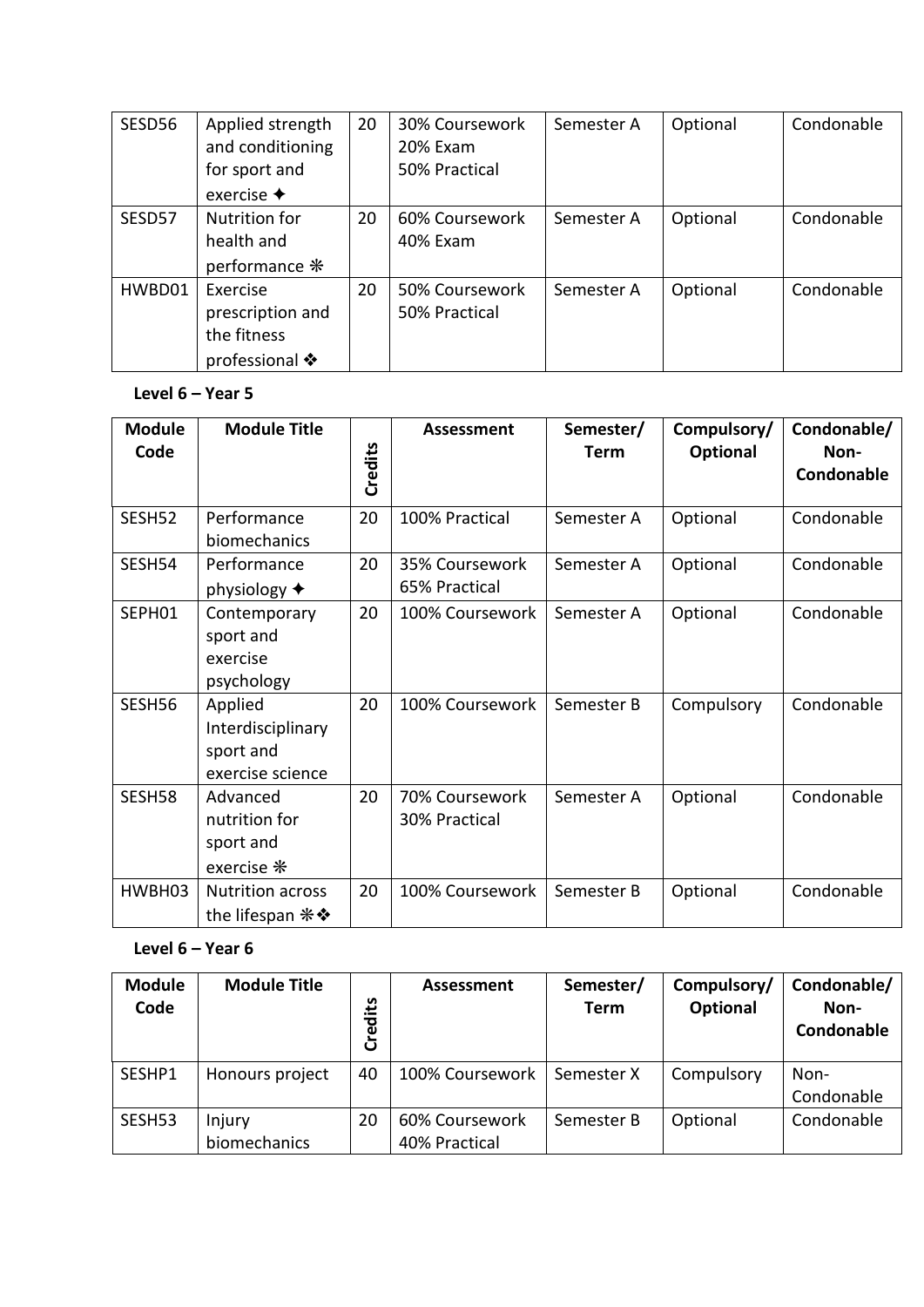| SESH55 | Environmental            | 20 | 70% Coursework | Semester B | Optional | Condonable |
|--------|--------------------------|----|----------------|------------|----------|------------|
|        | physiology               |    | 30% Practical  |            |          |            |
| SEPH02 | Applied sport            | 20 | 50% Coursework | Semester B | Optional | Condonable |
|        | psychology               |    | 50% Practical  |            |          |            |
| SESH57 | Advances in              | 20 | 70% Coursework | Semester B | Optional | Condonable |
|        | strength and             |    | 30% Practical  |            |          |            |
|        | conditioning $\triangle$ |    |                |            |          |            |
| HWBH01 | Advanced                 | 20 | 60% Coursework | Semester A | Optional | Condonable |
|        | lifestyle                |    | 40% Practical  |            |          |            |
|        | practitioner ❖           |    |                |            |          |            |

Key: Semester X = A & B

✦ Compulsory for Strength and Conditioning pathway

❋ Compulsory for the Nutrition pathway

❖ Compulsory for the Physical Activity and Health pathway

### **Full Time**

# **BSc Sport and Exercise Science (Strength and Conditioning pathway)**

| <b>Module</b><br>Code | <b>Module Title</b>                                                 | Credits | <b>Assessment</b>                 | Semester/<br><b>Term</b> | Compulsory/<br><b>Optional</b> | Condonable/<br>Non-<br>Condonable |
|-----------------------|---------------------------------------------------------------------|---------|-----------------------------------|--------------------------|--------------------------------|-----------------------------------|
| SESC51                | The Sport and<br><b>Exercise Scientist</b><br>(Immersive<br>module) | 20      | 10% Coursework<br>90% Practical   | Semester A               | Compulsory                     | Non-<br>Condonable                |
| SESC52                | Introduction to<br>human<br>movement and<br>biomechanics            | 20      | 60% Coursework<br>40% Practical   | Semester B               | Compulsory                     | Condonable                        |
| SESC53                | Anatomy and<br>physiology for<br>sport and<br>exercise              | 20      | 50% Coursework<br><b>50% Exam</b> | Semester A               | Compulsory                     | Condonable                        |
| SESC54                | Introduction to<br>sport, health and<br>exercise<br>psychology      | 20      | 50% Coursework<br><b>50% Exam</b> | Semester A               | Compulsory                     | Condonable                        |
| SESC55                | Introduction to<br>sport and<br>exercise nutrition                  | 20      | 100% Coursework                   | Semester B               | Compulsory                     | Condonable                        |
| SESC56                | Conditioning<br>principles for                                      | 20      | 40% Exam<br>60% Practical         | Semester B               | Compulsory                     | Condonable                        |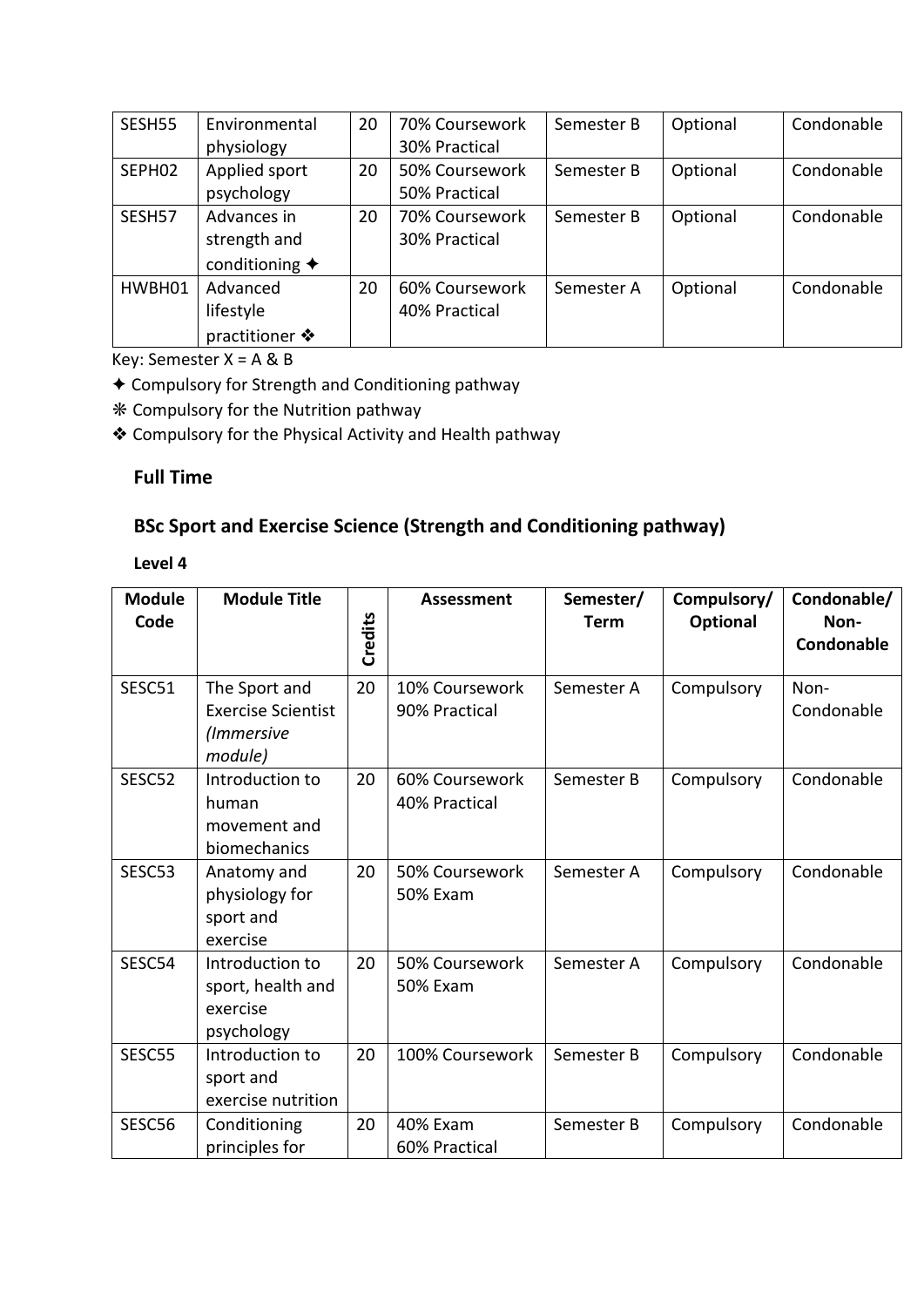| sport, exercise |  |  |  |
|-----------------|--|--|--|
| and health      |  |  |  |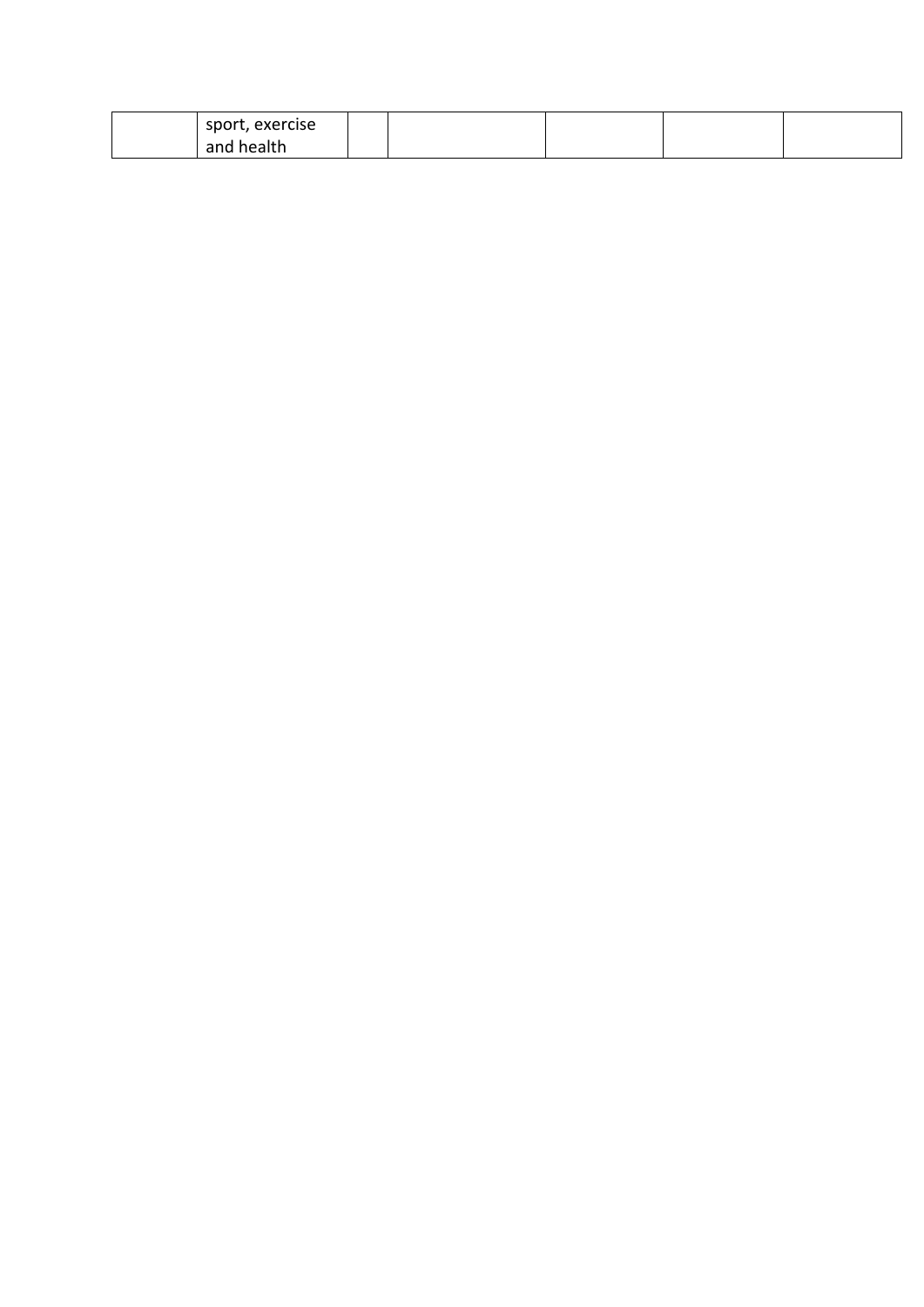### **Level 5**

| <b>Module</b><br>Code | <b>Module Title</b>                                                    | Credits | <b>Assessment</b>                           | Semester/<br><b>Term</b> | Compulsory/<br>Optional | Condonable/<br>Non-<br>Condonable |
|-----------------------|------------------------------------------------------------------------|---------|---------------------------------------------|--------------------------|-------------------------|-----------------------------------|
| SESD51                | Work-based<br>Learning: Sport<br>and Exercise<br>Science               | 20      | 100% Coursework                             | Semester X               | Compulsory              | Non-<br>Condonable                |
| SESD52                | Performance and<br>technique<br>analysis for sport                     | 20      | 100% Coursework                             | Semester A               | Compulsory              | Condonable                        |
| SESD53                | Sport and<br>exercise<br>physiology                                    | 20      | 60% Coursework<br>40% Practical             | Semester B               | Compulsory              | Condonable                        |
| SESD54                | Sport and<br>exercise<br>psychology                                    | 20      | 100% Coursework                             | Semester B               | Compulsory              | Condonable                        |
| SESD55                | Research<br>methods and<br>analysis in sport<br>and health<br>sciences | 20      | 100% Coursework                             | Semester X               | Compulsory              | Condonable                        |
| SESD56                | Applied strength<br>and conditioning<br>for sport and<br>exercise      | 20      | 30% Coursework<br>20% Exam<br>50% Practical | Semester A               | Compulsory              | Condonable                        |

| <b>Module</b><br>Code | <b>Module Title</b>                                 |         | Assessment                      | Semester/<br>Term | Compulsory/     | Condonable/<br>Non- |
|-----------------------|-----------------------------------------------------|---------|---------------------------------|-------------------|-----------------|---------------------|
|                       |                                                     | Credits |                                 |                   | <b>Optional</b> | Condonable          |
| SESHP1                | <b>Honours Project</b>                              | 40      | 100% Coursework                 | Semester X        | Compulsory      | Non-<br>Condonable  |
| SESH <sub>52</sub>    | Performance<br>biomechanics                         | 20      | 100% Practical                  | Semester A        | Optional        | Condonable          |
| SESH54                | Performance<br>physiology                           | 20      | 35% Coursework<br>65% Practical | Semester A        | Compulsory      | Condonable          |
| SEPH01                | Contemporary<br>sport and<br>exercise<br>psychology | 20      | 100% Coursework                 | Semester A        | Optional        | Condonable          |
| SESH56                | Applied<br>interdisciplinary                        | 20      | 100% Coursework                 | Semester B        | Compulsory      | Condonable          |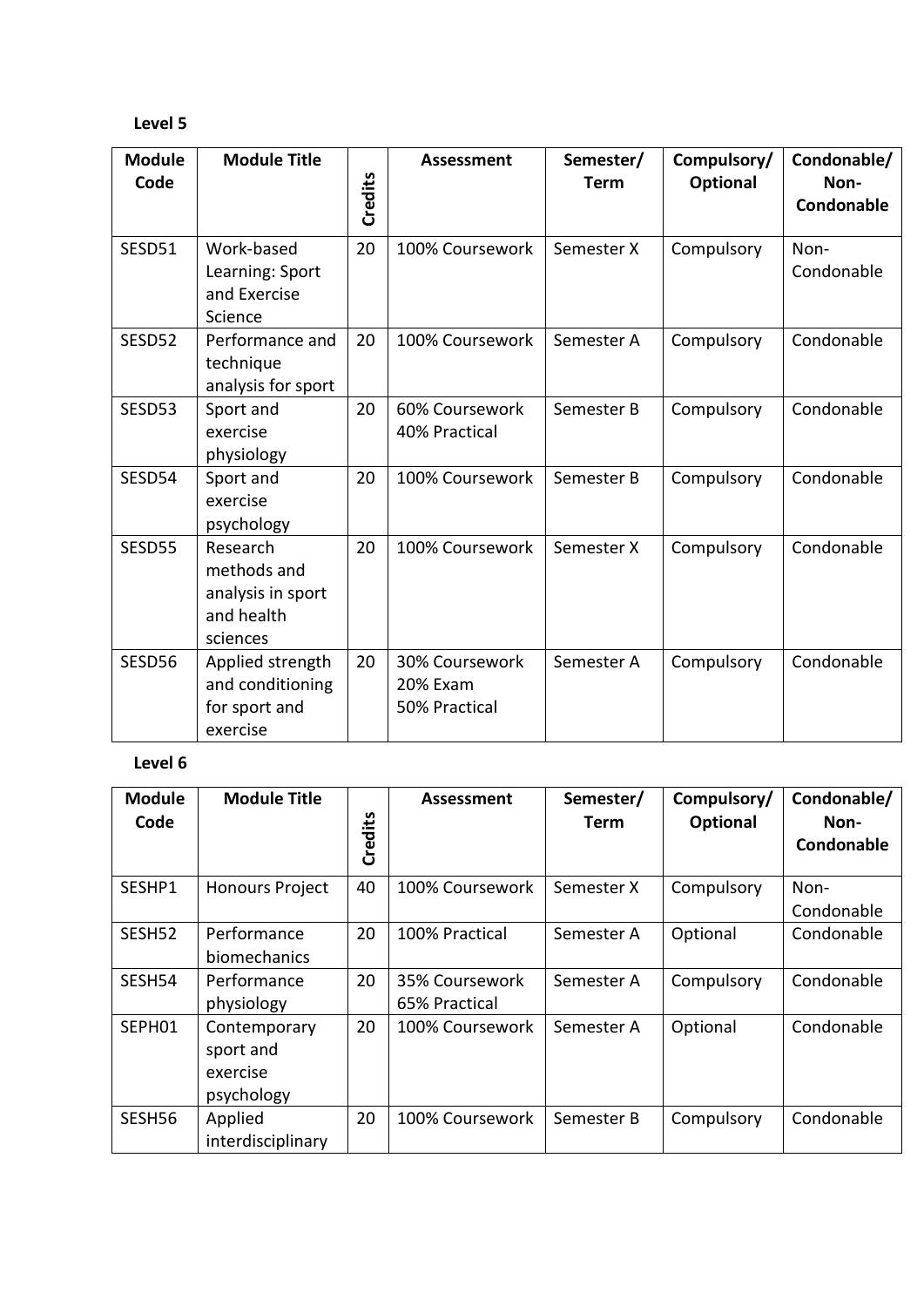|        | sport and<br>exercise science                      |    |                                 |            |            |            |
|--------|----------------------------------------------------|----|---------------------------------|------------|------------|------------|
| SESH57 | Advances in<br>strength and<br>conditioning        | 20 | 70% Coursework<br>30% Practical | Semester B | Compulsory | Condonable |
| SESH58 | Advanced<br>nutrition for<br>sport and<br>exercise | 20 | 70% Coursework<br>30% Practical | Semester A | Optional   | Condonable |
| HWBH01 | Advanced<br>Lifestyle<br>Practitioner              | 20 | 60% Coursework<br>40% Practical | Semester A | Optional   | Condonable |

Key: Semester  $X = A & B$ 

## **Part Time**

## **Level 4 – Year 1**

| <b>Module</b><br>Code | <b>Module Title</b>                                                 | Credits | <b>Assessment</b>               | Semester/<br><b>Term</b> | Compulsory/<br><b>Optional</b> | Condonable/<br>Non-<br>Condonable |
|-----------------------|---------------------------------------------------------------------|---------|---------------------------------|--------------------------|--------------------------------|-----------------------------------|
| SESC51                | The Sport and<br><b>Exercise Scientist</b><br>(Immersive<br>module) | 20      | 10% Coursework<br>90% Practical | Semester A               | Compulsory                     | Non-<br>Condonable                |
| SESC52                | Introduction to<br>human<br>movement and<br>biomechanics            | 20      | 60% Coursework<br>40% Practical | Semester B               | Compulsory                     | Condonable                        |
| SESC53                | Anatomy and<br>physiology for<br>sport and<br>exercise              | 20      | 50% Coursework<br>50% Exam      | Semester A               | Compulsory                     | Condonable                        |

# **Level 4 – Year 2**

| <b>Module</b><br>Code | <b>Module Title</b>                                            | Credits | Assessment                 | Semester/<br><b>Term</b> | Compulsory/<br><b>Optional</b> | Condonable/<br>Non-<br>Condonable |
|-----------------------|----------------------------------------------------------------|---------|----------------------------|--------------------------|--------------------------------|-----------------------------------|
| SESC54                | Introduction to<br>sport, health and<br>exercise<br>psychology | 20      | 50% Coursework<br>50% Exam | Semester A               | Compulsory                     | Condonable                        |
| SESC55                | Introduction to<br>sport and<br>exercise nutrition             | 20      | 100% Coursework            | Semester B               | Compulsory                     | Condonable                        |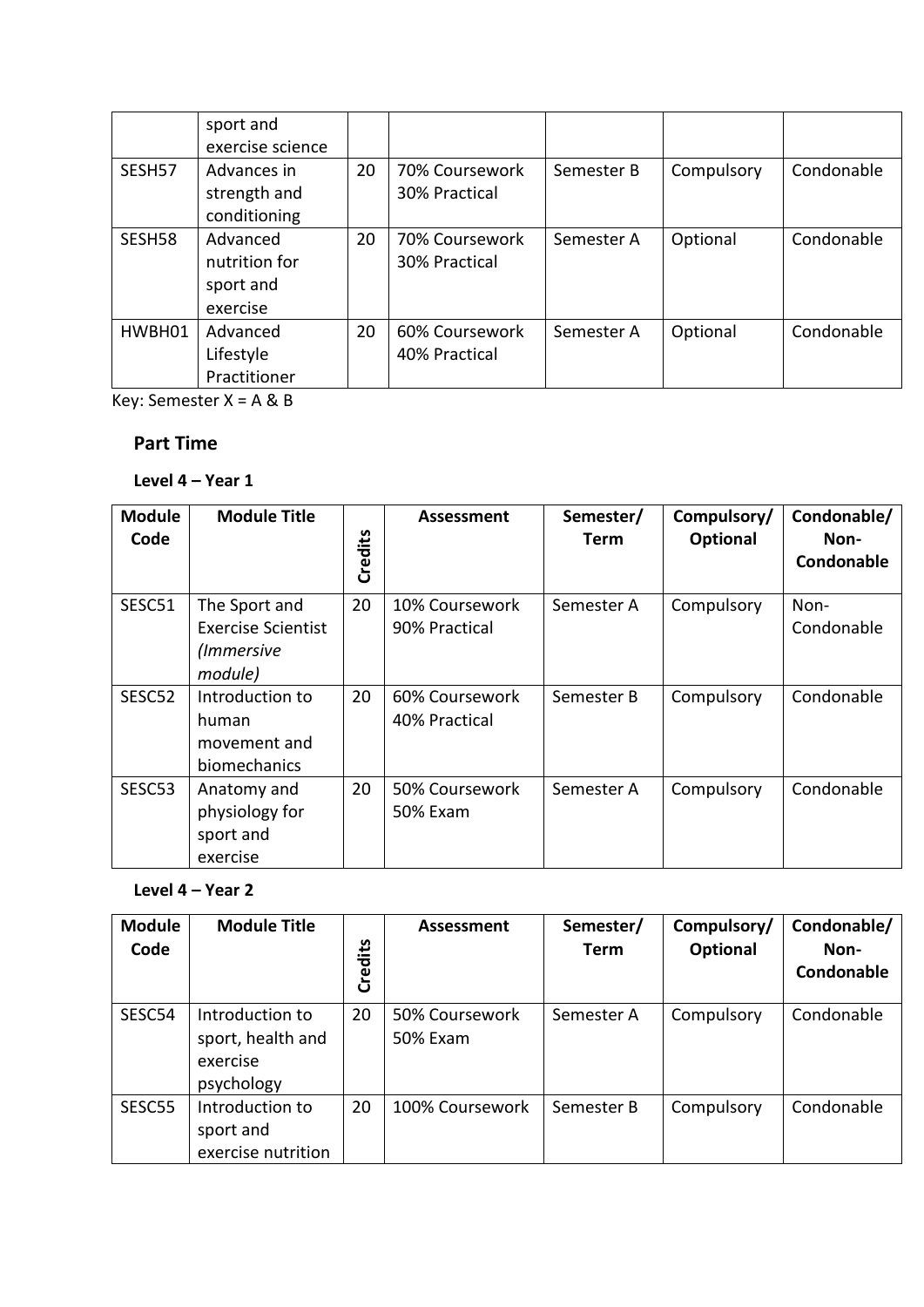| SESC56 | Conditioning    | 20 | 40% Exam      | Semester B | Compulsory | Condonable |
|--------|-----------------|----|---------------|------------|------------|------------|
|        | principles for  |    | 60% Practical |            |            |            |
|        | sport, exercise |    |               |            |            |            |
|        | and health      |    |               |            |            |            |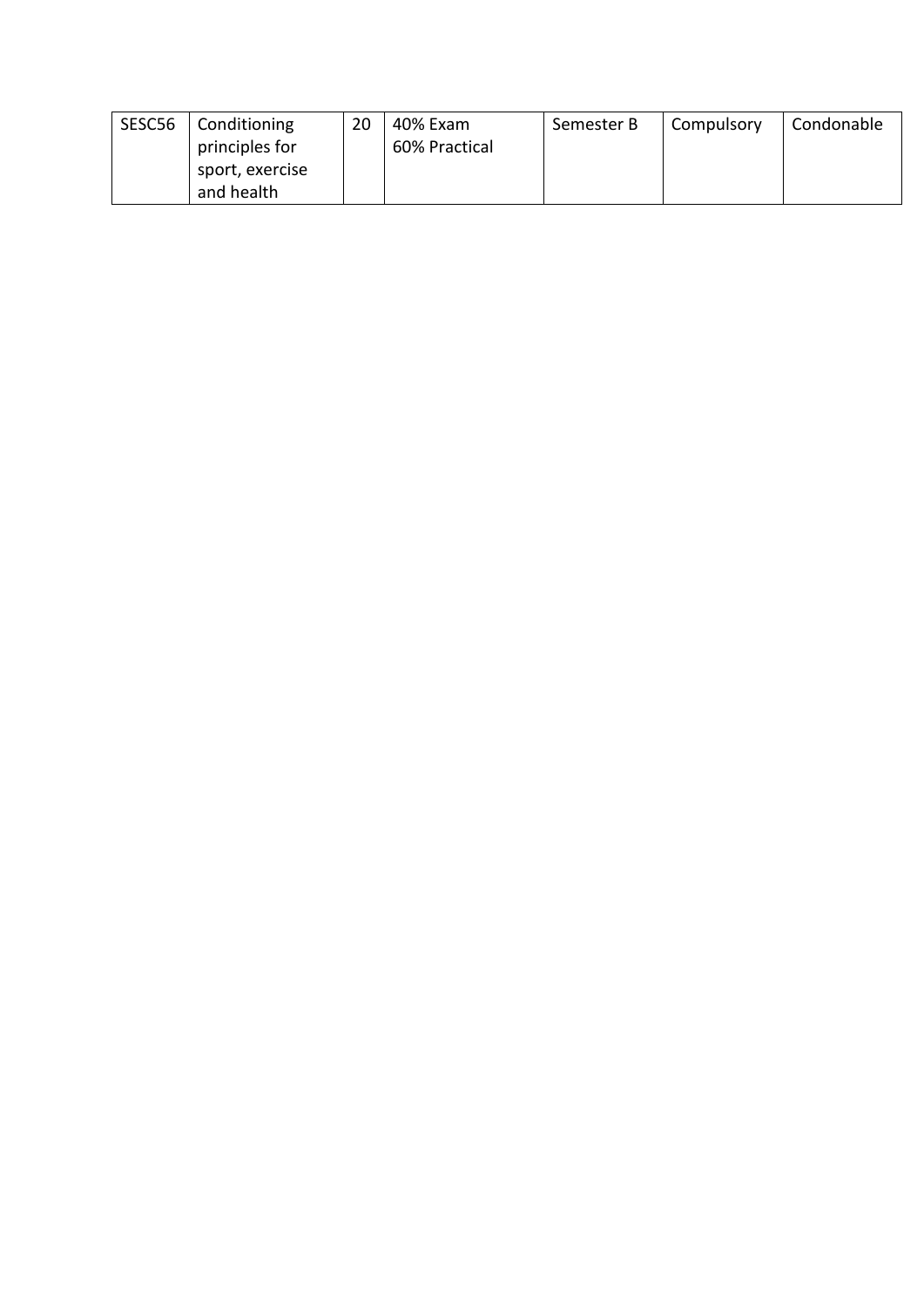#### **Level 5 – Year 3**

| <b>Module</b><br>Code | <b>Module Title</b>                                                    | Credits | <b>Assessment</b>               | Semester/<br>Term | Compulsory/<br>Optional | Condonable/<br>Non-<br>Condonable |
|-----------------------|------------------------------------------------------------------------|---------|---------------------------------|-------------------|-------------------------|-----------------------------------|
| SESD55                | Research<br>methods and<br>analysis in sport<br>and health<br>sciences | 20      | 100% Coursework                 | Semester X        | Compulsory              | Condonable                        |
| SESD52                | Performance and<br>technique<br>analysis for sport                     | 20      | 100% Coursework                 | Semester A        | Compulsory              | Condonable                        |
| SESD53                | Sport and<br>exercise<br>physiology                                    | 20      | 60% Coursework<br>40% Practical | Semester B        | Compulsory              | Condonable                        |

#### **Level 5 – Year 4**

| <b>Module</b><br>Code | <b>Module Title</b>                                               | Credits | <b>Assessment</b>                           | Semester/<br>Term | Compulsory/<br>Optional | Condonable/<br>Non-<br>Condonable |
|-----------------------|-------------------------------------------------------------------|---------|---------------------------------------------|-------------------|-------------------------|-----------------------------------|
| SESD51                | Work-based<br>learning: sport<br>and exercise<br>science          | 20      | 100% Coursework                             | Semester X        | Compulsory              | Non-<br>Condonable                |
| SESD56                | Applied strength<br>and conditioning<br>for sport and<br>exercise | 20      | 30% Coursework<br>20% Exam<br>50% Practical | Semester A        | Compulsory              | Condonable                        |
| SESD54                | Sport and<br>exercise<br>psychology                               | 20      | 100% Coursework                             | Semester B        | Compulsory              | Condonable                        |

## **Level 6 – Year 5**

| <b>Module</b><br>Code | <b>Module Title</b>                                 | <b>Credits</b> | Assessment                      | Semester/<br><b>Term</b> | Compulsory/<br>Optional | Condonable/<br>Non-<br>Condonable |
|-----------------------|-----------------------------------------------------|----------------|---------------------------------|--------------------------|-------------------------|-----------------------------------|
| SESH <sub>52</sub>    | Performance<br>biomechanics                         | 20             | 100% Practical                  | Semester A               | Optional                | Condonable                        |
| SESH54                | Performance<br>physiology                           | 20             | 35% Coursework<br>65% Practical | Semester A               | Compulsory              | Condonable                        |
| SEPH01                | Contemporary<br>sport and<br>exercise<br>psychology | 20             | 100% Coursework                 | Semester A               | Optional                | Condonable                        |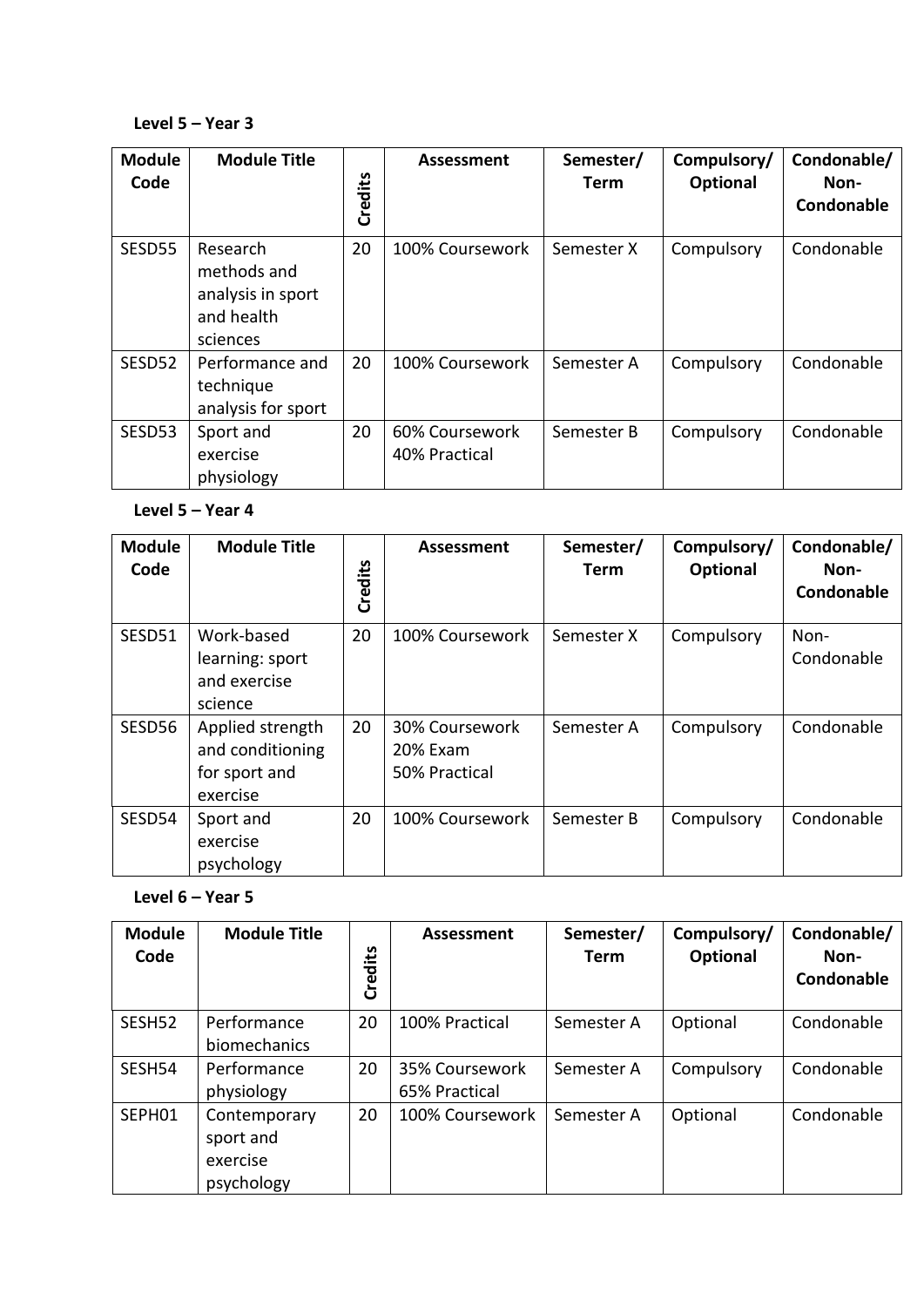| HWBH01 | Advanced<br>lifestyle<br>practitioner              | 20 | 60% Coursework<br>40% Practical | Semester A | Optional   | Condonable |
|--------|----------------------------------------------------|----|---------------------------------|------------|------------|------------|
| SESH58 | Advanced<br>nutrition for<br>sport and<br>exercise | 20 | 70% Coursework<br>30% Practical | Semester A | Optional   | Condonable |
| SESH57 | Advances in<br>strength and<br>conditioning        | 20 | 70% Coursework<br>30% Practical | Semester B | Compulsory | Condonable |

#### **Level 6 – Year 6**

| <b>Module</b><br>Code | <b>Module Title</b>                                           | Credits | <b>Assessment</b> | Semester/<br>Term | Compulsory/<br>Optional | Condonable/<br>Non-<br>Condonable |
|-----------------------|---------------------------------------------------------------|---------|-------------------|-------------------|-------------------------|-----------------------------------|
| SESHP1                | Honours project                                               | 40      | 100% Coursework   | Semester X        | Compulsory              | Non-<br>Condonable                |
| SESH56                | Applied<br>Interdisciplinary<br>sport and<br>exercise science | 20      | 100% Coursework   | Semester A        | Compulsory              | Condonable                        |

Key: Semester X = A & B

## **Full Time**

# **BSc Sport and Exercise Science (Nutrition pathway)**

| <b>Module</b><br>Code | <b>Module Title</b>                                                 | Credits | <b>Assessment</b>               | Semester/<br><b>Term</b> | Compulsory/<br><b>Optional</b> | Condonable/<br>Non-<br>Condonable |
|-----------------------|---------------------------------------------------------------------|---------|---------------------------------|--------------------------|--------------------------------|-----------------------------------|
| SESC51                | The Sport and<br><b>Exercise Scientist</b><br>(Immersive<br>module) | 20      | 10% Coursework<br>90% Practical | Semester A               | Compulsory                     | Non-<br>Condonable                |
| SESC52                | Introduction to<br>human<br>movement and<br>biomechanics            | 20      | 60% Coursework<br>40% Practical | Semester B               | Compulsory                     | Condonable                        |
| SESC53                | Anatomy and<br>physiology for<br>sport and<br>exercise              | 20      | 50% Coursework<br>50% Exam      | Semester A               | Compulsory                     | Condonable                        |
| SESC54                | Introduction to<br>sport, health and                                | 20      | 50% Coursework<br>50% Exam      | Semester A               | Compulsory                     | Condonable                        |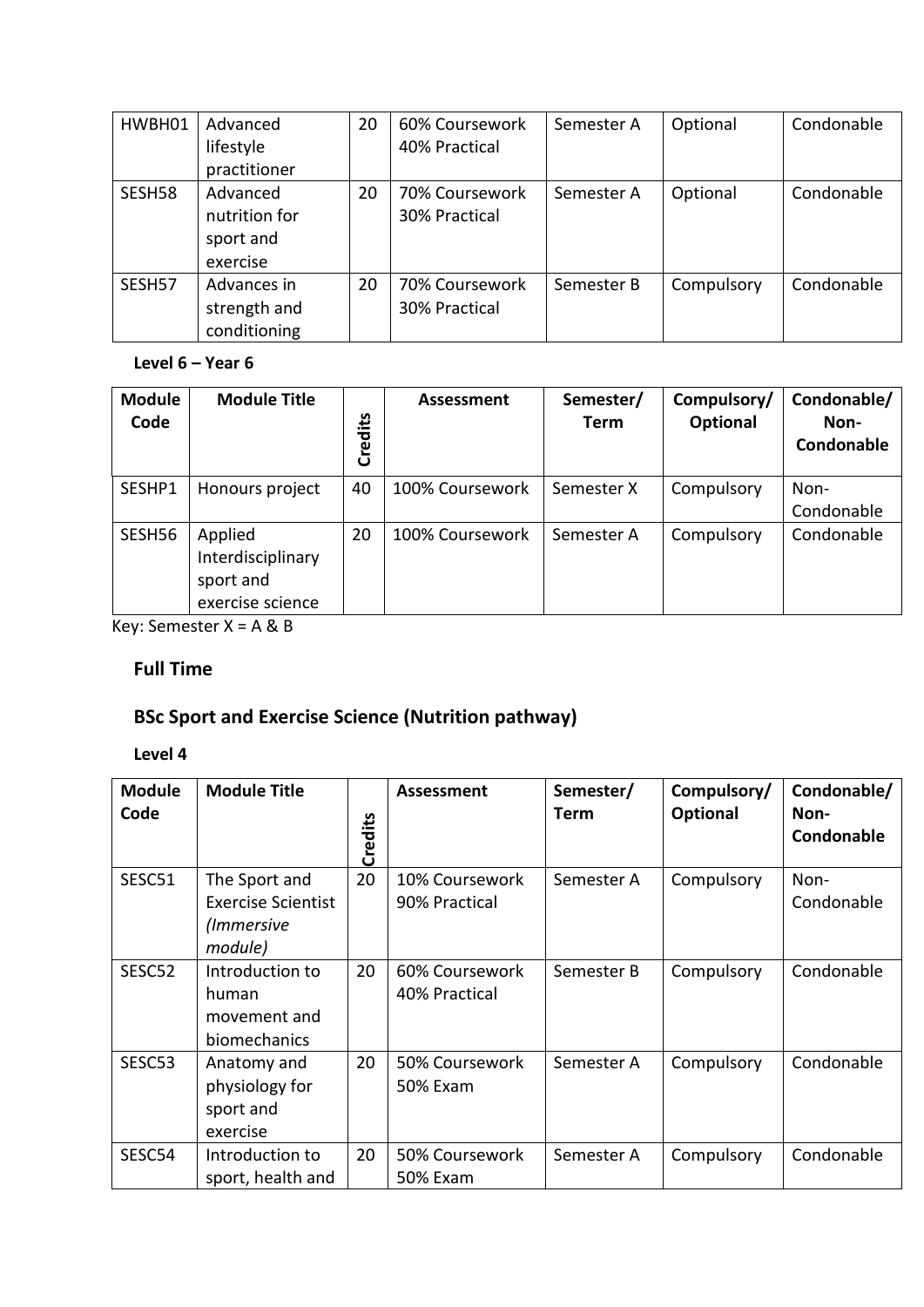|        | exercise<br>psychology |    |                 |            |            |            |
|--------|------------------------|----|-----------------|------------|------------|------------|
|        |                        |    |                 |            |            |            |
| SESC55 | Introduction to        | 20 | 100% Coursework | Semester B | Compulsory | Condonable |
|        | sport and              |    |                 |            |            |            |
|        | exercise nutrition     |    |                 |            |            |            |
| SESC56 | Conditioning           | 20 | 40% Exam        | Semester B | Compulsory | Condonable |
|        | principles for         |    | 60% Practical   |            |            |            |
|        | sport, exercise        |    |                 |            |            |            |
|        | and health             |    |                 |            |            |            |

## **Level 5**

| <b>Module</b><br>Code | <b>Module Title</b>                                                    | Credits | <b>Assessment</b>               | Semester/<br><b>Term</b> | Compulsory/<br><b>Optional</b> | Condonable/<br>Non-<br>Condonable |
|-----------------------|------------------------------------------------------------------------|---------|---------------------------------|--------------------------|--------------------------------|-----------------------------------|
| SESD51                | Work-based<br>Learning: Sport<br>and Exercise<br>Science               | 20      | 100% Coursework                 | Semester X               | Compulsory                     | Non-<br>Condonable                |
| SESD52                | Performance and<br>technique<br>analysis for sport                     | 20      | 100% Coursework                 | Semester A               | Compulsory                     | Condonable                        |
| SESD53                | Sport and<br>exercise<br>physiology                                    | 20      | 60% Coursework<br>40% Practical | Semester B               | Compulsory                     | Condonable                        |
| SESD54                | Sport and<br>exercise<br>psychology                                    | 20      | 100% Coursework                 | Semester B               | Compulsory                     | Condonable                        |
| SESD55                | Research<br>methods and<br>analysis in sport<br>and health<br>sciences | 20      | 100% Coursework                 | Semester X               | Compulsory                     | Condonable                        |
| SESD57                | <b>Nutrition for</b><br>health and<br>performance                      | 20      | 60% Coursework<br>40% Practical | Semester A               | Compulsory                     | Condonable                        |

| <b>Module</b><br>Code | <b>Module Title</b>         | Credits | Assessment      | Semester/<br><b>Term</b> | Compulsory/<br>Optional | Condonable/<br>Non-<br>Condonable |
|-----------------------|-----------------------------|---------|-----------------|--------------------------|-------------------------|-----------------------------------|
| SESHP1                | <b>Honours Project</b>      | 40      | 100% Coursework | Semester X               | Compulsory              | Non-<br>Condonable                |
| SESH52                | Performance<br>biomechanics | 20      | 100% Practical  | Semester A               | Optional                | Condonable                        |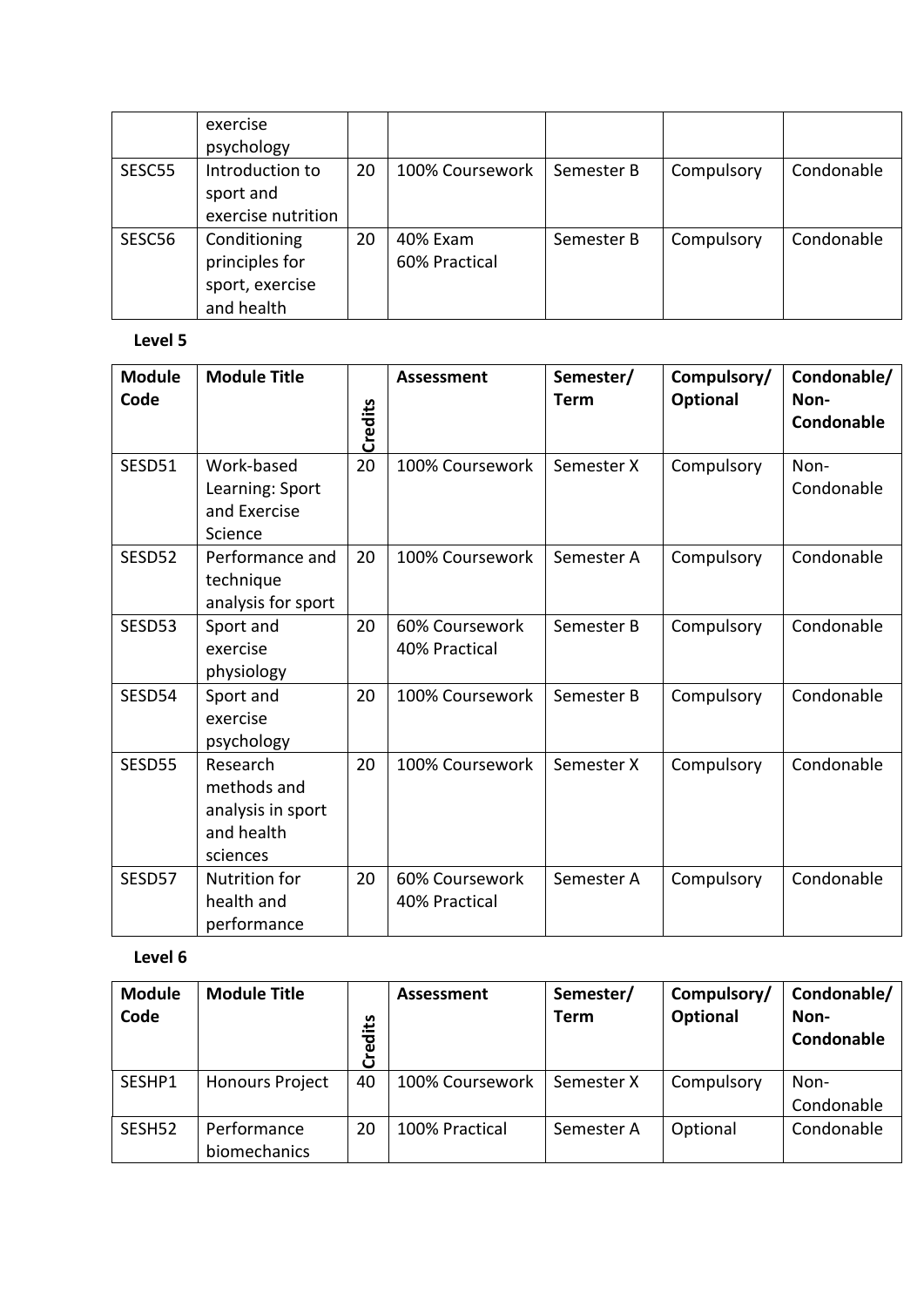| SESH54 | Performance<br>physiology                                     | 20 | 35% Coursework<br>65% Practical | Semester A | Optional   | Condonable |
|--------|---------------------------------------------------------------|----|---------------------------------|------------|------------|------------|
| SEPH01 | Contemporary<br>sport and<br>exercise<br>psychology           | 20 | 100% Coursework                 | Semester A | Optional   | Condonable |
| SESH56 | Applied<br>interdisciplinary<br>sport and<br>exercise science | 20 | 100% Coursework                 | Semester B | Compulsory | Condonable |
| SESH58 | Advanced<br>nutrition for<br>sport and<br>exercise            | 20 | 70% Coursework<br>30% Practical | Semester A | Compulsory | Condonable |
| HWBH01 | Advanced<br>Lifestyle<br>Practitioner                         | 20 | 60% Coursework<br>40% Optional  | Semester A | Optional   | Condonable |
| HWBH03 | <b>Nutrition across</b><br>the lifespan                       | 20 | 100% Coursework                 | Semester B | Compulsory | Condonable |

Key: Semester X = A & B

## **Part Time**

## **Level 4 – Year 1**

| <b>Module</b><br>Code | <b>Module Title</b>                                                 | Credits | Assessment                      | Semester/<br><b>Term</b> | Compulsory/<br>Optional | Condonable/<br>Non-<br>Condonable |
|-----------------------|---------------------------------------------------------------------|---------|---------------------------------|--------------------------|-------------------------|-----------------------------------|
| SESC51                | The Sport and<br><b>Exercise Scientist</b><br>(Immersive<br>module) | 20      | 10% Coursework<br>90% Practical | Semester A               | Compulsory              | Non-<br>Condonable                |
| SESC52                | Introduction to<br>human<br>movement and<br>biomechanics            | 20      | 60% Coursework<br>40% Practical | Semester B               | Compulsory              | Condonable                        |
| SESC53                | Anatomy and<br>physiology for<br>sport and<br>exercise              | 20      | 50% Coursework<br>50% Exam      | Semester A               | Compulsory              | Condonable                        |

## **Level 4 – Year 2**

| <b>Module</b> | <b>Module Title</b> |                 | Assessment | Semester/ | Compulsory/ | Condonable/ |
|---------------|---------------------|-----------------|------------|-----------|-------------|-------------|
| Code          |                     | مَ <del>:</del> |            | Term      | Optional    | Non-        |
|               |                     | ъ               |            |           |             | Condonable  |
|               |                     | Φ               |            |           |             |             |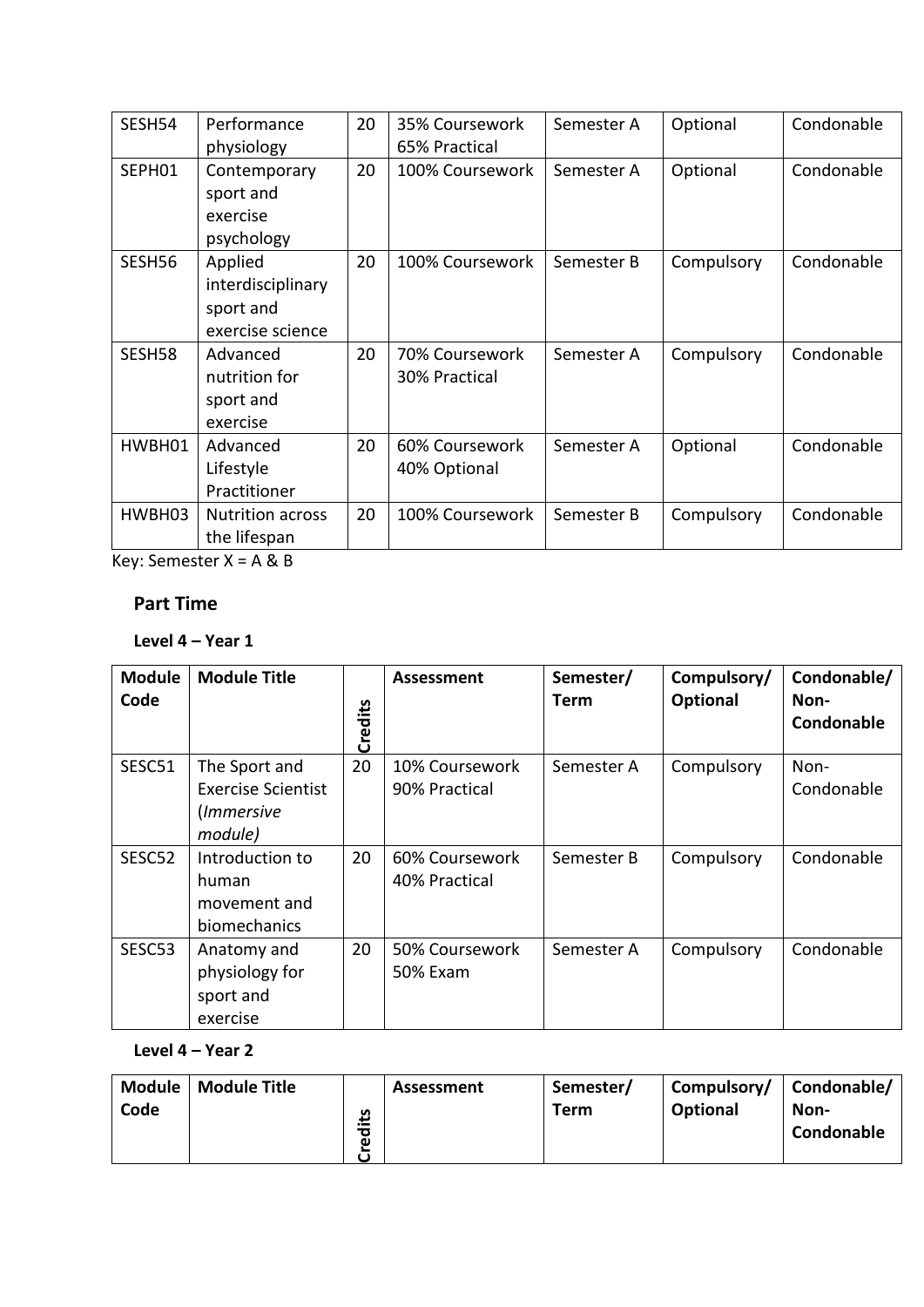| SESC54 | Introduction to    | 20 | 50% Coursework  | Semester A | Compulsory | Condonable |
|--------|--------------------|----|-----------------|------------|------------|------------|
|        | sport, health and  |    | 50% Exam        |            |            |            |
|        | exercise           |    |                 |            |            |            |
|        | psychology         |    |                 |            |            |            |
| SESC55 | Introduction to    | 20 | 100% Coursework | Semester B | Compulsory | Condonable |
|        | sport and          |    |                 |            |            |            |
|        | exercise nutrition |    |                 |            |            |            |
| SESC56 | Conditioning       | 20 | 40% Exam        | Semester B | Compulsory | Condonable |
|        | principles for     |    | 60% Practical   |            |            |            |
|        | sport, exercise    |    |                 |            |            |            |
|        | and health         |    |                 |            |            |            |

#### **Level 5 – Year 3**

| <b>Module</b><br>Code | <b>Module Title</b>                                                    | Credits | Assessment                      | Semester/<br><b>Term</b> | Compulsory/<br>Optional | Condonable/<br>Non-<br>Condonable |
|-----------------------|------------------------------------------------------------------------|---------|---------------------------------|--------------------------|-------------------------|-----------------------------------|
| SESD55                | Research<br>methods and<br>analysis in sport<br>and health<br>sciences | 20      | 100% Coursework                 | Semester X               | Compulsory              | Condonable                        |
| SESD52                | Performance and<br>technique<br>analysis for sport                     | 20      | 100% Coursework                 | Semester A               | Compulsory              | Condonable                        |
| SESD53                | Sport and<br>exercise<br>physiology                                    | 20      | 60% Coursework<br>40% Practical | Semester B               | Compulsory              | Condonable                        |

#### **Level 5 – Year 4**

| <b>Module</b><br>Code | <b>Module Title</b>                                      | Credits | Assessment                      | Semester/<br>Term | Compulsory/<br>Optional | Condonable/<br>Non-<br>Condonable |
|-----------------------|----------------------------------------------------------|---------|---------------------------------|-------------------|-------------------------|-----------------------------------|
| SESD51                | Work-based<br>learning: sport<br>and exercise<br>science | 20      | 100% Coursework                 | Semester X        | Compulsory              | Non-<br>Condonable                |
| SESD57                | <b>Nutrition for</b><br>health and<br>performance        | 20      | 60% Coursework<br>40% Practical | Semester A        | Compulsory              | Condonable                        |
| SESD54                | Sport and<br>exercise<br>psychology                      | 20      | 100% Coursework                 | Semester B        | Compulsory              | Condonable                        |

**Level 6 – Year 5**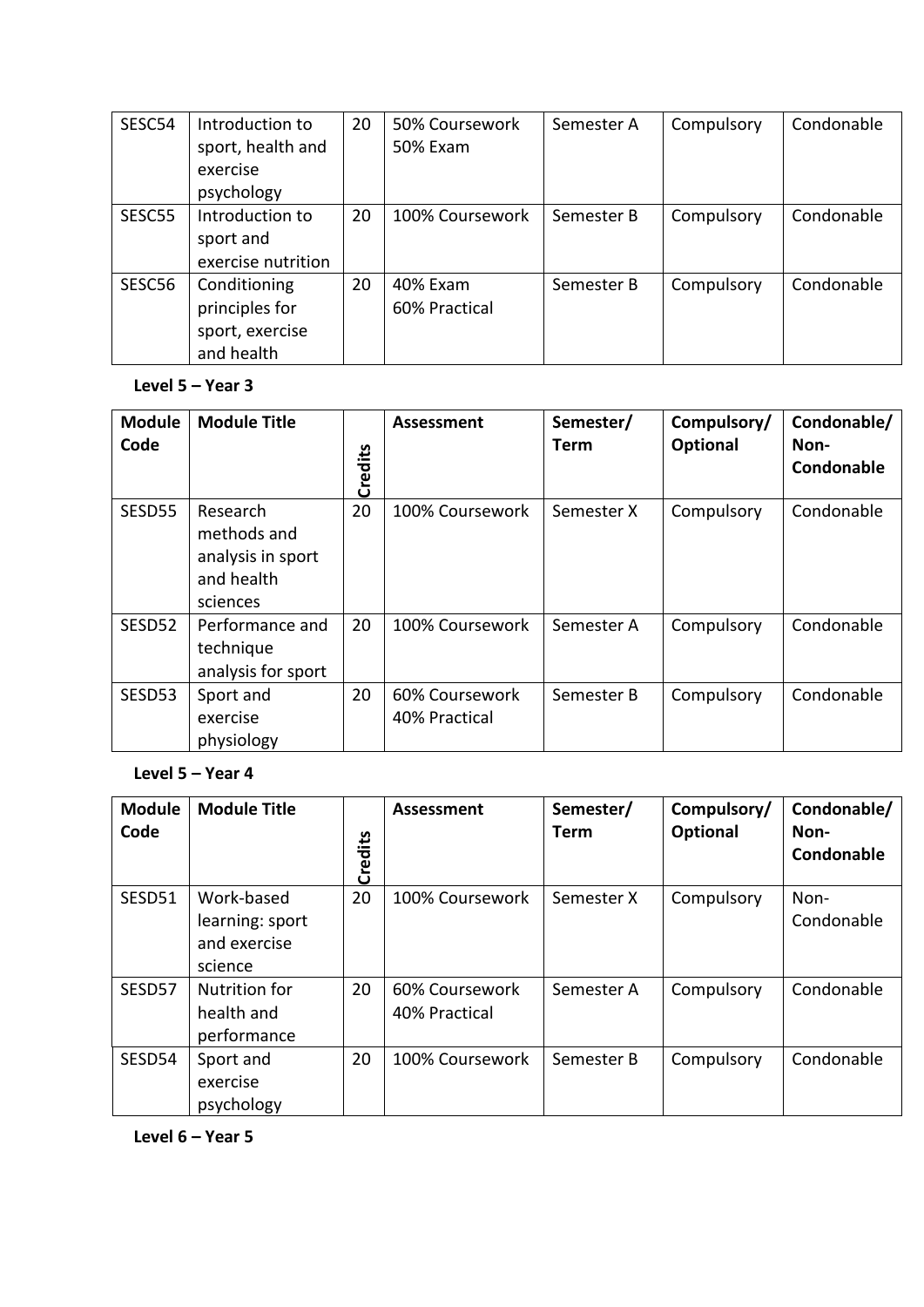| <b>Module</b> | <b>Module Title</b>                                 |         | Assessment                      | Semester/   | Compulsory/ | Condonable/        |
|---------------|-----------------------------------------------------|---------|---------------------------------|-------------|-------------|--------------------|
| Code          |                                                     | Credits |                                 | <b>Term</b> | Optional    | Non-<br>Condonable |
| SESH52        | Performance<br>biomechanics                         | 20      | 100% Practical                  | Semester A  | Optional    | Condonable         |
| SESH54        | Performance<br>physiology                           | 20      | 35% Coursework<br>65% Practical | Semester A  | Optional    | Condonable         |
| SEPH01        | Contemporary<br>sport and<br>exercise<br>psychology | 20      | 100% Coursework                 | Semester A  | Optional    | Condonable         |
| SESH57        | Advances in<br>Strength and<br>conditioning         | 20      | 70% Coursework<br>30% Practical | Semester B  | Compulsory  | Condonable         |
| SESH58        | Advanced<br>nutrition for<br>sport and<br>exercise  | 20      | 70% Coursework<br>30% Practical | Semester A  | Compulsory  | Condonable         |
| HWBH01        | Advanced<br>lifestyle<br>practitioner               | 20      | 60% Coursework<br>40% Optional  | Semester A  | Optional    | Condonable         |

#### **Level 6 – Year 6**

| <b>Module</b><br>Code | <b>Module Title</b>                                           | مَّا:<br>Credi | <b>Assessment</b> | Semester/<br><b>Term</b> | Compulsory/<br>Optional | Condonable/<br>Non-<br>Condonable |
|-----------------------|---------------------------------------------------------------|----------------|-------------------|--------------------------|-------------------------|-----------------------------------|
| SESHP1                | Honours project                                               | 40             | 100% Coursework   | Semester X               | Compulsory              | Non-<br>Condonable                |
| SESH56                | Applied<br>Interdisciplinary<br>sport and<br>exercise science | 20             | 100% Coursework   | Semester A               | Compulsory              | Condonable                        |

Key: Semester X = A & B

# **Full Time**

# **BSc Sport and Exercise Science (Physical Activity and Health pathway)**

| <b>Module</b><br>Code | <b>Module Title</b>       | Credits | Assessment     | Semester/<br><b>Term</b> | Compulsory/<br>Optional | Condonable/<br>Non-<br>Condonable |
|-----------------------|---------------------------|---------|----------------|--------------------------|-------------------------|-----------------------------------|
| SESC51                | The Sport and             | 20      | 10% Coursework | Semester A               | Compulsory              | Non-                              |
|                       | <b>Exercise Scientist</b> |         | 90% Practical  |                          |                         | Condonable                        |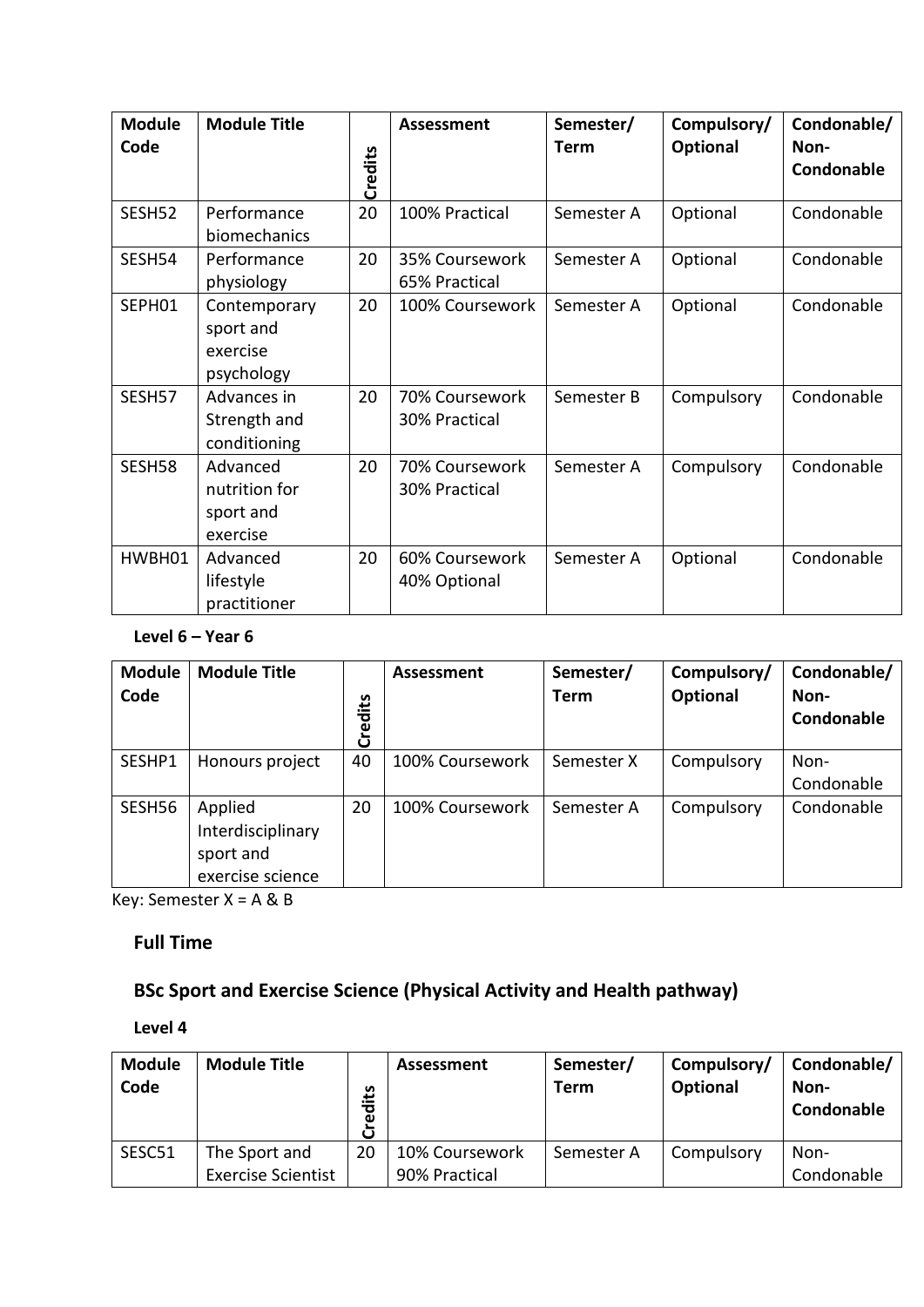|        | (Immersive<br>module)                                           |    |                                 |            |            |            |
|--------|-----------------------------------------------------------------|----|---------------------------------|------------|------------|------------|
| SESC52 | Introduction to<br>human<br>movement and<br>biomechanics        | 20 | 60% Coursework<br>40% Practical | Semester B | Compulsory | Condonable |
| SESC53 | Anatomy and<br>physiology for<br>sport and<br>exercise          | 20 | 50% Coursework<br>50% Exam      | Semester A | Compulsory | Condonable |
| SESC54 | Introduction to<br>sport, health and<br>exercise<br>psychology  | 20 | 50% Coursework<br>50% Exam      | Semester A | Compulsory | Condonable |
| SESC55 | Introduction to<br>sport and<br>exercise nutrition              | 20 | 100% Coursework                 | Semester B | Compulsory | Condonable |
| SESC56 | Conditioning<br>principles for<br>sport, exercise<br>and health | 20 | 40% Exam<br>60% Practical       | Semester B | Compulsory | Condonable |

| <b>Module</b><br>Code | <b>Module Title</b>                                                    | Credits | <b>Assessment</b>               | Semester/<br><b>Term</b> | Compulsory/<br>Optional | Condonable/<br>Non-<br>Condonable |
|-----------------------|------------------------------------------------------------------------|---------|---------------------------------|--------------------------|-------------------------|-----------------------------------|
| SESD51                | Work-based<br>Learning: Sport<br>and Exercise<br>Science               | 20      | 100% Coursework                 | Semester X               | Compulsory              | Non-<br>Condonable                |
| SESD52                | Performance and<br>technique<br>analysis for sport                     | 20      | 100% Coursework                 | Semester A               | Compulsory              | Condonable                        |
| SESD53                | Sport and<br>exercise<br>physiology                                    | 20      | 60% Coursework<br>40% Practical | Semester B               | Compulsory              | Condonable                        |
| SESD54                | Sport and<br>exercise<br>psychology                                    | 20      | 100% Coursework                 | Semester B               | Compulsory              | Condonable                        |
| SESD55                | Research<br>methods and<br>analysis in sport<br>and health<br>sciences | 20      | 100% Coursework                 | Semester X               | Compulsory              | Condonable                        |
| HWBD01                | Exercise<br>prescription and                                           | 20      | 50% Coursework<br>50% Practical | Semester A               | Optional                | Condonable                        |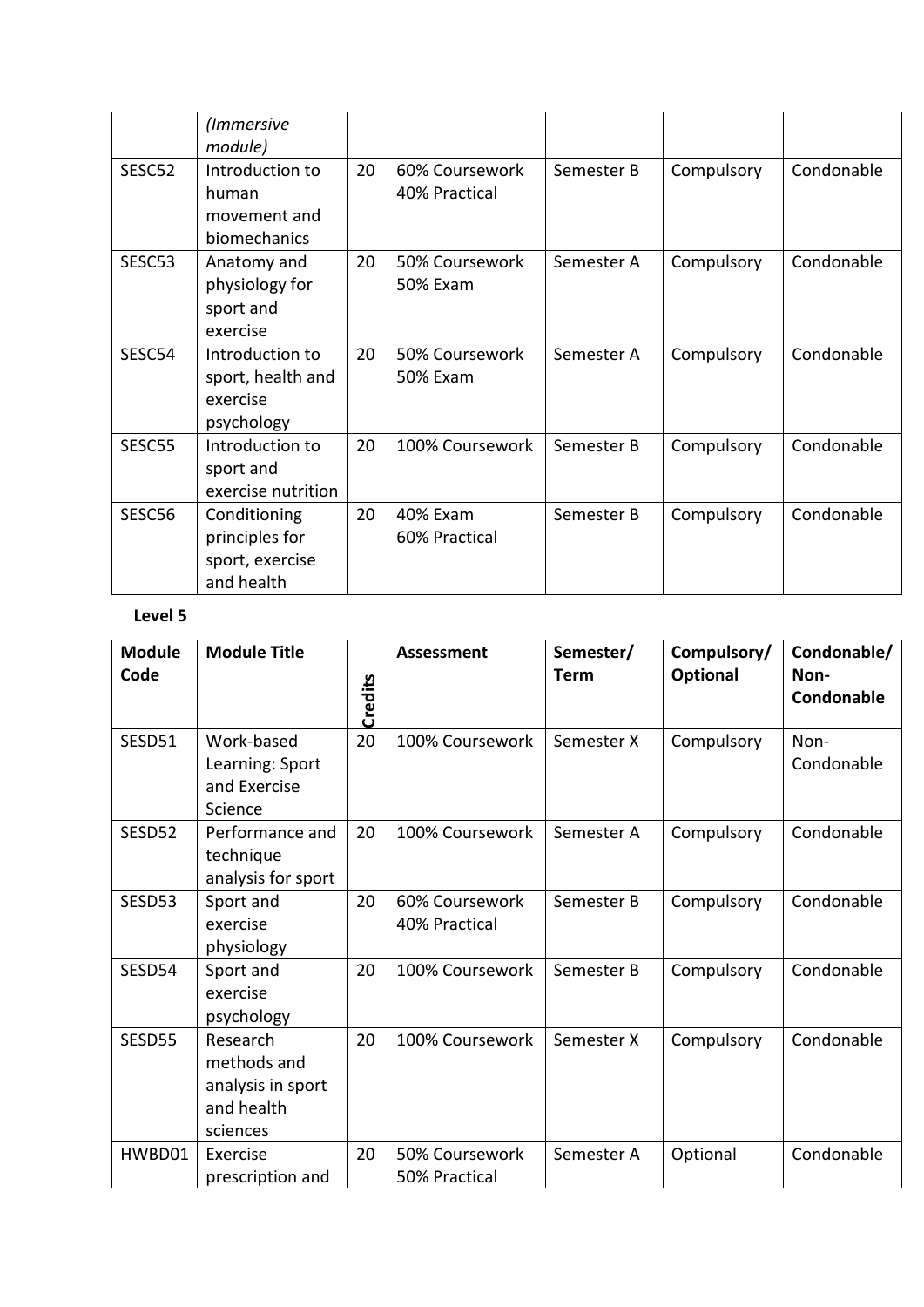| the fitness  |  |  |  |
|--------------|--|--|--|
| professional |  |  |  |

#### **Level 6**

| <b>Module</b><br>Code | <b>Module Title</b>                                           | Credits | <b>Assessment</b>               | Semester/<br><b>Term</b> | Compulsory/<br>Optional | Condonable/<br>Non-<br>Condonable |
|-----------------------|---------------------------------------------------------------|---------|---------------------------------|--------------------------|-------------------------|-----------------------------------|
| SESHP1                | <b>Honours Project</b>                                        | 40      | 100% Coursework                 | Semester X               | Compulsory              | Non-<br>Condonable                |
| SESH52                | Performance<br>biomechanics                                   | 20      | 100% Practical                  | Semester A               | Optional                | Condonable                        |
| SESH54                | Performance<br>physiology                                     | 20      | 35% Coursework<br>65% Practical | Semester A               | Optional                | Condonable                        |
| SEPH01                | Contemporary<br>sport and<br>exercise<br>psychology           | 20      | 100% Coursework                 | Semester A               | Optional                | Condonable                        |
| SESH56                | Applied<br>interdisciplinary<br>sport and<br>exercise science | 20      | 100% Coursework                 | Semester B               | Compulsory              | Condonable                        |
| SESH58                | Advanced<br>nutrition for<br>sport and<br>exercise *          | 20      | 70% Coursework<br>30% Practical | Semester A               | Optional                | Condonable                        |
| HWBH01                | Advanced<br>Lifestyle<br>Practitioner                         | 20      | 60% Coursework<br>40% Practical | Semester A               | Compulsory              | Condonable                        |
| HWBH03                | <b>Nutrition across</b><br>the lifespan                       | 20      | 100% Coursework                 | Semester B               | Compulsory              | Condonable                        |

Key: Semester X = A & B

#### **Part Time**

#### **Level 4 – Year 1**

| <b>Module</b><br>Code | <b>Module Title</b>                                                 | Credits | <b>Assessment</b>               | Semester/<br><b>Term</b> | Compulsory/<br>Optional | Condonable/<br>Non-<br>Condonable |
|-----------------------|---------------------------------------------------------------------|---------|---------------------------------|--------------------------|-------------------------|-----------------------------------|
| SESC51                | The Sport and<br><b>Exercise Scientist</b><br>(Immersive<br>module) | 20      | 10% Coursework<br>90% Practical | Semester A               | Compulsory              | Non-<br>Condonable                |
| SESC52                | Introduction to<br>human                                            | 20      | 60% Coursework<br>40% Practical | Semester B               | Compulsory              | Condonable                        |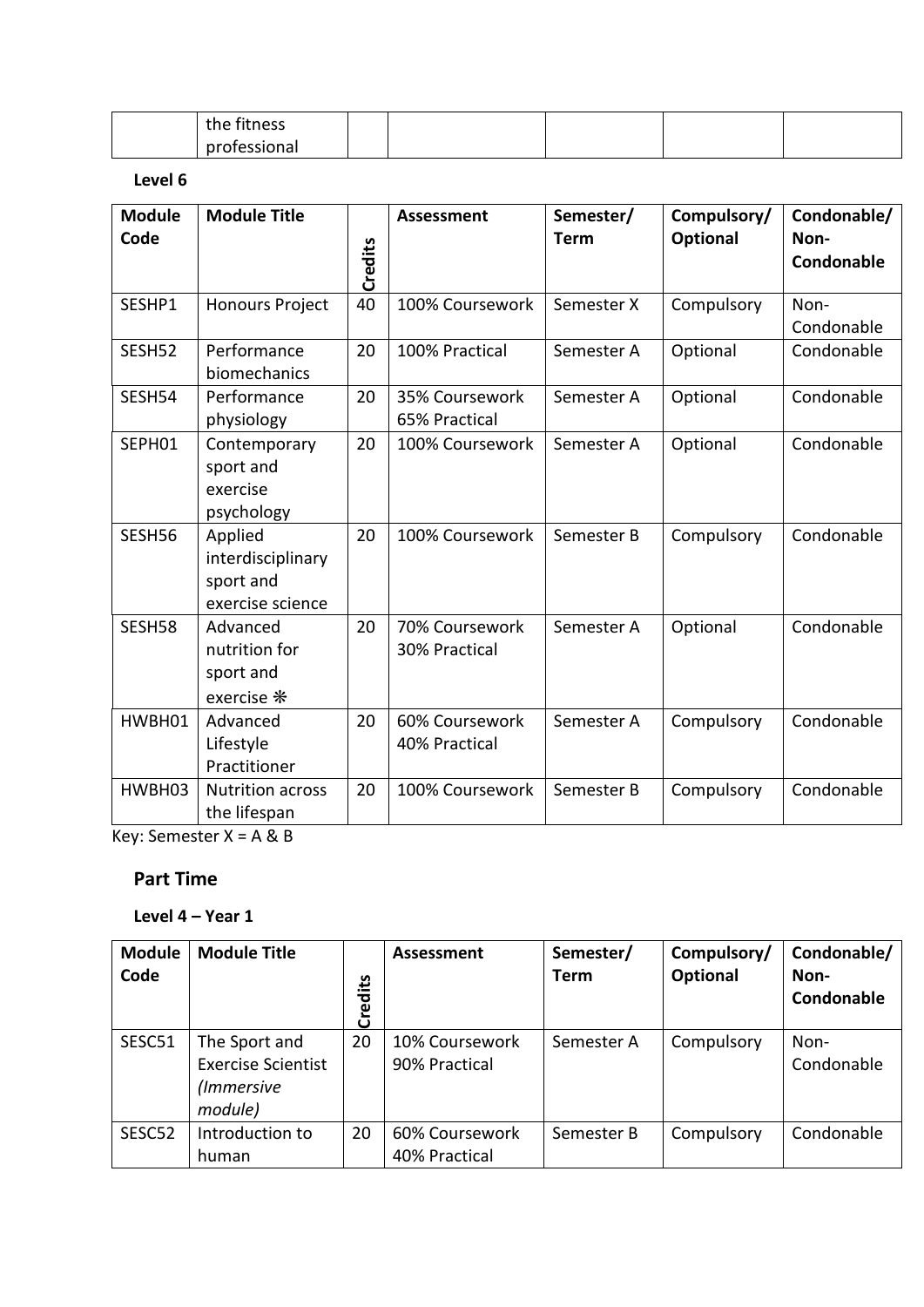|        | movement and<br>biomechanics                           |    |                            |            |            |            |
|--------|--------------------------------------------------------|----|----------------------------|------------|------------|------------|
| SESC53 | Anatomy and<br>physiology for<br>sport and<br>exercise | 20 | 50% Coursework<br>50% Exam | Semester A | Compulsory | Condonable |

#### **Level 4 – Year 2**

| <b>Module</b><br>Code | <b>Module Title</b>                                             | Credits | <b>Assessment</b>          | Semester/<br>Term | Compulsory/<br><b>Optional</b> | Condonable/<br>Non-<br>Condonable |
|-----------------------|-----------------------------------------------------------------|---------|----------------------------|-------------------|--------------------------------|-----------------------------------|
| SESC54                | Introduction to<br>sport, health and<br>exercise<br>psychology  | 20      | 50% Coursework<br>50% Exam | Semester A        | Compulsory                     | Condonable                        |
| SESC55                | Introduction to<br>sport and<br>exercise nutrition              | 20      | 100% Coursework            | Semester B        | Compulsory                     | Condonable                        |
| SESC56                | Conditioning<br>principles for<br>sport, exercise<br>and health | 20      | 40% Exam<br>60% Practical  | Semester B        | Compulsory                     | Condonable                        |

#### **Level 5 – Year 3**

| <b>Module</b><br>Code | <b>Module Title</b>                                | Credits | <b>Assessment</b>               | Semester/<br><b>Term</b> | Compulsory/<br>Optional | Condonable/<br>Non-<br>Condonable |
|-----------------------|----------------------------------------------------|---------|---------------------------------|--------------------------|-------------------------|-----------------------------------|
| SESD52                | Performance and<br>technique<br>analysis for sport | 20      | 100% Coursework                 | Semester A               | Compulsory              | Condonable                        |
| SESD53                | Sport and<br>exercise<br>physiology                | 20      | 60% Coursework<br>40% Practical | Semester B               | Compulsory              | Condonable                        |
| SESD54                | Sport and<br>exercise<br>psychology                | 20      | 100% Coursework                 | Semester B               | Compulsory              | Condonable                        |

### **Level 5 – Year 4**

| <b>Module</b><br>Code | <b>Module Title</b> | Credits | Assessment      | Semester/<br><b>Term</b> | Compulsory/<br><b>Optional</b> | Condonable/<br>Non-<br>Condonable |
|-----------------------|---------------------|---------|-----------------|--------------------------|--------------------------------|-----------------------------------|
| SESD51                | Work-based          | 20      | 100% Coursework | Semester X               | Compulsory                     | Non-                              |
|                       | Learning: Sport     |         |                 |                          |                                | Condonable                        |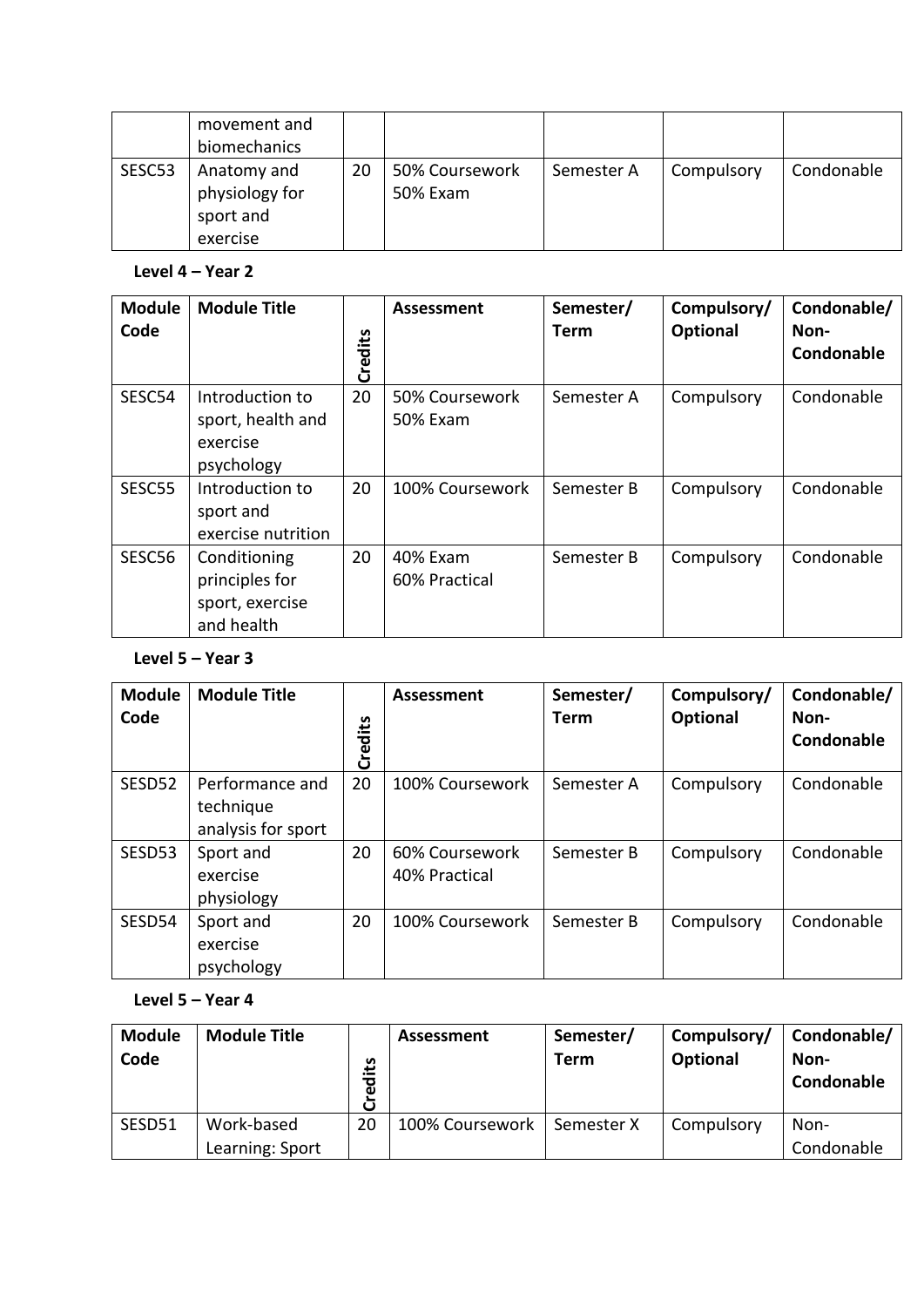|        | and Exercise                                                           |    |                                 |            |            |            |
|--------|------------------------------------------------------------------------|----|---------------------------------|------------|------------|------------|
|        | Science                                                                |    |                                 |            |            |            |
| HWBD01 | Exercise<br>prescription and<br>the fitness<br>professional            | 20 | 50% Coursework<br>50% Practical | Semester A | Compulsory | Condonable |
| SESD55 | Research<br>methods and<br>analysis in sport<br>and health<br>sciences | 20 | 100% Coursework                 | Semester X | Compulsory | Condonable |

## **Level 6 – Year 5**

| <b>Module</b><br>Code | <b>Module Title</b>                                         | Credits | <b>Assessment</b>               | Semester/<br><b>Term</b> | Compulsory/<br>Optional | Condonable/<br>Non-<br>Condonable |
|-----------------------|-------------------------------------------------------------|---------|---------------------------------|--------------------------|-------------------------|-----------------------------------|
| SESH52                | Performance<br>biomechanics                                 | 20      | 100% Practical                  | Semester A               | Optional                | Condonable                        |
| SESH54                | Performance<br>physiology                                   | 20      | 35% Coursework<br>65% Practical | Semester A               | Optional                | Condonable                        |
| SEPH01                | Contemporary<br>sport and<br>exercise<br>psychology         | 20      | 100% Coursework                 | Semester A               | Optional                | Condonable                        |
| HWBH01                | Advanced<br>Lifestyle<br>Practitioner                       | 20      | 60% Coursework<br>40% Practical | Semester A               | Optional                | Condonable                        |
| SESH58                | Advanced<br>nutrition for<br>sport and<br>exercise <b>米</b> | 20      | 70% Coursework<br>30% Practical | Semester A               | Optional                | Condonable                        |
| HWBH03                | <b>Nutrition across</b><br>the lifespan                     | 20      | 100% Coursework                 | Semester B               | Compulsory              | Condonable                        |

# **Level 6 – Year 6**

| <b>Module</b><br>Code | <b>Module Title</b>                                           | Credits | Assessment      | Semester/<br><b>Term</b> | Compulsory/<br>Optional | Condonable/<br>Non-<br>Condonable |
|-----------------------|---------------------------------------------------------------|---------|-----------------|--------------------------|-------------------------|-----------------------------------|
| SESHP1                | <b>Honours Project</b>                                        | 40      | 100% Coursework | Semester X               | Compulsory              | Non-<br>Condonable                |
| SESH56                | Applied<br>interdisciplinary<br>sport and<br>exercise science | 20      | 100% Coursework | Semester B               | Compulsory              | Condonable                        |

Key: Semester  $X = A \& B$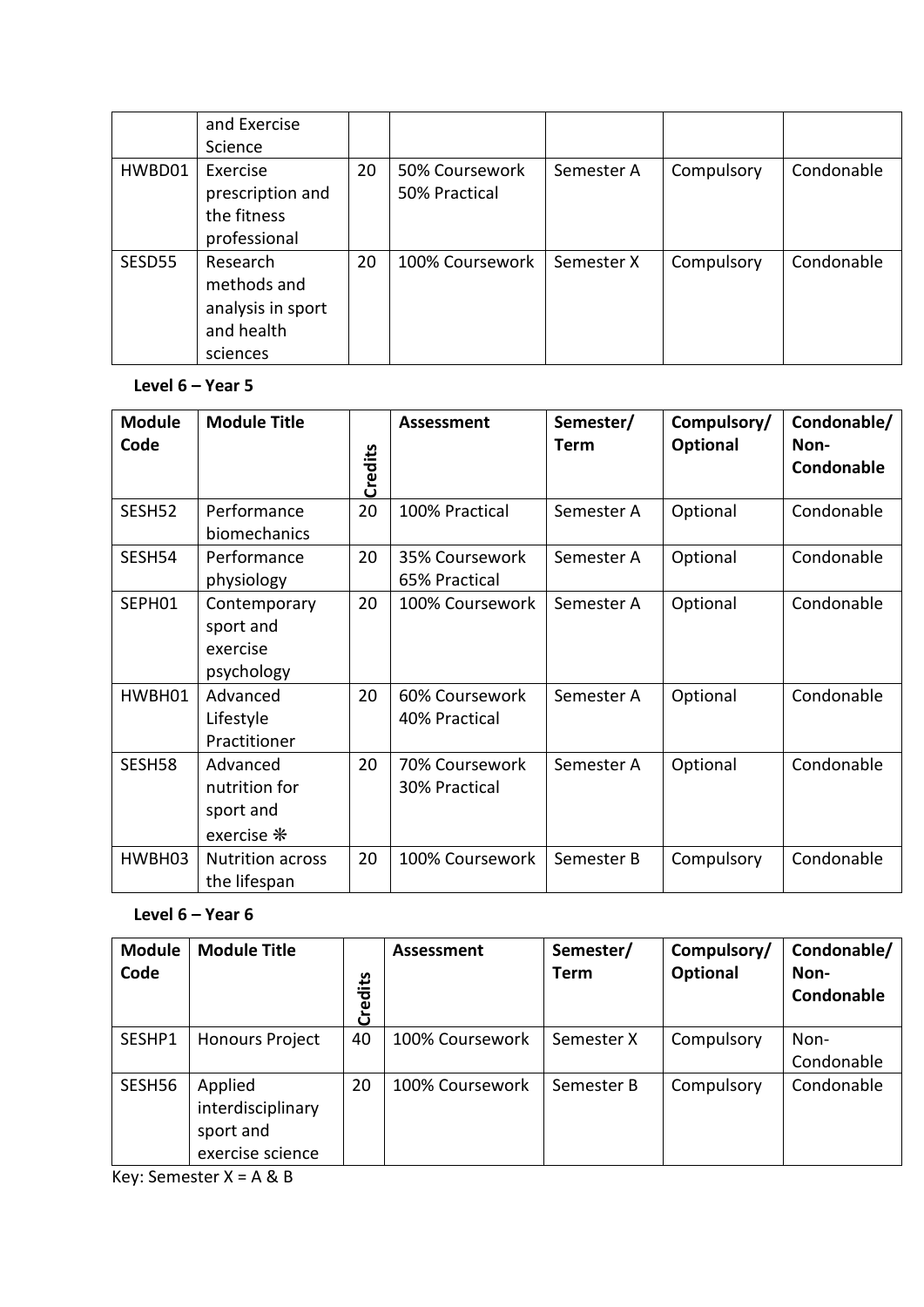# **Part time: BSc Sport and Exercise Science (Army All Arms Instructors and Public Services PT instructors**

The following table shows the Sport and Exercise Science Part-time prescribed route for Army All Arms and Public Service PT instructors.

The course comprises ten modules within higher education at level 4, 5 and 6 (220 credits) and two preparatory workshops

| ι.<br>м<br>٠<br>٠ |  |
|-------------------|--|
|-------------------|--|

| <b>Module</b><br>Code | <b>Module Title</b>                                      | مبر<br>ا<br>Cred | Assessment                      | Semester/<br><b>Term</b> | Compulsory/<br>Optional | Condonable/<br>Non-<br>Condonable |
|-----------------------|----------------------------------------------------------|------------------|---------------------------------|--------------------------|-------------------------|-----------------------------------|
| SESC52                | Introduction to<br>human<br>movement and<br>biomechanics | 20               | 60% Coursework<br>40% Practical | Semester B               | Compulsory              | Condonable                        |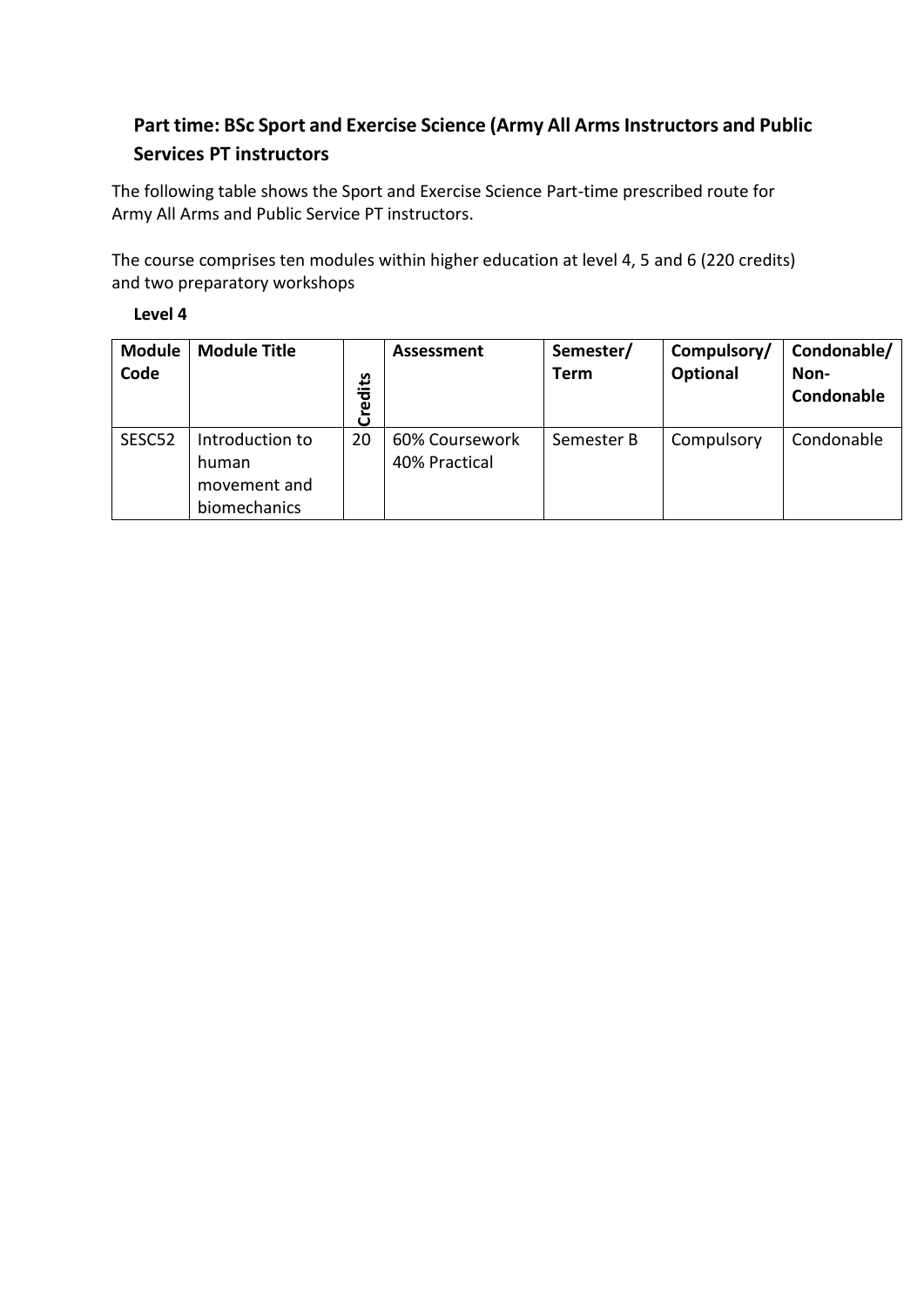### **Level 5**

| <b>Module</b>      | <b>Module Title</b> |         | Assessment      | Semester/   | Compulsory/ | Condonable/ |
|--------------------|---------------------|---------|-----------------|-------------|-------------|-------------|
| Code               |                     |         |                 | <b>Term</b> | Optional    | Non-        |
|                    |                     | Credits |                 |             |             | Condonable  |
| SESD52             | Performance and     | 20      | 100% Coursework | Semester A  | Compulsory  | Condonable  |
|                    | technique           |         |                 |             |             |             |
|                    | analysis for sport  |         |                 |             |             |             |
| SESD <sub>53</sub> | Sport and           | 20      | 60% Coursework  | Semester B  | Compulsory  | Condonable  |
|                    | exercise            |         | 40% Practical   |             |             |             |
|                    | physiology          |         |                 |             |             |             |
| SESD54             | Sport and           | 20      | 100% Coursework | Semester B  | Compulsory  | Condonable  |
|                    | exercise            |         |                 |             |             |             |
|                    | psychology          |         |                 |             |             |             |
| SESD55             | Research            | 20      | 100% Coursework | Semester X  | Compulsory  | Condonable  |
|                    | methods and         |         |                 |             |             |             |
|                    | analysis in sport   |         |                 |             |             |             |
|                    | and health          |         |                 |             |             |             |
|                    | sciences            |         |                 |             |             |             |

## **Level 6**

| <b>Module</b><br>Code | <b>Module Title</b>         | Credits | Assessment                      | Semester/<br>Term | Compulsory/<br>Optional | Condonable/<br>Non-<br>Condonable |
|-----------------------|-----------------------------|---------|---------------------------------|-------------------|-------------------------|-----------------------------------|
| SESHP1                | <b>Honours Project</b>      | 40      | 100% Coursework                 | Semester X        | Compulsory              | Non-<br>Condonable                |
| SESH52                | Performance<br>biomechanics | 20      | 100% Practical                  | Semester A        | Compulsory              | Non-<br>Condonable                |
| SESH54                | Performance<br>physiology   | 20      | 35% Coursework<br>65% Practical | Semester A        | Compulsory              | Condonable                        |
| SEPH02                | Applied sport<br>psychology | 20      | 50% Coursework<br>50% Practical | Semester B        | Compulsory              | Condonable                        |
| SESH51                | Work-based<br>learning      |         | 100% Coursework                 | Semester X        | Compulsory              | Condonable                        |

Key: Semester X = A & B

• A definitive module descriptor is required for each module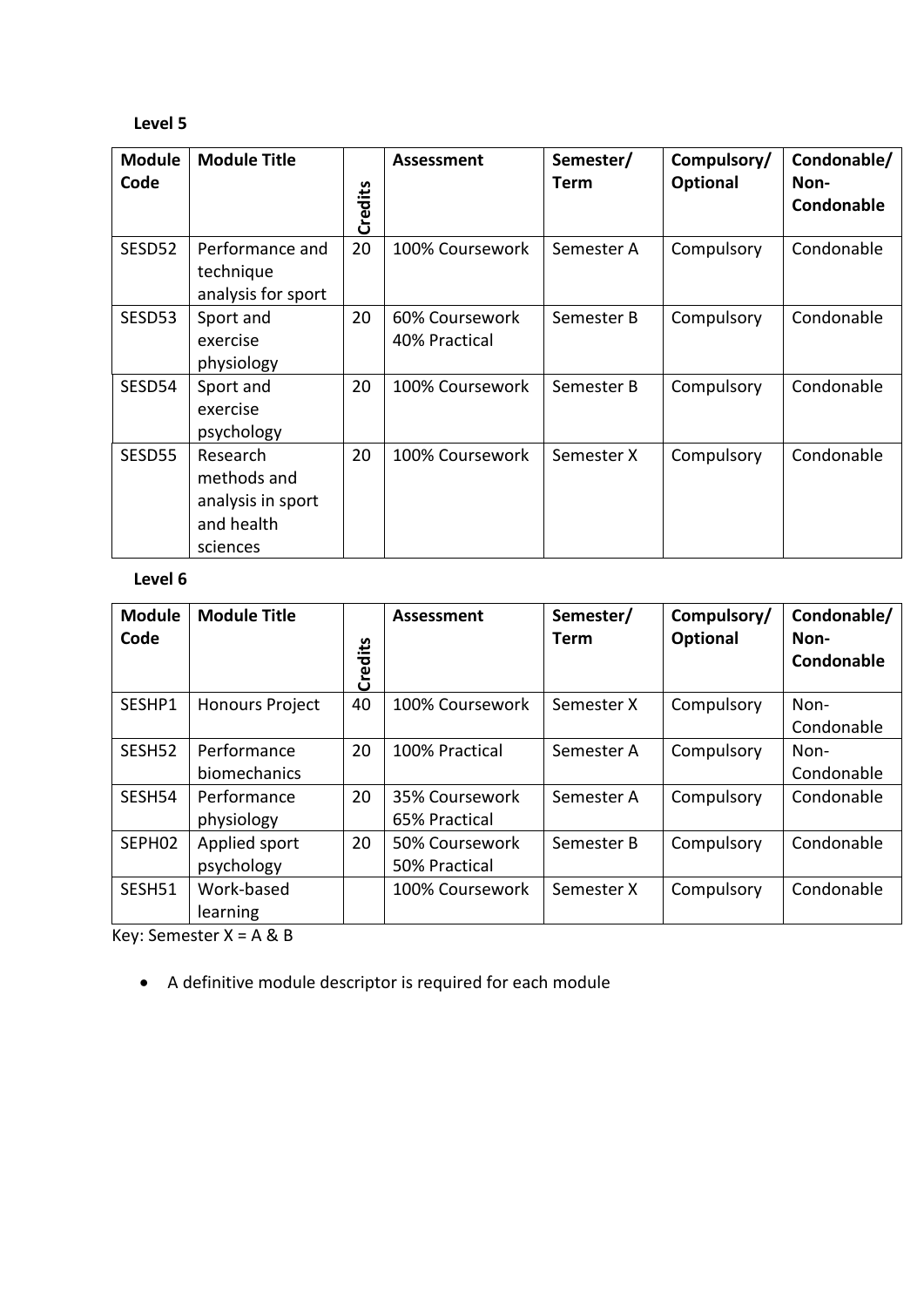The table below shows the various 'threads' through the programme. These 'threads' provide cohesion and coherence to the programme, so that learning can be developed and built upon in a robust way that makes sense to the students. Links will be forged during learning sessions with content from previous modules, as well as indication of learning on up-coming modules. The 'threads' act as a mechanism for students to see how the learning links together in meaningful way and will be made explicit to students throughout the programme.

| <b>Module Code</b> | <b>Module Title</b>                     | <b>Thread</b>                      |
|--------------------|-----------------------------------------|------------------------------------|
| SESC51             | The Sport and Exercise Scientist (level | 1.1, 1.2, 1.3, 2.1, 2.2, 2.3, 3.1, |
|                    | 2 Gym Instructor)                       | 4.1, 5.1, 6.1                      |
| SESC52             | Introduction to human movement and      | 1.3, 2.3                           |
|                    | biomechanics                            |                                    |
| SESC53             | Anatomy and physiology for sport and    | 1.1, 2.1                           |
|                    | exercise                                |                                    |
| SESC54             | Introduction to sport, health and       | 1.2, 2.2                           |
|                    | exercise psychology                     |                                    |
| SESC55             | Introduction to sport and exercise      | 1.4, 2.4,                          |
|                    | nutrition                               |                                    |
| SESC56             | Conditioning principles for sport,      | 1.1, 2.4, 5.1                      |
|                    | exercise and health (level 3 Personal   |                                    |
|                    | Trainer)                                |                                    |

#### **Threads Level 4**

#### **Threads Level 5**

| <b>Module Code</b> | <b>Module Title</b>                   | <b>Thread</b>                      |
|--------------------|---------------------------------------|------------------------------------|
| SESD51             | Work-based learning: sport and        | 1.1, 1.2, 1.3, 1.4, 2.1, 2.2, 2.3, |
|                    | exercise science                      | 2.4, 3.1, 5.1, 6.1                 |
| SESD <sub>52</sub> | Performance and technique analysis    | 1.3, 2.3                           |
|                    | for sport                             |                                    |
| SESD53             | Sport and exercise physiology         | 1.1, 2.1                           |
| SESD54             | Sport and exercise psychology         | 1.2, 2.2                           |
| SESD55             | Research methods and analysis in      | 3.1, 4.1                           |
|                    | sport and health sciences             |                                    |
| SESD56             | Applied strength and conditioning for | 1.1, 1.4, 2.4, 3.1, 6.1            |
|                    | sport and exercise $\triangleleft$    |                                    |
| SESD57             | Nutrition for health and performance  | 1.4, 2.4, 3.1                      |
|                    | $\ast$                                |                                    |
| HWBD01             | Exercise prescription and the fitness | 1.4, 2.4, 3.1, 5.1, 6.1            |
|                    | professional ❖                        |                                    |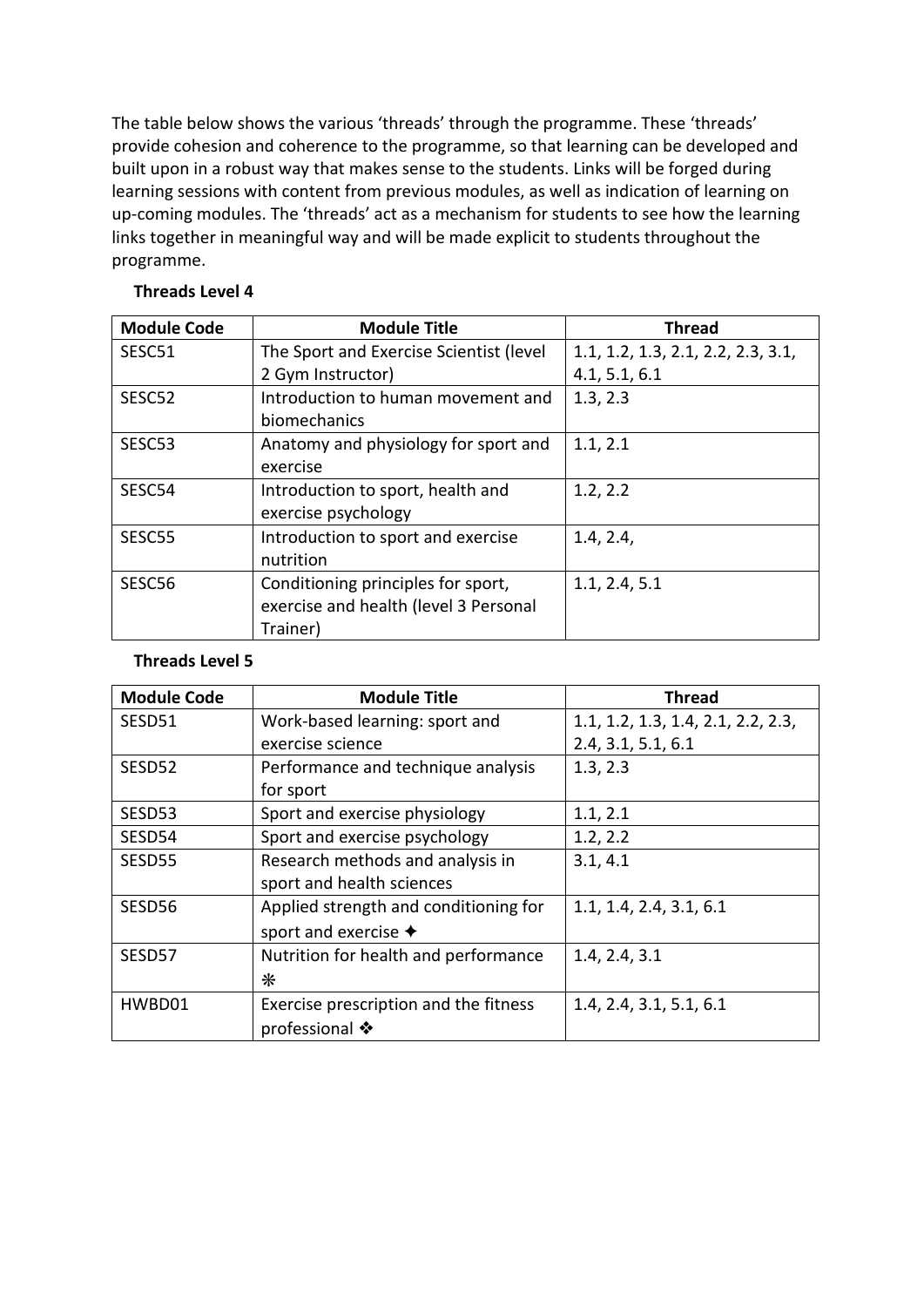#### **Threads Level 6**

| <b>Module Code</b> | <b>Module Title</b>                         | <b>Thread</b>                      |
|--------------------|---------------------------------------------|------------------------------------|
| SEPH01             | Contemporary sport and exercise             | 1.2, 2.2, 4.1                      |
|                    | psychology                                  |                                    |
| SEPH02             | Applied sport psychology                    | 1.2, 2.2, 4.1, 6.1                 |
| SESHP1             | <b>Honours Project</b>                      | 4.1, (any of 1.1-1.4, 2.1-2.4)     |
| SESH52             | Performance biomechanics                    | 1.3, 2.3, 4.1, 6.1                 |
| SESH53             | Injury biomechanics                         | 1.3, 2.3, 4.1                      |
| SESH54             | Performance physiology ◆                    | 1.1, 2.1, 4.1, 6.1                 |
| SESH55             | Environmental physiology                    | 1.1, 2.1, 4.1                      |
| SESH56             | Applied interdisciplinary sport and         | 1.1, 1.2, 1.3, 1.4, 2.1, 2.2, 2.3, |
|                    | exercise science                            | 2.4, 3.1, 5.1, 6.1                 |
| SESH57             | Advances in strength and conditioning       | 1.3, 2.1, 2.3, 2.4, 4.1, 6.1       |
|                    |                                             |                                    |
| SESH58             | Advanced nutrition for sport and            | 1.4, 2.4, 4.1                      |
|                    | exercise *                                  |                                    |
| SESH51             | Work-based learning*                        | 4.1, 5.1, 6.1                      |
| HWBH01             | Advanced Lifestyle Practitioner �           | 1.2, 2.2, 2.4, 4.1, 5.1, 6.1       |
| HWBH03             | Nutrition across the lifespan $\ast\bullet$ | 1.4, 2.4, 4.1                      |

- 1.1 Scientific Knowledge: Physiology
- 1.2 Scientific Knowledge: Psychology
- 1.3 Scientific Knowledge: Biomechanics
- 1.4 Scientific Knowledge: Pathway disciplines
- 2.1 Technical Skills: Development & Application Physiology
- 2.2 Technical Skills: Development & Application Psychology
- 2.3 Technical Skills: Development & Application Biomechanics
- 2.4 Technical Skills: Development & Application Pathway disciplines
- 3.1 Application of Knowledge & Skills: Interdisciplinary
- 4.1 Understanding and Use of Research
- 5.1 Professional Development and Practice
- 6.1 Employability and Career Readiness

The following figures highlight how the specialist pathway modules exist as part of the BUES endorsement framework and at least 75% of the content is shared with the Sport and Exercise Science core disciplines. In order for students to achieve a specialist pathway in the areas of strength and conditioning, nutrition and physical activity and health; they must complete the prescribed modules at levels 5 and 6 as follows: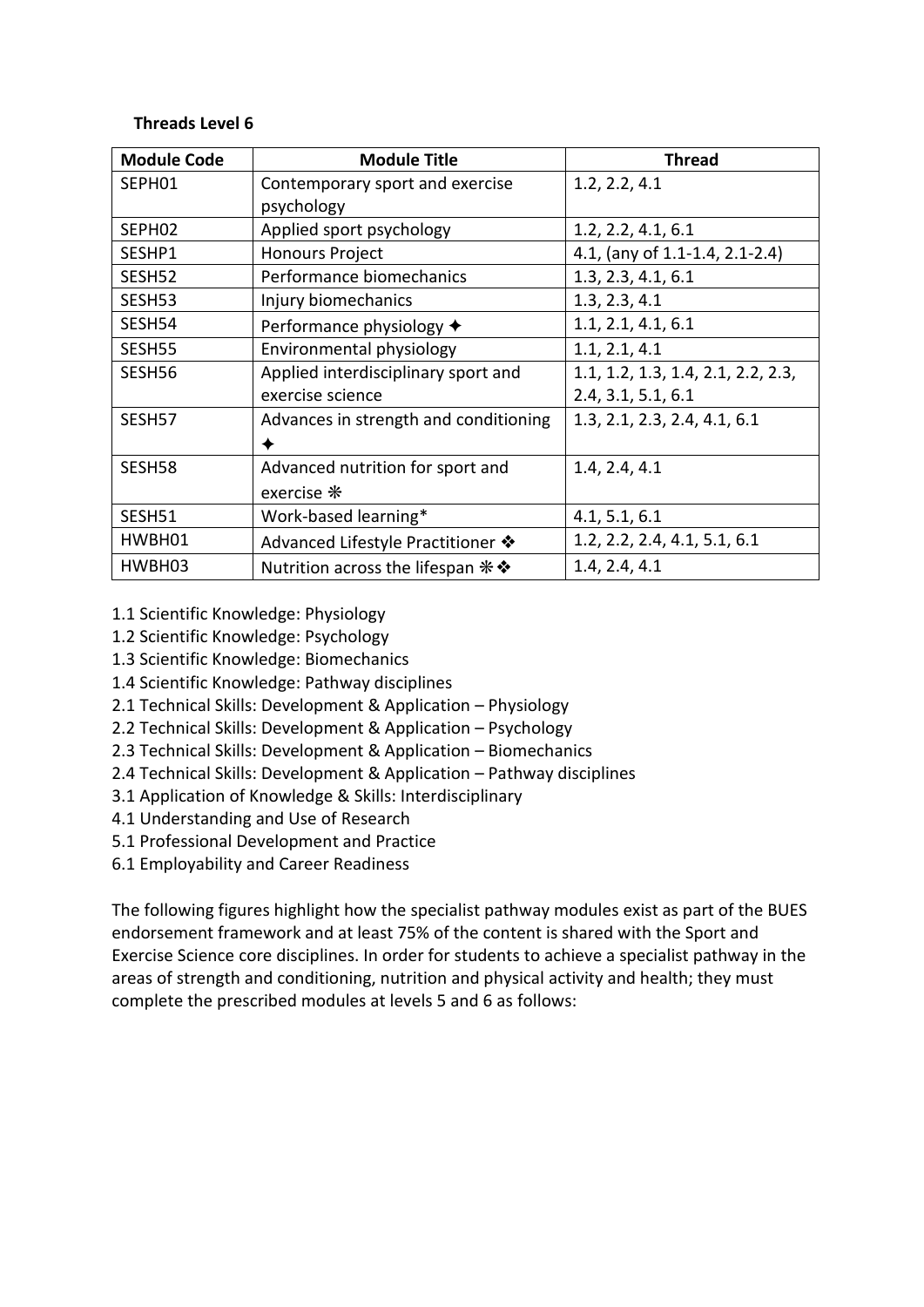## **Strength and Conditioning Pathway illustration**



## **Nutrition Pathway illustration**

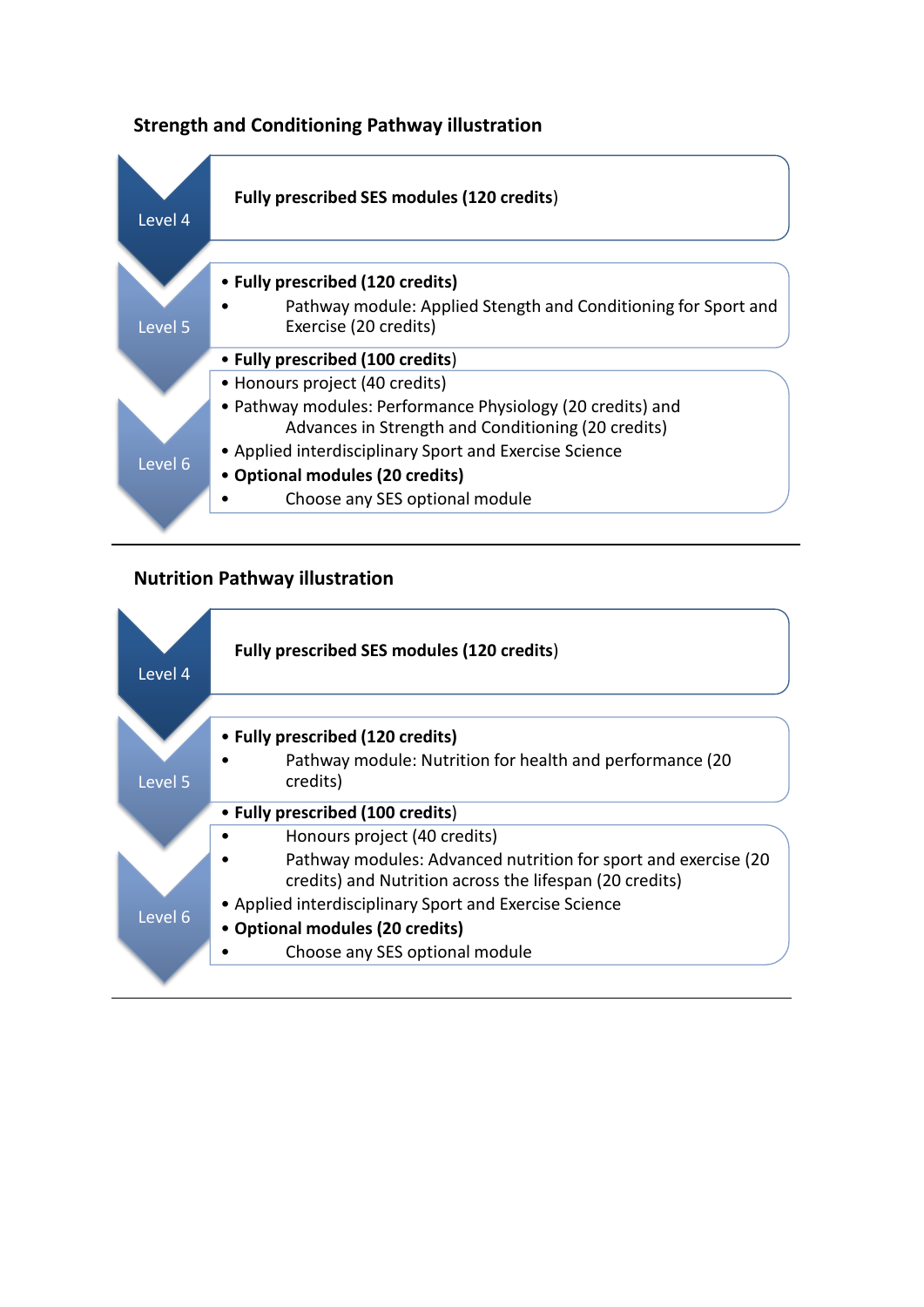# **Physical Activity and Health Pathway illustration**



All students will be supported by the programme team and their PDTs at the end of level 4 to consider pathway specialisms and which modules are available for each pathway.

# **11. Accrediting Professional Body /Professional Regulatory and Statutory Body (PSRB)**

N/A

# **12. Professional Advisory Group**

The Professional Advisory Group for this programme provides valuable guidance regarding the on- going development of the programme, placement opportunities and career opportunities for students. The professional participants of this team are comprised are from University employer-partners and accrediting/endorsing bodies (BASES/REPS). The members of this group meet virtually at 3 points across the year and ensure there is broad representation and feedback from industry.

# **13. Academic Progression Opportunities**

Successful participants may progress on to the MSc Sport and Exercise Science programme or other post graduate programmes at Plymouth Marjon University, or other institutions. There are also alternative professional development opportunities internally available for students to embark upon (PGCE in primary and secondary education and a PGCert in Coaching and Mentoring).

# **14. Employability and Career Progression Opportunities**

The team work closely with the Marjon Futures Team who help students find enriching careers and allow students to understand that the University experience is the beginning of a life of opportunity. Marjon Futures help students to plan their career and develop key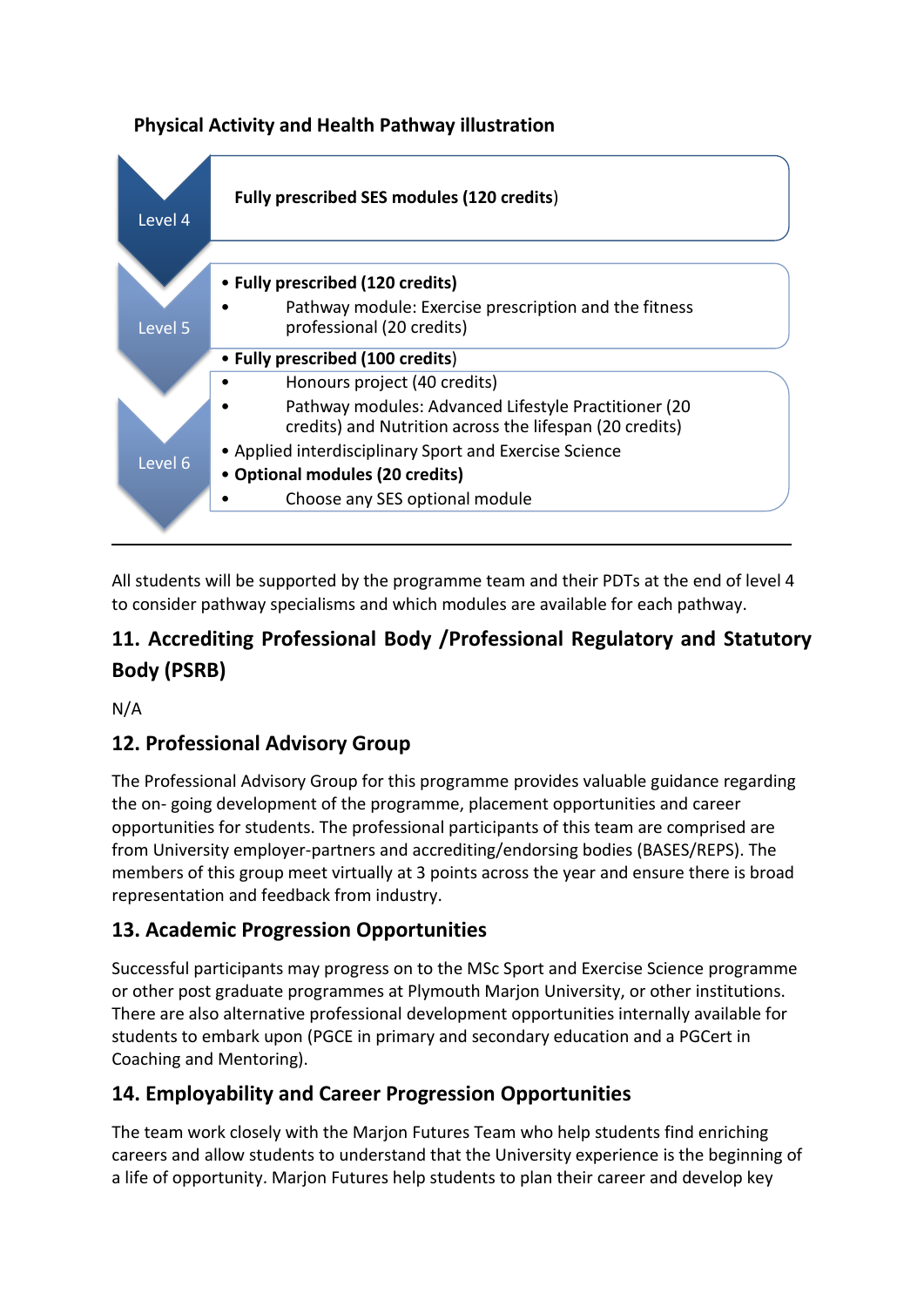employability skills which are highly valued by employers such as volunteering, enterprising and professional developments. Students on the programme will have access to Futures online which provides a range of programmes and awards to support students develop these important employability skills.

As a highly transferable degree, careers for sport and exercise scientists are varied and wide ranging. The opportunities available to sport and exercise scientists are expanding, and the expansion appears set to continue into the foreseeable future. Many athletes consider the application of sport science as an important component of everyday training and competition, and most governing bodies of sports recognise sport and exercise science as an integral part of their development and success. With respect to exercise, many hospitals and Primary Care Trusts are appointing specialists with exercise science backgrounds to work in areas such as cardiac rehabilitation and health promotion.

The Physiological Society and GuildHE carried out an analysis in 2019, exploring the impact Sport and Exercise Science in Higher Education had on the economy. Key findings identified that:

- Sport and Exercise Science (SES) graduates contribute almost £4 billion to UK economy every year, supporting almost 150,000 jobs;
- SES graduates earn nearly £670,000 more over career;
- For every £1 an SES student spends on their education, they get a gain of £5.50;
- SES Research is preventing and treating conditions and diseases that cost the NHS billions every year.

Career paths can be forged in the performance, professional coaching and officiating, rehabilitation, health and social exercise, research and teaching environments. The following are examples of specific careers and or areas that sport and exercise scientists have gone on to gain employment in:

- Performance: working as a sport and exercise scientist to support athlete performance and minimise injury rates. The varied role of the sector means that this work could be within the traditional disciplines of physiology, psychology and biomechanics or more contemporary areas of strength and conditioning, performance analysis, talent identification, lifestyle support.
- Professional Sport Coaching and officiating: working within professional organisations to support coaching approaches and those officiating in the sport.
- Rehabilitation: supporting the rehabilitators in the return to play of injured athletes.
- Health: The National Health Service (NHS) and partners use exercise professionals in preventative and rehabilitative treatment, via exercise, for chronic disease and pre/post-operative support for patients to improve the success and recovery of surgical interventions.
- Social exercise and fitness: the embedding of level 2 Gym Instructor and level 3 Personal Trainer qualifications mean students can support fitness implementation approaches across a wide range of context in the public and private sector.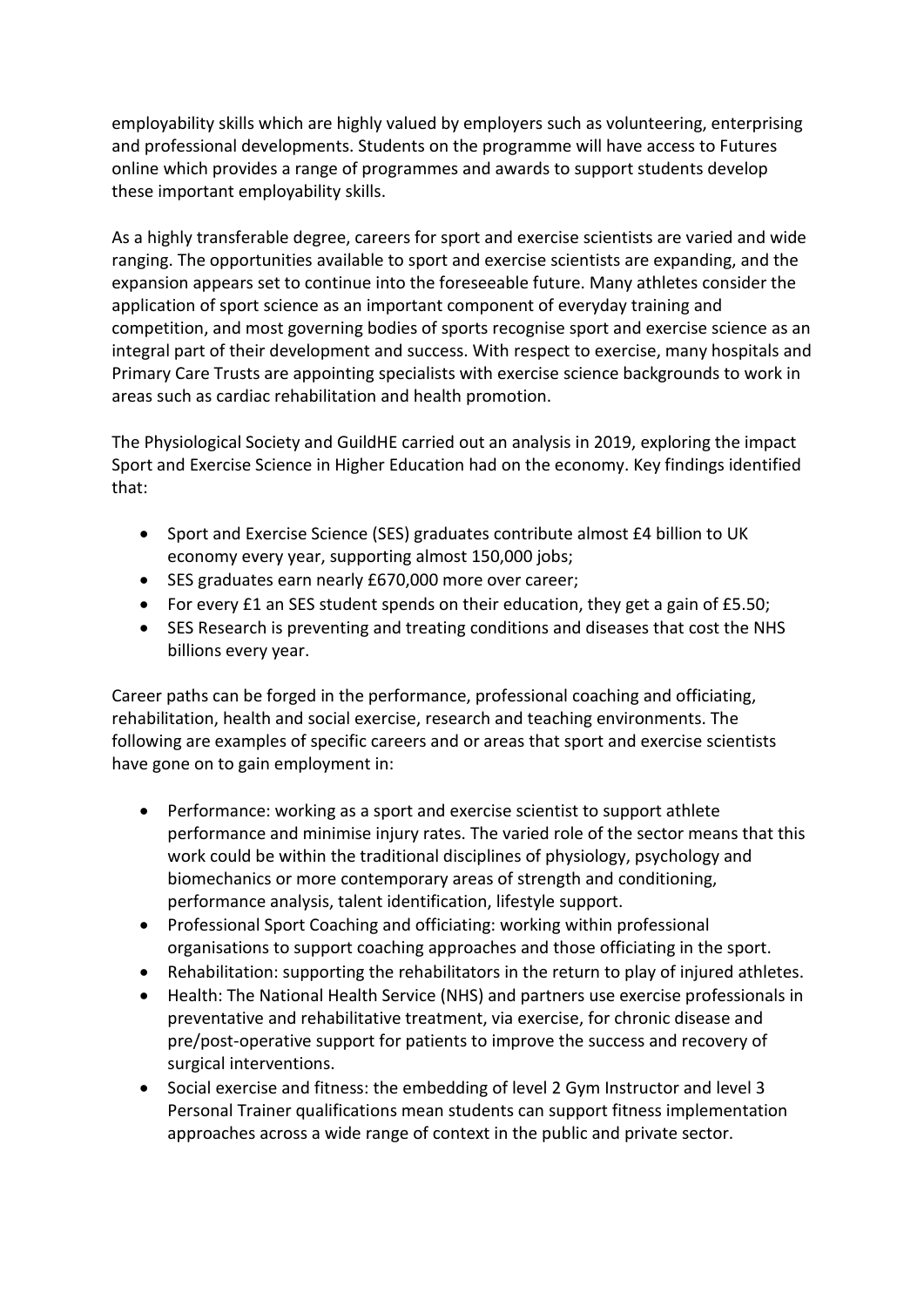• Research and teaching: Masters and PhD study in specific sub-disciplines of sport and exercise science and post graduate certificate of education, primary or secondary physical education.

The SES programme with pathways has been also been designed to respond to sector specific demands but also considers Higher Education Academy framework (2015) to embed employability in Higher education. Specifically, the SES curriculum recognises the principles underpinning the employability framework:

- Inclusivity: all SES students will have equitable access to opportunities to enhance their employability during the programme.
- Collaboration: Collaboration between the University and employer-partners will provide further real-life opportunities during the curriculum.
- Engagement: Students will be encouraged to engage pro-actively in seeking to develop as individuals in the area of employability focus highlighted.

Specific employability skills addressed throughout the programme include:

- Analytical thinking and innovation
- Active learning and reflective practice
- Creativity, originality and initiative
- Critical thinking and analysis
- Complex problem-solving
- Leadership and social influence
- Emotional intelligence
- Reasoning, problem-solving and ideation
- Systems analysis and evaluation
- ICT Proficiency and Productivity
- Digital Collaboration, Participation, Communication
- Digital Information and Data Management
- Digital Learning and Teaching
- Digital Problem Solving, Creation & Development
- Digital Security, Well-being and Identity

# **15. Support for Students and for Student Learning**

The University recognises the value of the whole student experience within Higher Education and students have full access to the University's facilities for academic and pastoral support and guidance. The Student Support team offers a confidential and comprehensive service to guide and support students through their studies in the following areas:

- Academic Advice
- Academic Skills
- Accommodation
- Disability and Inclusion Advice Service
- Employability and Careers Development
- Finance and Welfare
- Health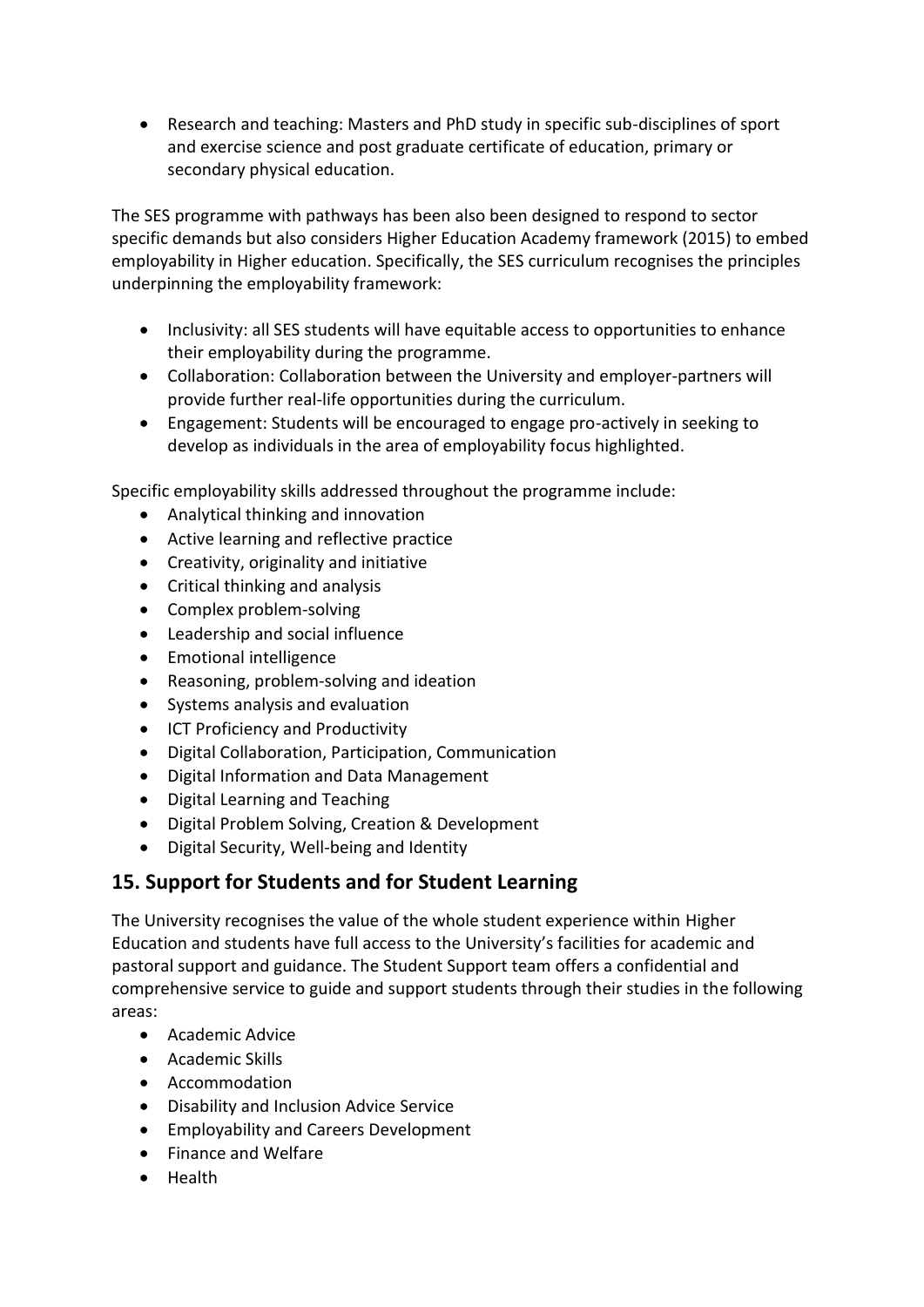- Student Counselling and Well-being
- Student Volunteering

Student support and guidance is further promoted by the following:

- Personal Development Tutor (PDT)\* for every student in the University
- Academic tutorial staff, including programme leaders, module leaders and tutors
- Extensive library, and other learning resources, and facilities
- Library and study skills guidance material
- Programme handbooks, and module guides
- The Chaplaincy Centre which is at the heart of the University and is used for social gathering, quiet reflection and prayer
- On-campus Nursery provision

\*Each student has a PDT who takes a pastoral, academic and career development support role in conjunction with Marjon Futures who fully support students throughout their programme by offering students enriching career, travel, volunteer, enterprise and professional development opportunities.

## **16. Student Feedback Mechanisms**

The programme team seek to develop positive relationships with students through on going and continuous dialogue and regular communication.

Programme and module evaluation feedback is attained through surveys at mid and end points of the academic year. In addition, session feedback can be captured instantaneously through the use of Check Out. Final year students are invited to participate in the National Student Survey (NSS) and are made aware of the summative nature of the survey. Feedback from the surveys is fed back to the relevant cohorts via an array of different forums.

Students elect representatives who meet with the programme team at least three times throughout the year to form the student liaison committee. Staff are committed to ensuring that students have a voice and the loop of feedback is closed to invoke improvement and change where appropriate.

# **17. Other Stakeholder Feedback**

Feedback was sought, and received, from graduates, employers, previous external examiners and colleagues from other HE institutions. Feedback confirmed the need for graduates to understand the multi and inter disciplinary approaches within sport and exercise science and the development of the sector to include the areas proposed as pathway specialists.

The feedback attained from high performance partners, suggest that in order to enhance the employability of sport and exercise science graduates, students should have a greater understanding of the over lay of disciplines and the transferable nature of those outside of the performance environment. The curriculum now offers a diverse range of sport science